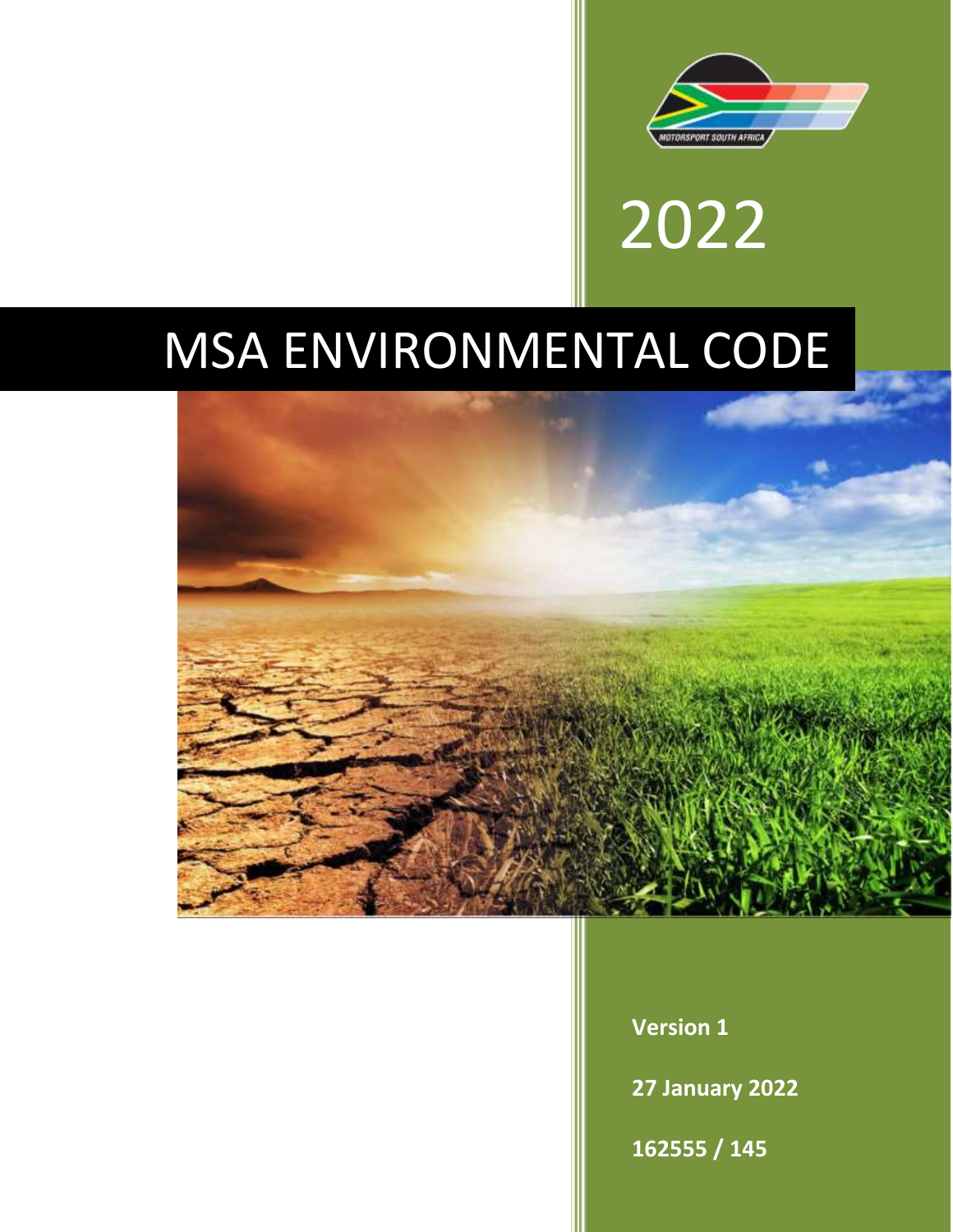# **REVIEW AND AMENDMENTS**

Amendments and updates to the rules will be recorded in the Amendment Record, detailing the updated version, date of approval of the amendment and a short summary of the amendment.

#### **AMENDMENT RECORD**

| <b>Modified SSR / ART</b> | Date applicable | $\vert$ Date of Publication $\vert$ Clarifications |  |
|---------------------------|-----------------|----------------------------------------------------|--|
|                           |                 |                                                    |  |
|                           |                 |                                                    |  |
|                           |                 |                                                    |  |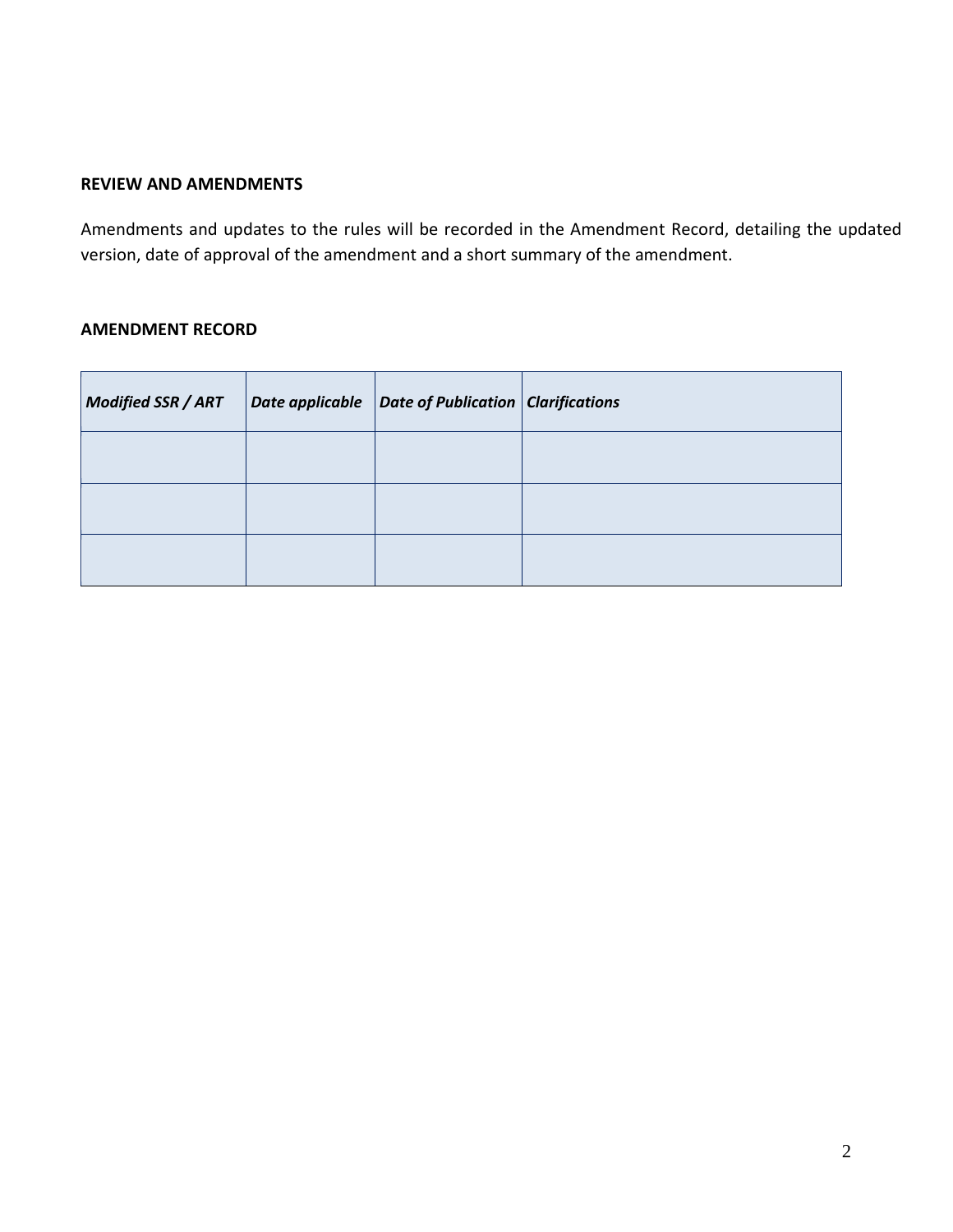#### **ENVIRONMENT CREED**

All sporting federations have been requested by the International Olympic Committee to adopt and endeavour to support the universal declaration printed below and the assistance of clubs, competitors and officials in complying with this request is essential:

- Every person has a right to enjoy nature while, at the same time, respecting its value to humanity.
- Practicing sports in nature is a right, which must be accompanied by ethical and moral rules, admitted and respected by all and promoted by nations.
- Nature must be protected from any form of negligence, exploitation or any practice which may cause its degradation.
- This right to nature may only be limited when the need to preserve this heritage is proven in an irrefutable manner.
- In keeping with the spirit of a universal citizenship approach, the practitioner pledges to inform him or herself to train or to promote the principles relative to conserving natural habitats.
- Thus, nature is and must remain the heritage of humanity.
- Man is, and must be, its protector. The world we live and work in, we enjoy in sport and relaxation is wondrous; let us present an even more wonderful world to the generations still to leave footprints on this world, footprints that are transient and non- destructive.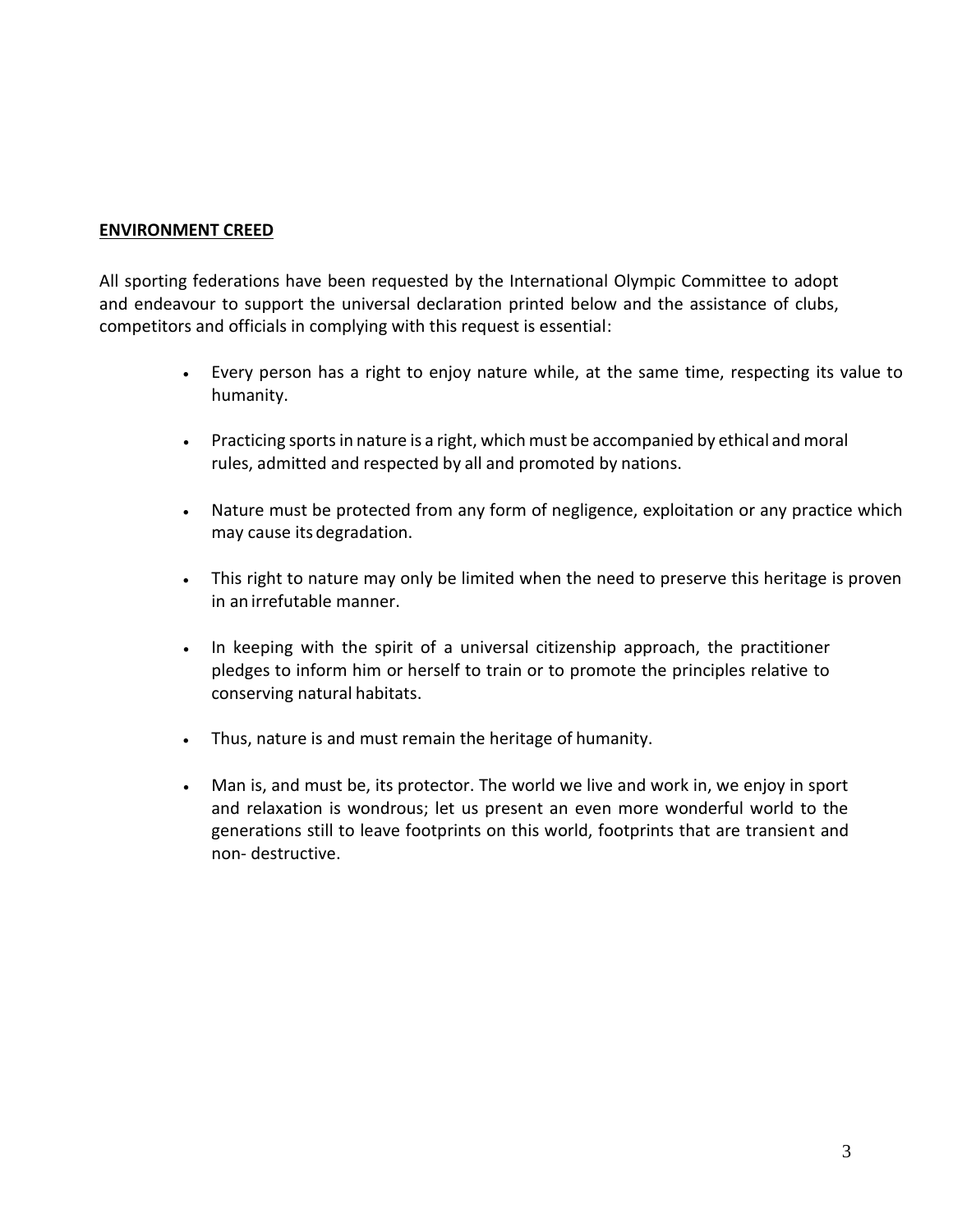# **INDEX**

| <b>NUMBER</b>  | <b>SUBJECT</b>                                                            | <b>PAGE NR</b> |  |
|----------------|---------------------------------------------------------------------------|----------------|--|
| $\mathbf{1}$ . | Introduction                                                              |                |  |
| 2.             | The Environmental Code Protocols                                          |                |  |
| 3.             | The Environmental Officer                                                 | $\overline{7}$ |  |
| 4.             | Responsibilities of the Environmental Officer                             |                |  |
| 5.             | Responsibilities of Promotors and Organisers                              |                |  |
| 6.             | The Responsibility of the Organiser after the event                       |                |  |
| 7.             | Requirements for Advertising an event                                     |                |  |
| 8.             | The Responsibilities of Permanent Venue Owners                            |                |  |
| 9.             | Responsibilities of Competitors and Service Crews                         | 16             |  |
| 10.            | Recommendation for the Recreational & Transport Motorist and Motorcyclist | 18             |  |
| 11.            | The Environment Logbook and Checklist                                     | 19             |  |
| 12.            | The Environmental Award                                                   | 20             |  |
| 13.            | The Environmental Logo                                                    | 21             |  |
|                | <b>APPENDICES</b>                                                         |                |  |
| $\mathbf{1}$   | <b>Noise</b>                                                              | 22             |  |
| $\overline{2}$ | Protection of the Soil and Water Sources                                  |                |  |
| 3              | Fuel Storage & Safety                                                     |                |  |
| 4              | Food Safety                                                               | 31             |  |
| 5              | <b>Drinking Water</b>                                                     | 32             |  |
| 6              | <b>Sanitary Facilities</b>                                                | 33             |  |
| $\overline{7}$ | Camping                                                                   | 36             |  |
| 8              | <b>Waste Management</b>                                                   | 41             |  |
| 9              | Facilities for people with Special Needs                                  |                |  |
| 10             | Child Safety                                                              | 46             |  |
| 11             | <b>Environmental Mats</b>                                                 | 47             |  |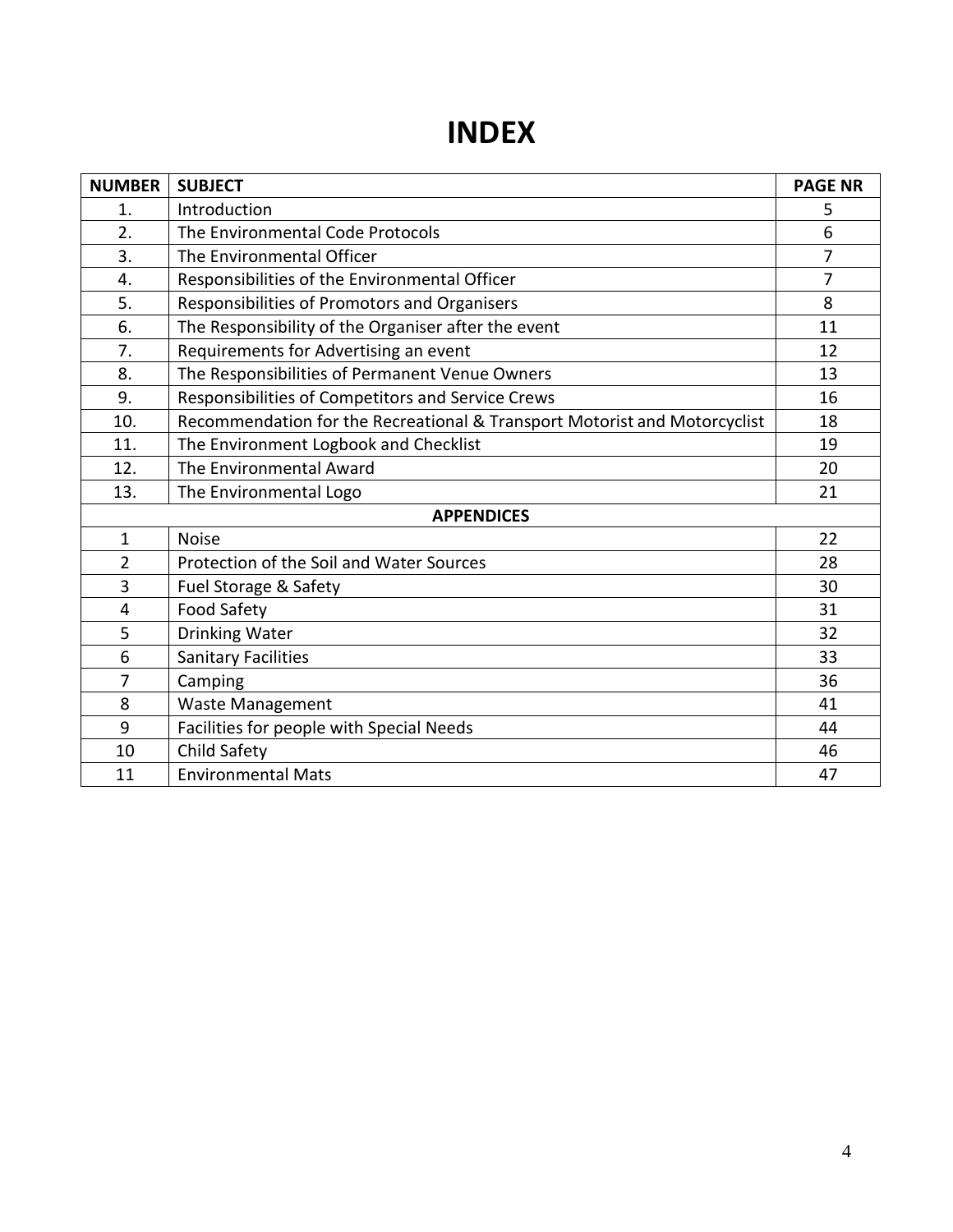# **1. INTRODUCTION**

- 1.1 All human activities, whether work, domestic or recreational in origin, will have some impact on the environment. The challenge of participating in Motorsport may be enjoyed at both indoor and outdoor venues and is an activity whose enjoyment is based on the generation of mechanical energy to achieve its objectives. The generation of this mechanical energy requires the use of a wide variety of chemical products, which, both in their manufactured state and in their utilization in the engine and other components of the vehicle are known toxic contaminants of the atmosphere, ground soil and water sources, flora and fauna.
- 1.2 The active participation of multiple motor vehicles and motorcycles in an event generates high levels of sound at all motorsport venues. To this level of sound must be added the extra sound generated by venue music, public address systems, traffic and people. Whilst this activity and accompanying noise may be exhilarating to motorsport enthusiasts, it may be interpreted as irritating noise when it disturbs the expected well being and life patterns of people, domestic and farm animals, resident in the vicinity of both permanent motorsport circuits and temporary venues.
- 1.3 The increasing popularity of Off Road Vehicles and motorsport events and recreational exploring in four-wheel drive vehicles is a significant threat to both established and already threatened ecosystems, particularly in beach and desert areas.
- 1.4 Motorsport is one of the three categories in which motor vehicles and motorcycles are utilised, the other two being transport and recreation. Not one of these three categories is exempt from either environmental awareness or pollution. MSA wishes to be at the forefront of environmental awareness and protection and to heighten the awareness of environmental damage by intense promotion of its own environmental protection and safety code to all motorsport competitors and their crews, officials and organisers.
- 1.5 Through its international affiliation with the environmental commission of the FIM, MSA is acutely aware of international environmental planning and legislation and the potential threats to motorsport developing out of this legislation. Elements of this legislation, which are relevant to South African Motorsport, have been incorporated in the MSA code.
- 1.6 MSA is responsible for ensuring that all event organisers as well as competitors and officials comply with government requirements in so far as the protection of our environment is concerned.
- 1.7 MSA wishes competitors in all categories of motorsport enjoyment and satisfaction in participating in their chosen sport while caring for the environment at the same time. MSA desires that motorsport should be an outstanding example to all South African motorists of the care of the environment.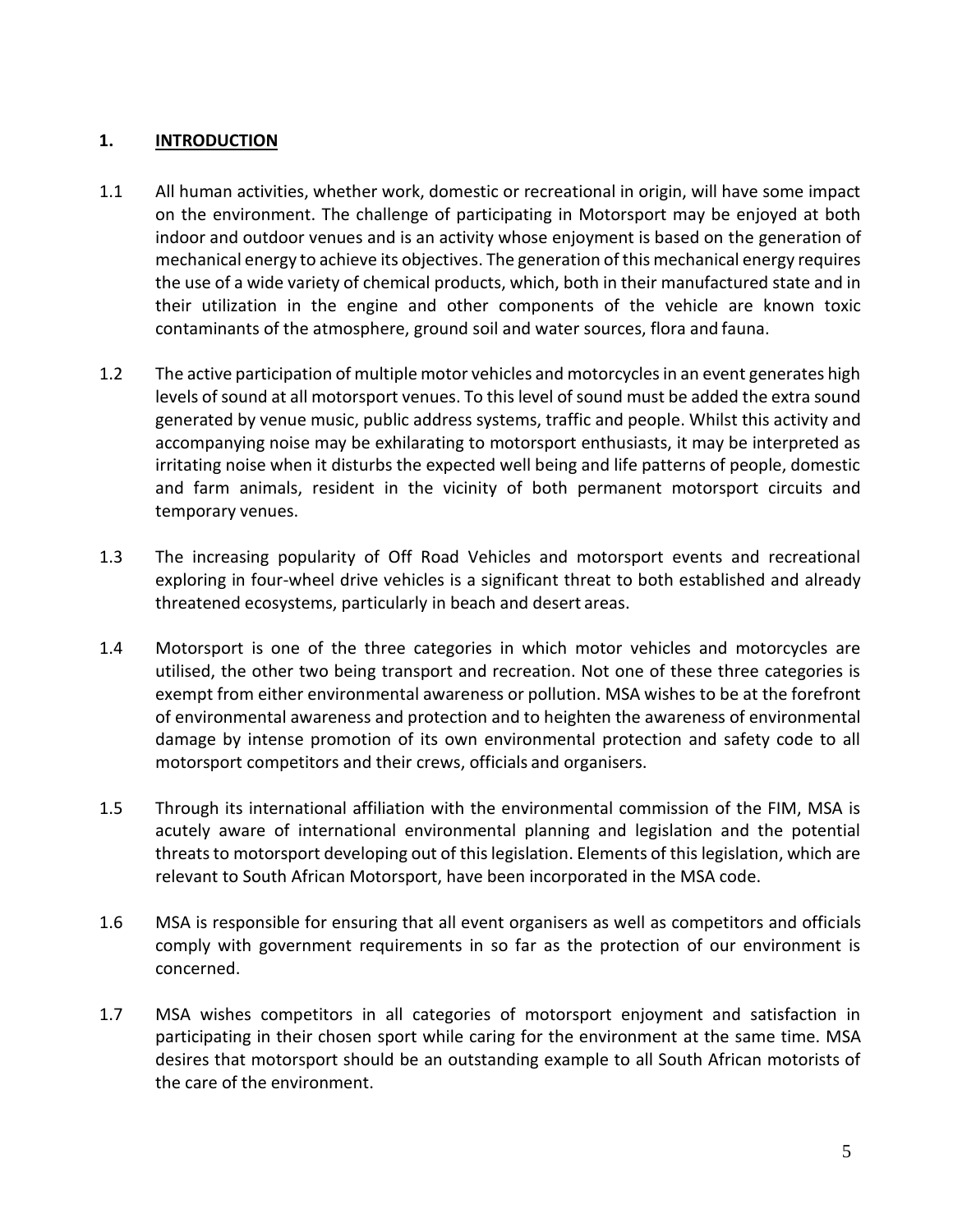# **2. THE ENVIRONMENTAL CODE PROTOCOLS**

2.1 The scope and protocols of environmental protection and enhancement are documented in this code.

# **This is the responsibility of the following individuals, groups and organizations:**

- 2.1.1 Environmental Officers and Race Officials
- 2.1.2 Promoters and Organizers
- 2.1.3 Competitors and their Service Crews
- 2.1.4 Venue Owners
- 2.1.5 The Public and Spectators
- **2.2 The code will stress regulations and recommendations with regard to:**
- 2.2.1 Sound Measurement and Noise Control.
- 2.2.2 Fuel Composition, Storage and Disposal of fuel containers.
- 2.2.3 Protection of the Soil and Water Sources
- 2.2.4 Cleaning of Vehicles and Motorcycles
- 2.2.5 Fire Prevention and Control
- 2.2.6 Sanitation
- 2.2.7 Waste Management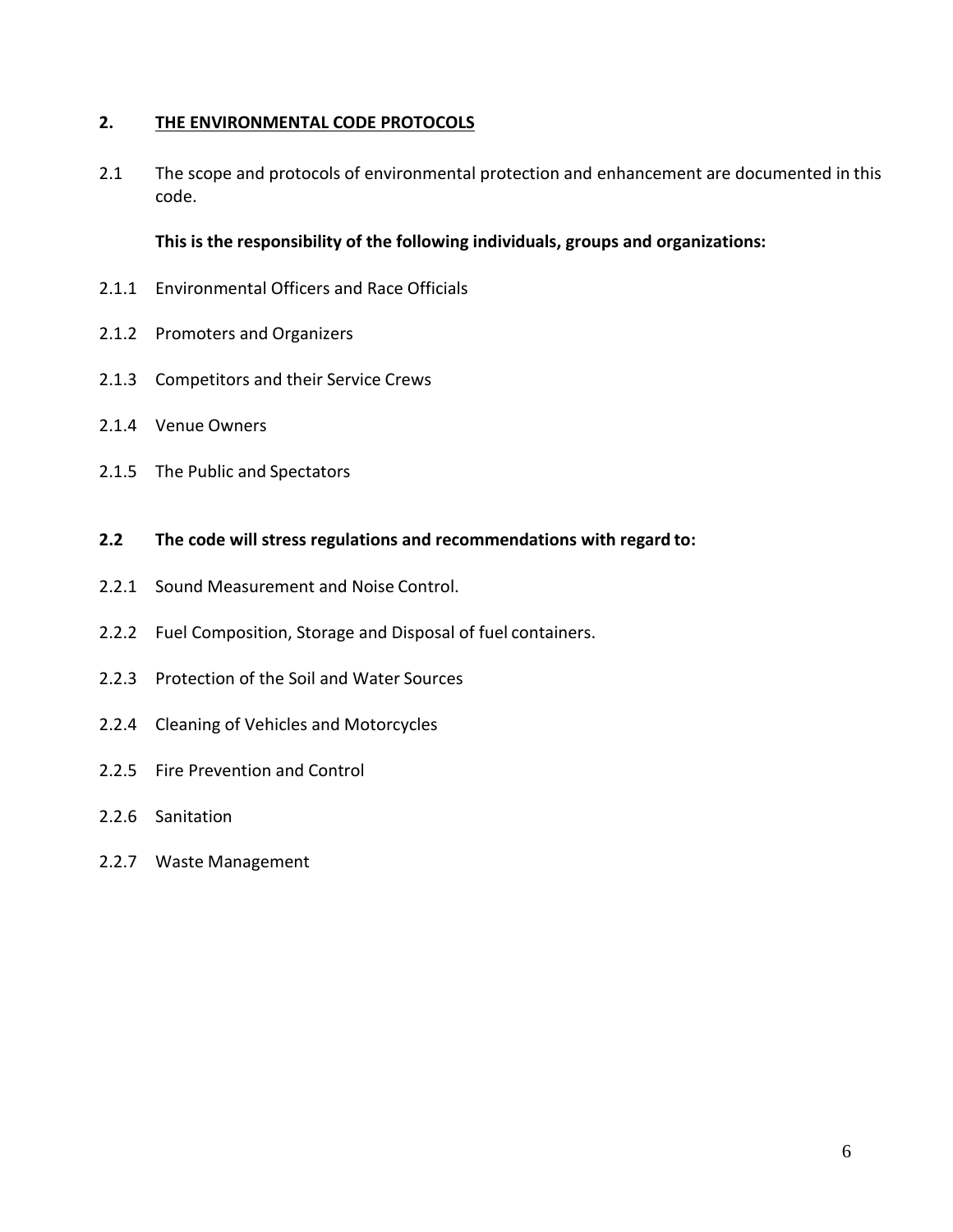2.2.8 Public and Environmental Safety Measures

# **3. THE ENVIRONMENTAL OFFICER**

- 3.1 It is compulsory for an MSA accredited Environmental Officer, to officiate at National, Regional and Club events. The name of the Environmental Officer must be entered in the event SRs and failure to comply will result in the SR's not being approved by MSA.
- 3.2 A person who has attended and successfully completed the examination at a MSA environmental seminar or a FIM environmental seminar and has been accredited and licensed by either institution, is eligible for appointment as a MSA Environmental Officer. Seminar, examination and annual licence fees will be as announced by MSA.
- 3.3 An environmental checklist and log sheet will be distributed to organisers with the organising permit and other relevant report forms. The checklist must be completed by all Environmental Officers and returned to MSA, within 3 working days, together with the CoC's report.
- 3.4 Any serious failure of the Environmental Officer towards the obligations and due diligence mentioned towards his duties will be examined and sanctioned by MSA, with the withdrawal of the Environmental Officer's accreditation.

# **4. RESPONSIBILITIES OF THE ENVIRONMENTAL OFFICER**

- 4.1 The Environmental Officer has the following responsibilities at each event:
- 4.1.1 To ensure that the MSA environmental code has been read and understood by the organizer and officials of the event and that the principles embodied in the code are being respected by competitors, organisers, venue owners andofficials.
- 4.1.2 To have access to all information concerning the event and may be consulted about the planning of an event.
- 4.1.3 To have the opportunity prior, during and after the event to make recommendations to the organisers, Chief Steward and the Clerk of the Course or Jury President on all aspects of the event, which may have potential environmental consequences.
- 4.1.4 To carry out an inspection of the circuit or venue and all its facilities at any time before, during or afterthe event.
- 4.1.5 To inform the officials running the event of serious breaches of the code.
- 4.1.6 To identify areas of good practice.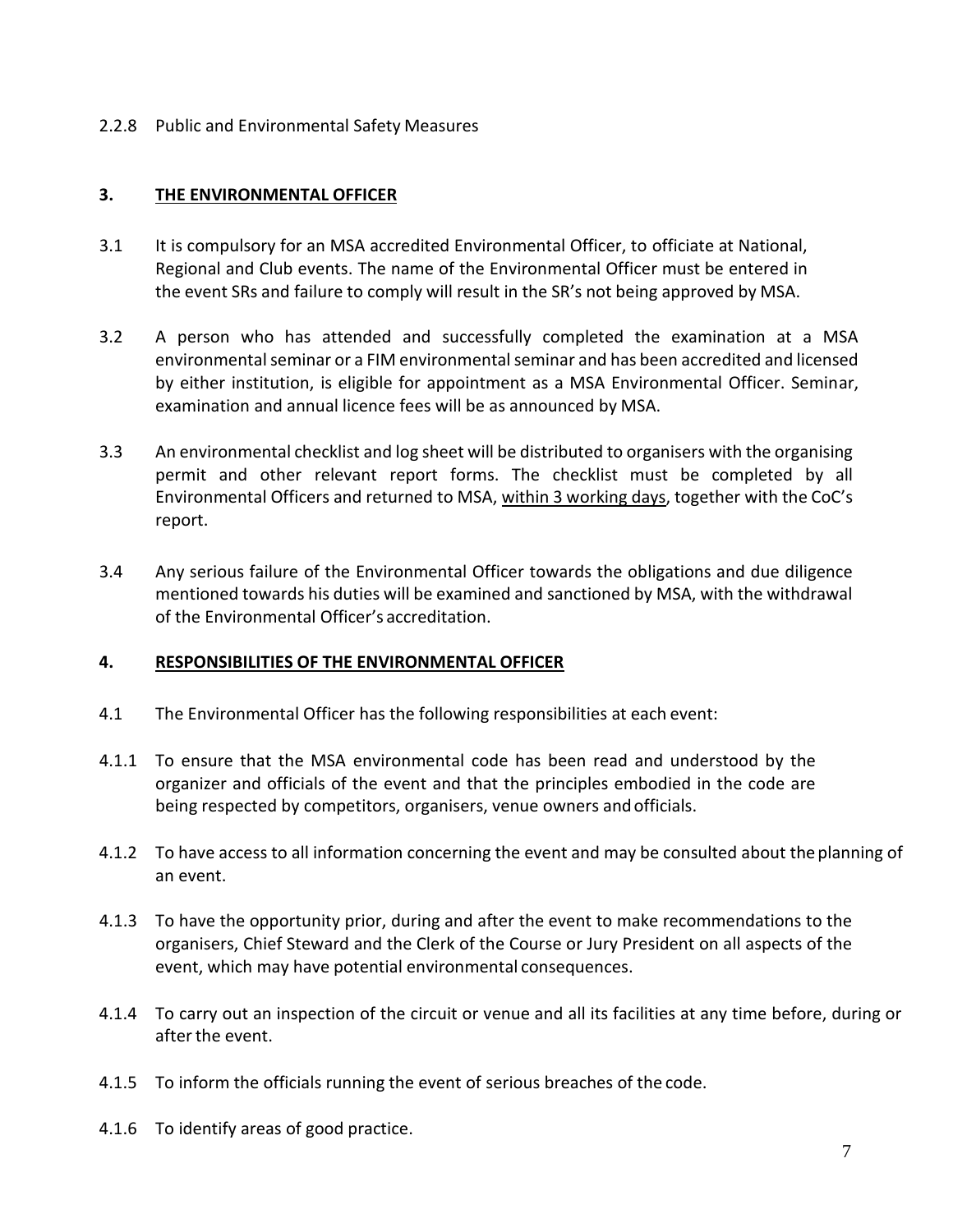- 4.1.7 To complete the required compulsory checklists for the event and to submit the report to MSA within 3 working days of the end of the event.
- 4.1.8 To initiate an environmental logbook for the circuit, permanent motor sports venue and to make entries into an existing logbook.
- 4.1.9 Where, at the sole discretion of the appointed Environmental Officer, an infringement of the MSA Environmental Code has occurred, he/she shall be obliged to report details of the infringement (race number, name/surname, time/date of offence, etc.) in writing to the Clerk of the Course, together with a recommendation as to the action to be taken against the offender/s. The Clerk of the Course shall be obliged to consider the report of the Environmental Officer and to take appropriate action in accordance with the provisions of GCR 157 (i) and/or GCR 177. Where an infringement of the MSA Environmental Code is by a circuit owner, event organiser and/or promoter, details of the infringement shall be notified to the Clerk of the Course, who shall require the offending party to take immediate remedial action, to the extent that this is possible. If the necessary remedial action cannot be taken during the event, the Clerk of the Course shall be required to report the infringement to MSA, which will decide on an appropriate course of action.

# **5. RESPONSIBILITIES OF PROMOTERS AND ORGANISERS**

- 5.1 Particularly for off road events and multiple stage rallies and well in advance of the event, in consultation with the regional Police Department, Provincial and Metro Traffic Police, select a number of routes to and from the venue of the event which will result in no or minimal damage to the environment and minimal disruption to the daily life patterns of the surrounding area and its resident human and animal population.
- 5.2 Provide accurate and concise directions to all circuits and venues in all advertising for the event. The display of route direction and venue location signs must not damage manmade or natural structures and must be removed within a stipulated time after the event.
- 5.3 Identity areas that may be vulnerable and ensure their protection. Such areas include sacred grounds and ecologically sensitive areas.
- 5.4 At fixed circuits, ensure that the sanitary and ablution facilities are well maintained, clean and hygienic and functional for competitors, officials and spectators. From an estimate of the expected spectator attendance, determine whether extra temporary toilets will be required (See Appendix 6 - SANITARY FACILITIES)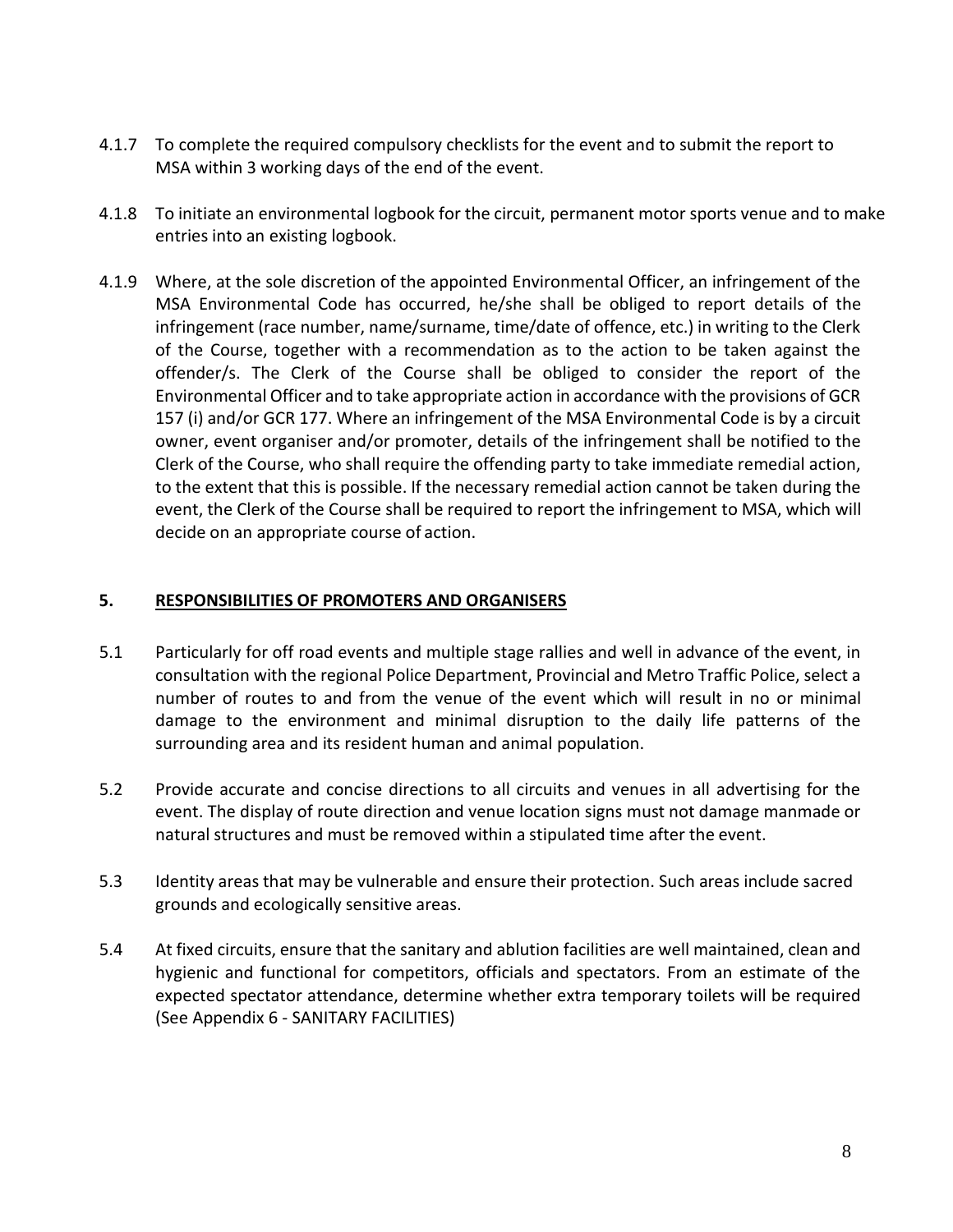- 5.5 Provide sufficient and adequate sanitary and ablution facilities for off-road events. If possible, attempt to locate service parks and refueling points at sites that have sanitary and or ablution facilities, whether permanent or temporary. If this is not possible, arrange for the hire of these facilities (See Appendix 6 - SANITARY FACILITIES). Ensure that the sanitary facilities available, whether permanent or temporary, will not result in the contamination of the ground, ground or underground water by human excreta, as a result of faulty or leaking effluent containers or faulty connection to existing sewage points.
- 5.6 Inform spectators about the expected responsible behavior required at the event, particularly with regard to the campsite, the activation and care of open fires, refuse and waste disposal and the consumption of alcohol. The possession, sale, distribution and consumption of all illegal substances, including recreational drugs, is illegal and will be reported to the S.A.P.S. This information should be displayed by prominent signs at the parking areas, at the entrance to the venue, at prominent points within the venue and at points within the campsite as well as a notice in the official programme, on entrance tickets and in any other documentation distributed.
- 5.7 Detailed specification for all on-site catering outlets must be documented and contracts signed by both the organiser and the individual catering outlets. The preparation and distribution of food and beverages must comply with national public health and food hygiene regulations. Food should be packed in recyclable material. Waste containers, adequate in size and numbers must be freely available in and around all catering areas. (See Appendix 4 - FOOD SAFETY)
- 5.8 Ensure detailed protocols for the prevention and control of grass fires, particularly in off-road events. Ensure that all grass in parking areas is cut very short.
- 5.9 Provide refuse containers and/or sturdy refuse bags, adequate in size and number in all competitor, official and spectator areas, suitable for the disposal of personal, catering and other refuse.
- 5.10 Specially constructed containers for the collection of all forms of medical waste, particularly blood contaminated materials, syringes and sharp consumables such as injection and intravenous needles, scalpel blades and suturing needles, must be available at all permanent, temporary or mobile medical posts. Both the presence and disposal of medical waste containers must be strictly managed according to national medical waste control regulations.
- 5.11 Sufficient and specifically labeled containers for various types of refuse: glass, plastic, paper etc, must be placed in the pit areas, the paddock, the parc ferme, the scrutineering bays, race control, administrative offices, riders briefing area and every other facility involved in the organisation of the event. The sale of advertising space on these containers or decoration of the containers may result in additional income accruing to the organisers and may encourage every person at the venue to use the containers. Refuse must not be allowed to spill over and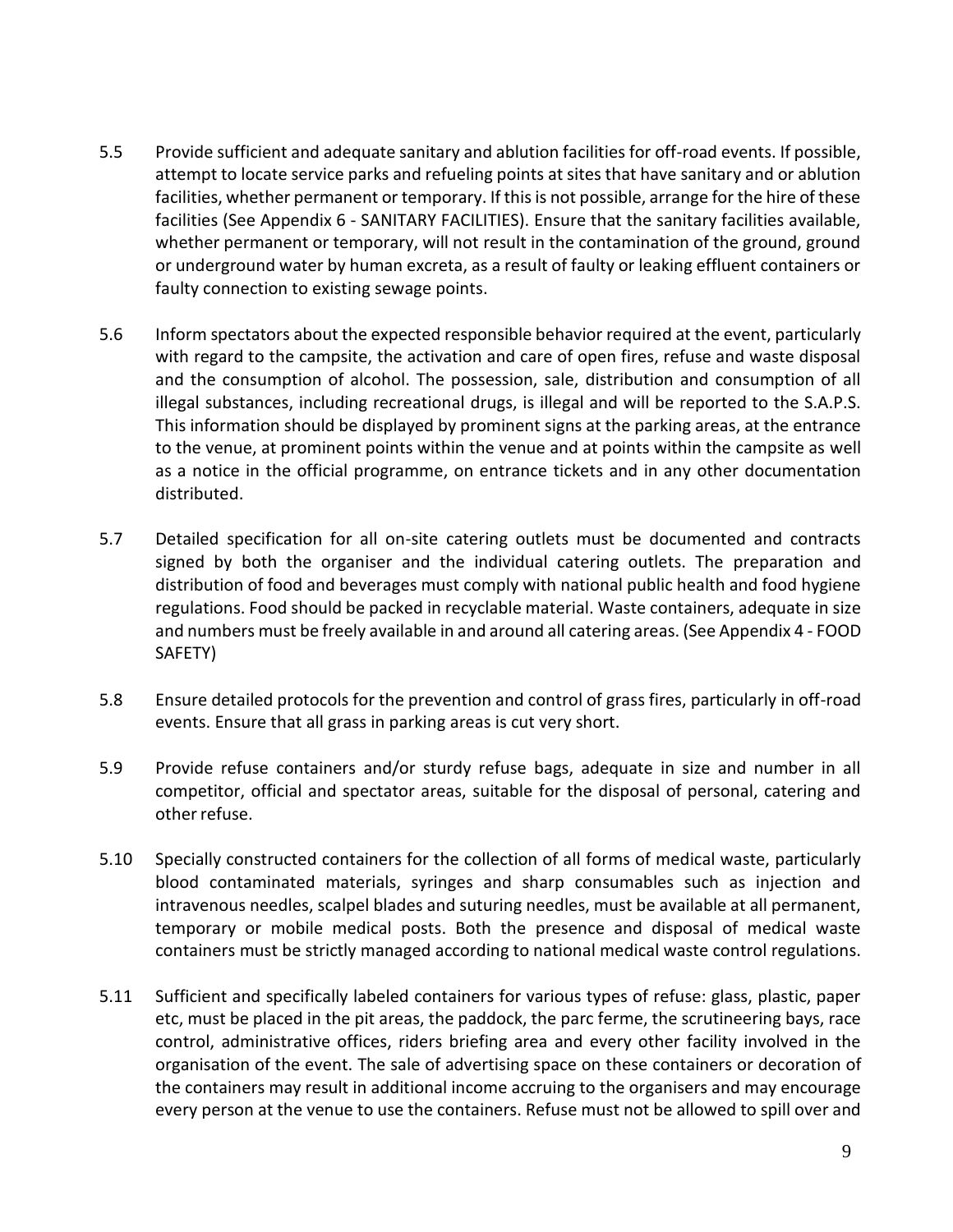contaminate the ground around the containers and all containers must be emptied frequently. (See Appendix 8 - WASTE MANAGEMENT)

- 5.12 Identify specific areas and facilities for the washing of motorcycles and motor vehicles, if washing is permitted in the regulations of that category of motorsport. At permanent venues, the washing facility must include properly constructed drains and oil traps connected to the main drains or storage tanks that will not allow contamination of the surrounding earth or underground water sources, or streams and rivers.
- 5.13 The washing of machines, when permitted, may only be performed using water. The addition of any other substance, including detergents, is forbidden.
- 5.14 Sturdy containers or tanks, specifically labeled in bold type and placed on a level concrete surface, must be provided for the separate collection of drained fuel, oil, degreasing, cooling and brake fluids, to prevent indiscriminate and possibly hazardous disposal or spillage of these fluids on to the ground and the escape of fluid vapors into the air. These containers should be sealed with a small entry or funnel for the pouring of the fluids into the container.
- 5.15 A company that specialises in the removal of general and chemical waste and waste water and that is registered to perform this function must be contracted to remove all waste and refuse within 3 days of the end of the event. (See Appendix 8 - WASTE MANAGEMENT) It is essential to prevent the illegal dumping of any waste, immaterial of whether it is collected at a later date or not.
- 5.16 Ensure that the fuel used complies with the regulations of this code. (See APPENDIX 3 -FUEL)
- 5.17 Ensure that the time limits arranged for venue music, the venue public address system, practice and racing are not exceeded.
- 5.18 Ensure that the maximum permissible levels for spectator and competitor sound production (See APPENDIX 1 – NOISE & also GCR 245) are not exceeded either between or during practice or racing. Ensure that excessive and inappropriate noise production is prevented at tourist rally events.
- 5.19 Recycled paper or plastic bags should be distributed to competitors and spectators at documentation or when purchasing an adm ission ticket. These bags are intended for the collection of small items of personal waste such as food wrapping, sweet papers, etc.
- 5.20 Dust, of necessity, occurs at all non-circuit off-road events and at many circuit events. Ensure that effective watering is available to water the track and its immediate surroundings before and between practices and races. This procedure must conform to the regulations of the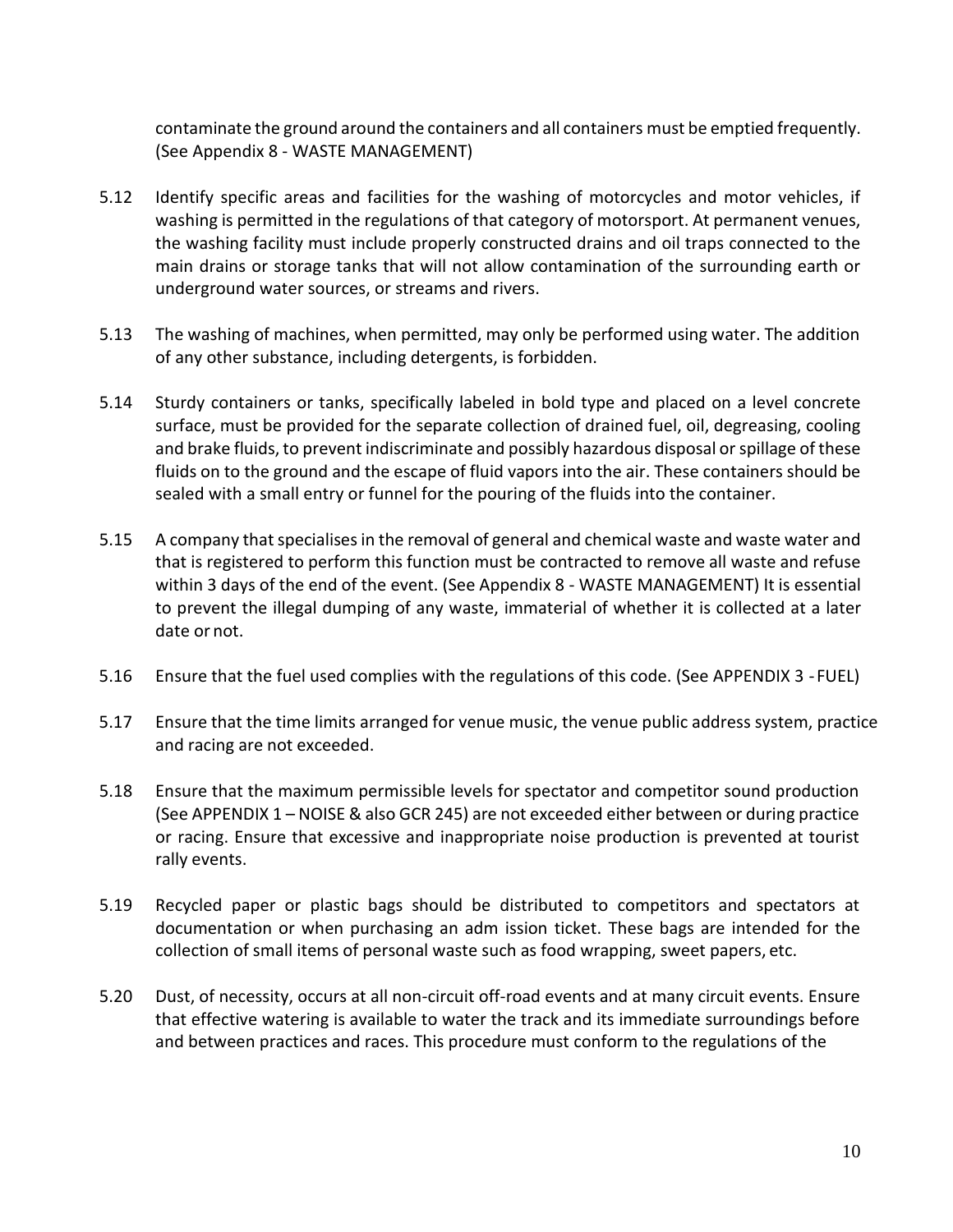category of motorsport competing at the circuit. Dust creates potentially dangerous situations to competitors in many events and is annoying to spectators, which may affect spectator attendance. Dust may trigger breathing problems in both competitors, officials and spectators. Dust and mud covered motorcycles and motor vehicles will require washing. **Water is a scarce commodity and must be actively conserved.**

- 5.21 Specific provisions must be made for the elimination of dust and gas emissions and effective ventilation in all indoor venues used for motorsport events. Of particular concern is the use of methanol as a fuel.
- 5.22 Recyclable and re-usable materials, whenever possible, must be used for route markers for competitors and spectators and site identification. It is an unfortunate reality of South African life that such markers may be removed or altered by the indigent population and organisers are forced to utilise paint signage on rocks and trees; such paint must be water based and should be biodegradable.
- 5.23 The planning and construction of routes for non-circuit events must ensure that no part of the route crosses or impinges on sensitive areas such as ancestral burial grounds, spiritual sanctuaries, existing or potential fossil beds or areas critical to the breeding or habitat of local species of fauna and flora, particularly endangered species. As many of these locations may not previously have been identified as sensitive areas, it is vital that event organisers and planners consult with local inhabitants such as farmers, tribal councils and local authority and provincial officials to prevent the proposed route from causing any environmental damage.
- 5.24 It is compulsory for all event organisers (not only for circuit racing, but for all categories) to conduct sound level meter tests of competing vehicles and motorcycles at events. Failing to comply with this requirement will be subject to heavy penalties.
- 5.25 The infraction or inobservance by the organiser of obligations mentioned in the current MSA Environmental Code are subject to sanctions at the discretion of MSA.

# **6. THE RESPONSIBILITY OF THE ORGANISERS AFTER THE EVENT**

- 6.1 All signage, billboards, posters, route markings, and barrier tape required for the track itself must be removed within the stipulated time, preferably immediately after the end of the event.
- 6.2 All advertising material for the event, including posters, pamphlets, leaflets, etc, must be removed from public display within 7 days of the end of the event and destroyed or recycled.
- 6.3 Ensure that all arrows, route markers and barrier tape are removed from the track immediately after that section of the route has been completed. All of these items are not only a threat to the environment but may be life threatening to wild, farm and domestic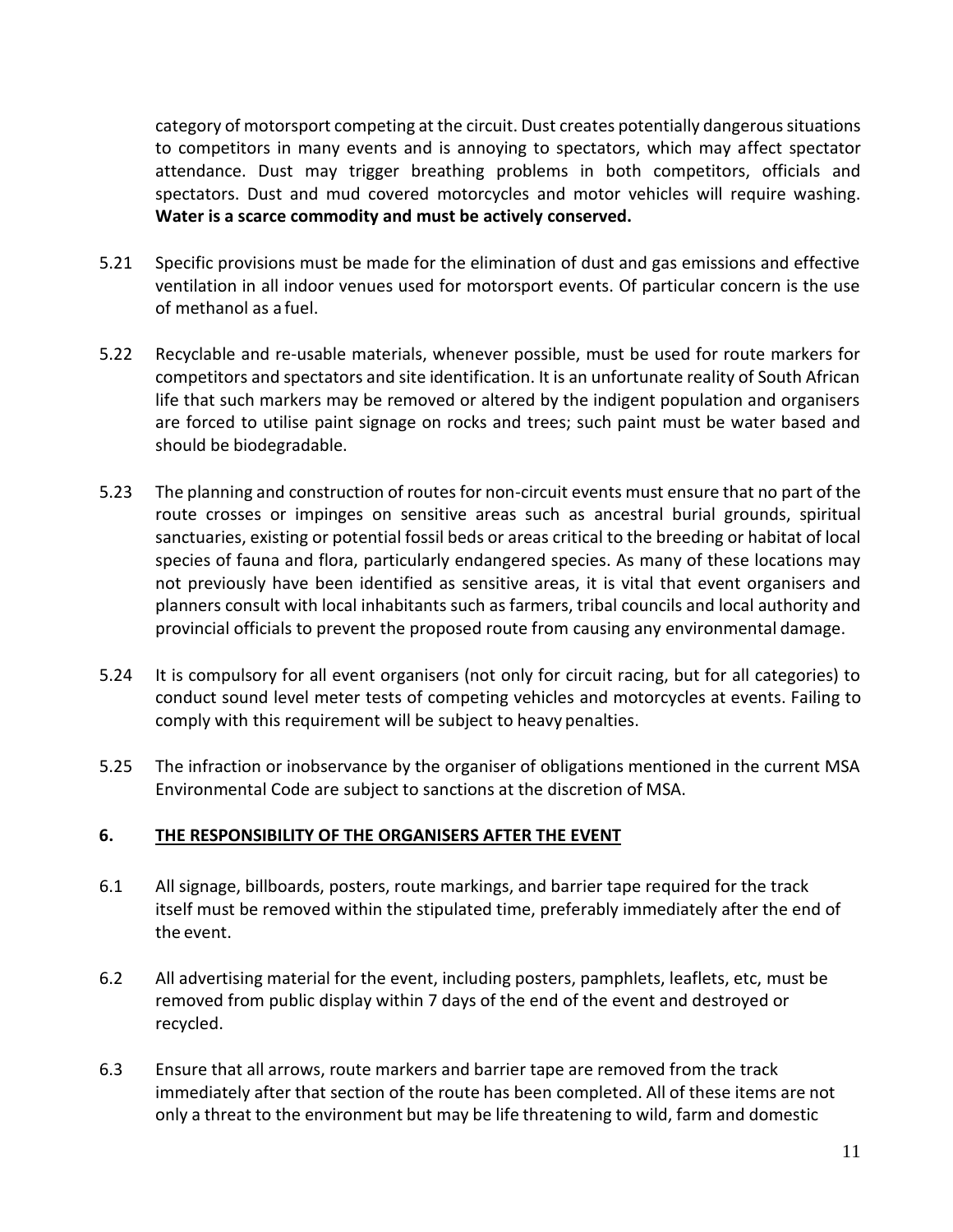animals.

- 6.4 If temporary roads or tracks have been constructed, they should be leveled off immediately to prevent the development of soil erosion.
- 6.5 Ensure the separate removal of containers for oil, cleaning rags, filters, medical and other hazardous waste by specialist removal waste removal companies and their expert disposal.
- 6.6 Where significant damage has occurred to trees and large shrubs on private property, notify the owner immediately after the event in writing and arrange for the replacement of the damaged flora, as required by the owner. If state, provincial or local authority property is used, a similar procedure must be followed.
- 6.7 Return to the venue one-month after the event to ascertain the rate of recovery of the venue.

# **7. REQUIREMENTS FOR ADVERTISING AN EVENT**

- 7.1 The advertising of a motorsport event should preferably be done in local and regional newspapers, trade magazines, on radio and TV, thus reducing the display of posters.
- 7.2 Permanent circuits should have large display boards at the entrance to the circuit displaying a diary of events for each month.
- 7.3 Prior to the placing of any advertising poster for a motorsport event, permission must be obtained from Government, Municipal, Business and Private Owners of any property selected for the siting of posters and the details of the positioning of posters discussed and accepted.
- 7.4 Clearly ascertain, in writing, the time limits arranged for both the setting up and removal of advertising posters and the geographical areas for display. Ensure that these time limits are observed.
- 7.5 Advertising posters must not be displayed in ecologically sensitive or wilderness areas, protected urban sites, or on private property or any other inappropriate site.
- 7.6 Ensure that posters advertising motorsport events are not attached to trees, plants, shrubs or other sensitive sites by nails, staples or other damaging methods; string or any other material that does not cause damage, must be used.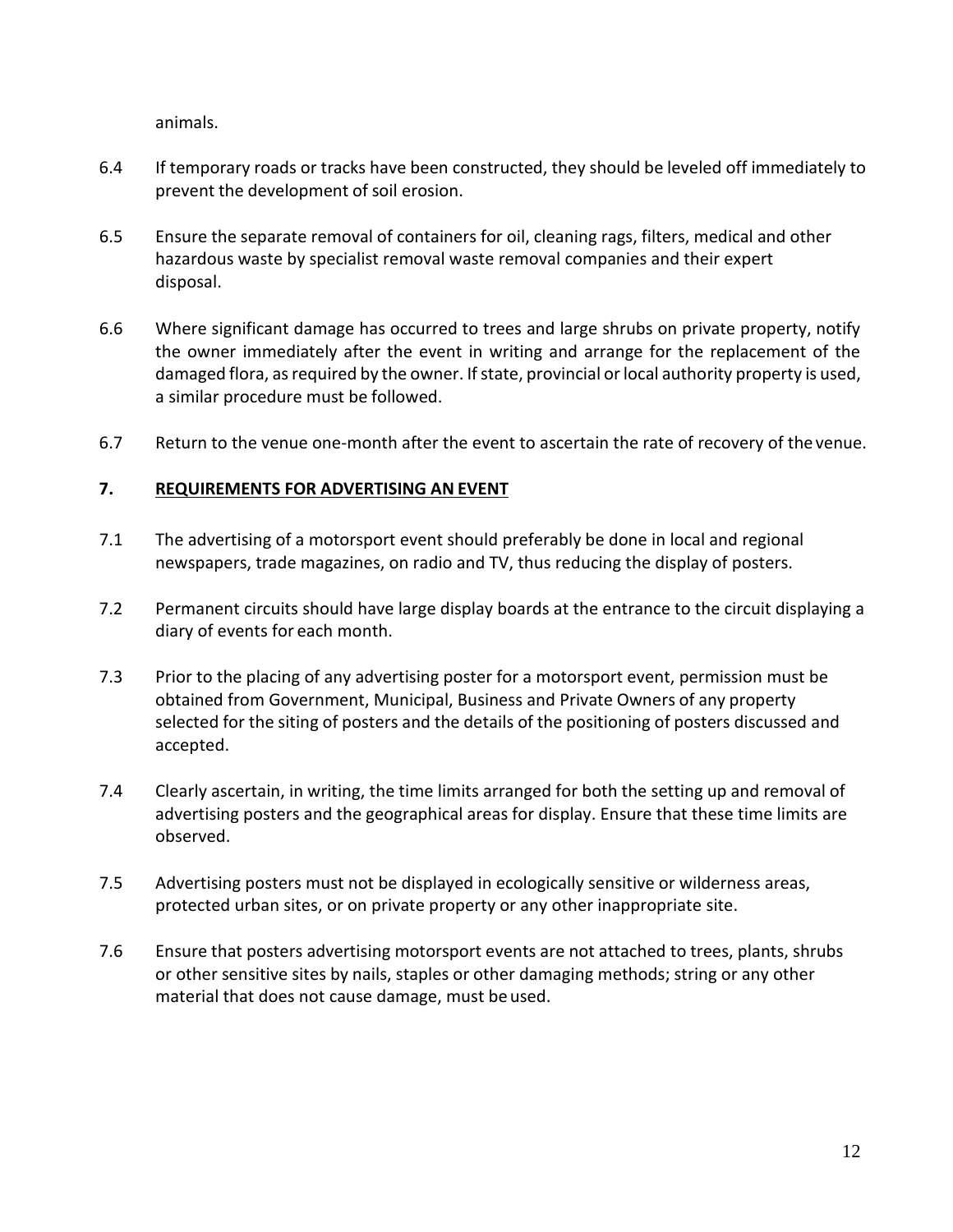- 7.7 Leaflets, pamphlets, or inserts in programmes or any other form of hand delivered advertising material must not be distributed by placing the material under the windscreen wipers of cars or left on motorcycles by any person either before or during the event. If such advertising must be utilised at an event, the advertising material must only be distributed at the entrance to the venue and never as spectators or competitors leave the venue. By doing this, it is hoped that the advertising material is left in motor vehicles or motorcycling bags. Appointed Environmental Officers, who document advertising leaflets or pamphlets littering a venue, are required to retain the material and submit it to MSA for further action.
- 7.8 The advertising of any motorsport event must never offend or outrage the culture, morals or religious beliefs of the region or country hosting a motorsport event.

# **8. THE RESPONSIBILITIES OF PERMANENT VENUE OWNERS**

**It is compulsory for all permanent circuit owners to conduct and submit an annual environmental audit to MSA.**

**In accordance with the Environmental Legislation of the Republic of South Africa, an Environmental Impact Assessment must be performed prior to the commencement of construction of any new motorsport venue and prior to alterations being conducted at any existing motorsport venue.**

- 8.1 The owner of a permanent venue should appoint a permanent Environmental Officer or committee who must start an environmental logbook for the venue and ensure that it is updated regularly. The Environmental Officer should attend all planning meetings for events.
- 8.2 All permanent venue buildings, especially sanitary facilities, must be inspected regularly and routine maintenance and repair work completed timeously and professionally. They must be kept clean at all times.
- 8.3 All parking areas must be maintained. All grass areas, including surrounding areas, must be cut short to prevent fire hazards.
- 8.4 Unsightly structures or operational areas such as workshops should be screened from general public view by concealing walls or by planting a barrier of trees or shrubs or by painting the structures in colours that would assist in camouflaging them.
- 8.5 Ecologically sensitive areas, natural or man-made ditches and water features such as dams, reservoirs and water courses within the perimeter fencing of the venue must be cordoned off from the general public to prevent pollution and destruction.
- 8.6 The construction of new structures or alterations to existing structures with specialised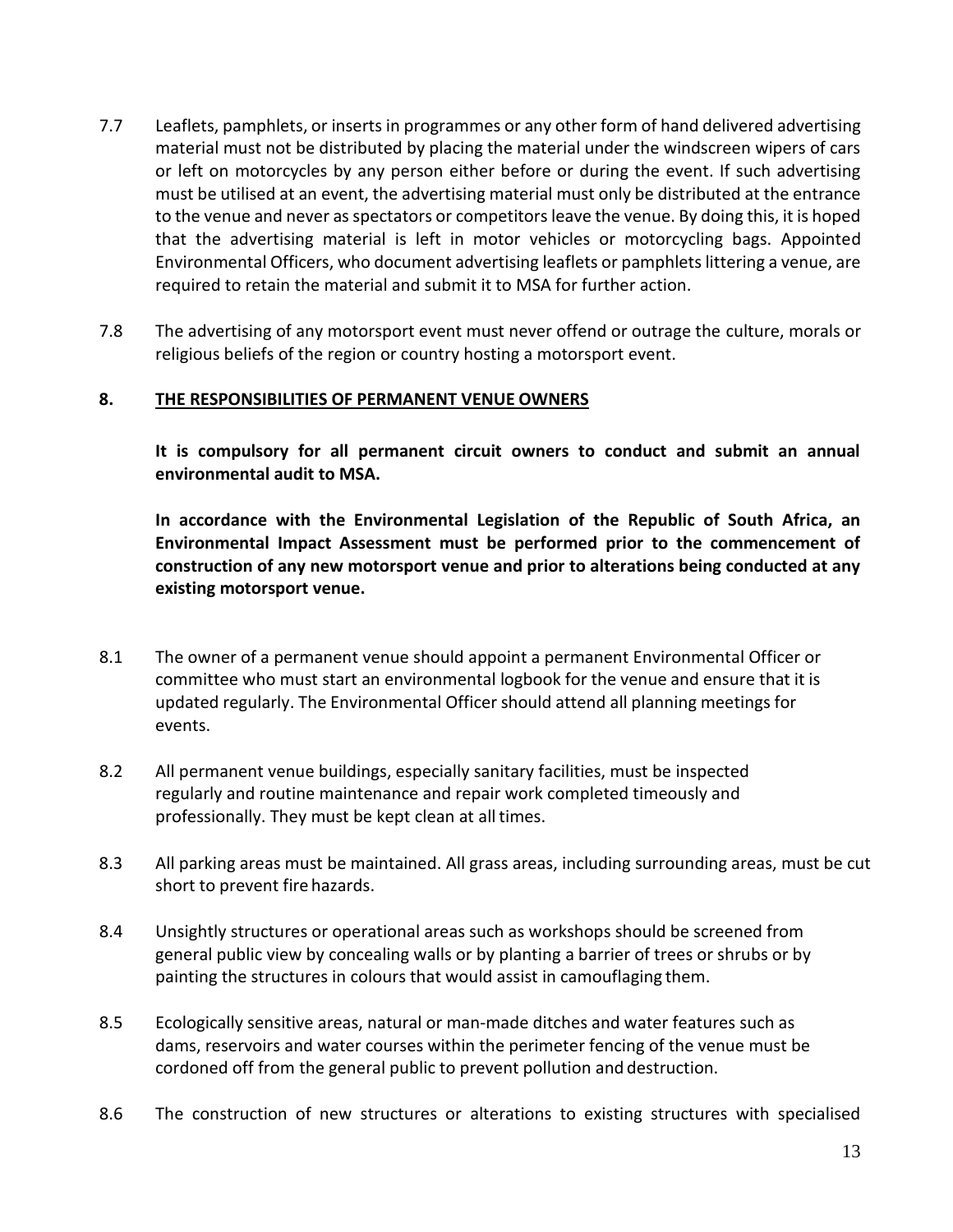functions such as medical centres, wash bays, pits must comply with the regulations of both MSA, FIA and the FIM and plans for such structures must be assessed and signed off by MSA prior to the start of construction. The necessary signed permission for construction must be obtained from all the relevant local authority departments.

- 8.7 The use of building waste and rubble in any form of construction, including noise barriers, is prohibited.
- 8.8 Materials required for maintenance and construction at the venue, particularly sand, soil and grass, must be inspected to prevent the introduction of polluting and toxic agents into the venue.
- 8.9 Repair all defects on building exteriors, roofing, guttering and fencing.
- 8.10 If washing is allowed at the venue, provide washing bays with concrete surfaces and proper drainage, preferably with an oil separator.
- 8.11 Ensure that all sanitary waste disposals are free of defect and correctly connected to main sewage or removed from the venue. (See Appendix 6 - SANITARY FACILITIES and Appendix 8 - WASTE REMOVAL)
- 8.12 In planning alterations to layout and contours of the venue, ensure that soil erosion will not occur with the run-off of water after heavy rainstorms.
- 8.13 The sound levels of Public Address Systems must be controlled according to the criteria for Venue Sound (see APPENDIX 1 - NOISE)
- 8.14 Permanent catering facilities must be inspected regularly and must be scrupulously clean. Of particular importance is the extractor ducting system over cooking facilities, which, if not regularly cleaned and maintained, may be a potent source of fire ignition. All facilities must comply with local authority, public health regulations. (See Appendix 4 - FOOD SAFETY)
- 8.15 Ensure that there are no leaking taps, hydrants, or hoses, blocked drains or low-lying areas where rainwater may collect which will result in stagnant pools of water or mud. This is a waste of water and a health hazard. The introduction of mud from vehicles and humans and the presence of humans in wilderness areas have been associated with the introduction of human diseases into animal colonies, often with catastrophic results.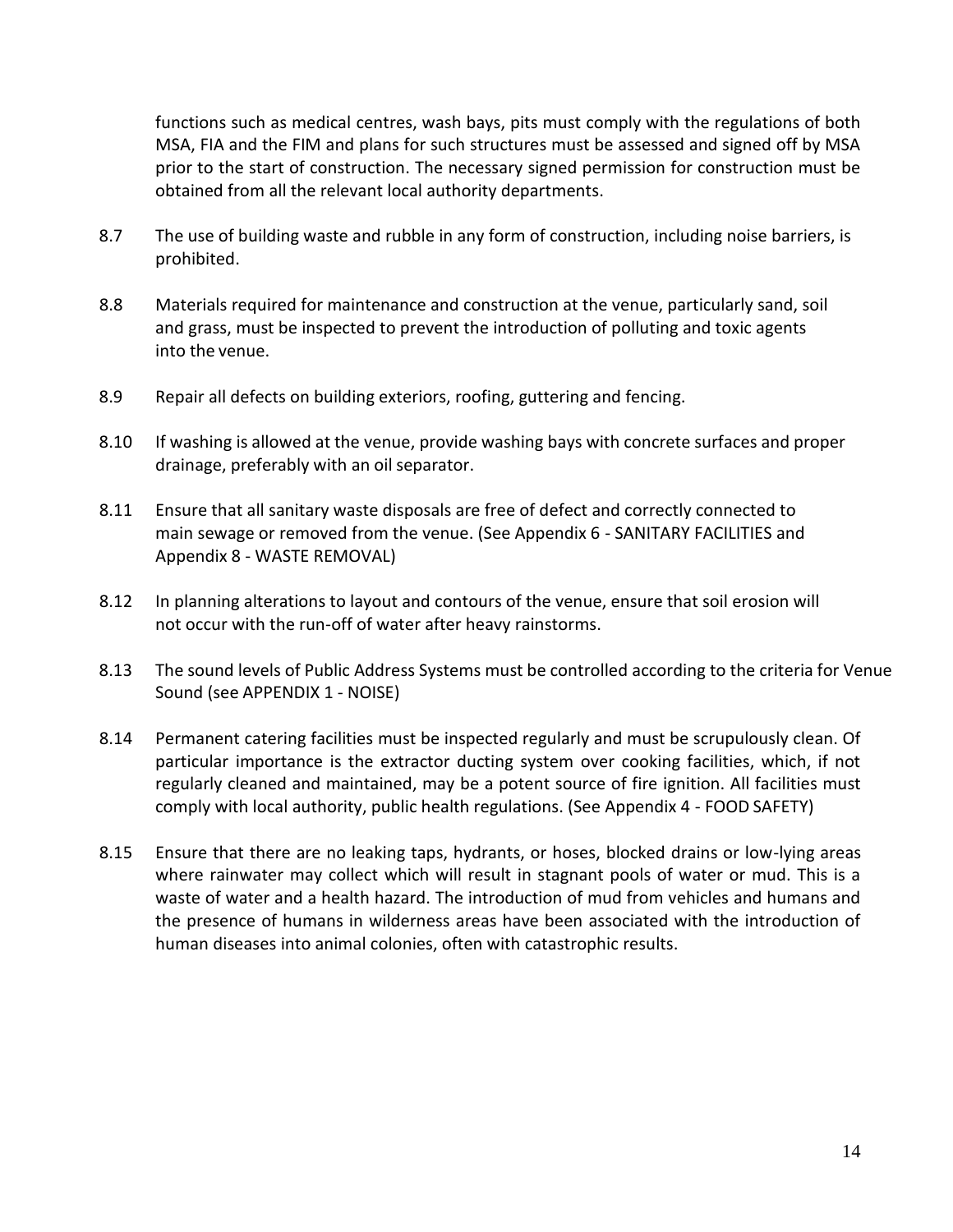- 8.16 The design and placing of the start area should be made in a manner that will have the least noise effect on the venue and the surrounding, particularly, residential areas.
- 8.17 Remove vegetation, especially trees, only when absolutely necessary. If this is to be done on private property, ensure that written permission has been obtained from the owner of the property. Ensure that all removed vegetation is completely cleared from the venue.
- 8.18 The replanting of vegetation, particularly trees and shrubs, should be done in such a manner that their sound absorbing capabilities are fully utilised.
- 8.19 Damaged or discarded tyres must not be burnt or left in an uncontrolled dumpsite area. Provided there is no possibility of ground pollution, discarded tyres may be used as safety barriers, in the leveling of terraces when filled with sand or as containers for shrubs and flowering plants, particularly at unsightly areas of the venue.
- 8.20 Provide clear signage with information on circuit facilities and spectator areas.
- 8.21 At permanent circuits and venues, where the preparation of food is allowed on open fires, level concrete surfaces should be provided on which cooking fires must be placed. This will reduce the risk of fire and prevent cooking fat, etc from spilling on the ground. If open fires are prohibited, this must be clearly identified to competitors and their service crews, officials and spectators. Where open fires are permitted, functional fire extinguishers must be immediately available should a fire ignite.
- 8.22 Managers and owners of venues must ensure the best possible environmental management of their venues. To this end, it is essential that, at the conclusion of every event and also at regular intervals between events, the impact of the event as well as the effects of the venue and its activities on the surrounding environment must be assessed and recorded in the environmental logbooks. Shortcomings must be addressed and improvements implemented.
- 8.23 Where possible, but especially at permanent venues, separate sanitary facilities must be provided for male and female competitors, service crew members and officials. This includes ablution facilities.
- 8.24 Adequate provision of potable drinking water must be provided. Dirty or contaminated water must not be allowed to contaminate the ground and must be disposed of in marked containers or into the mains drainage/sewer system.
- 8.25 The infraction or inobservance by venue owners of obligations mentioned in the current MSA Environmental Code are subject to sanctions at the discretion of MSA.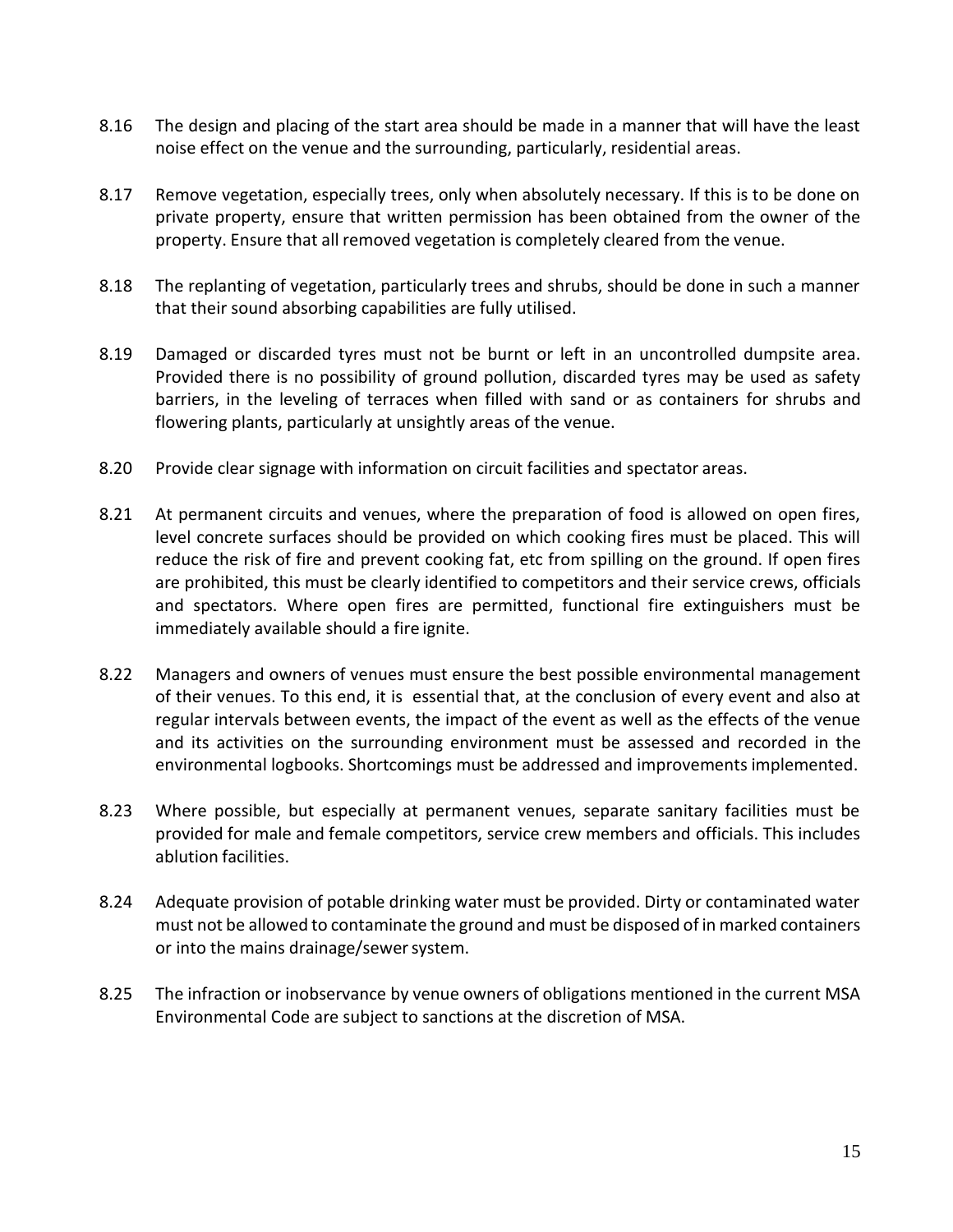#### **9. RESPONSIBILITIES OF COMPETITORS AND SERVICE CREWS**

If we continue to participate in motorsport with little or no regard to its effect on the environment, we will find that in 10 years' time there is no motorsport.

- 9.1 Every competitor, member of a service crew and official must be aware of the contents of the MSA environmental protection and safety code. Highlights of the code that have special reference to the current event should be addressed at the pre-race briefing.
- 9.2 Unnecessary and prolonged running and revving of engines must be avoided to prevent noise pollution. Ascertain whether there are time restrictions for running vehicle engines and remain within the stipulated times.
- 9.3 Ensure that the motorcycle or motor vehicle complies with the maximum sound level allowed for the motorsport discipline to be competed in. (See Appendix 1 – NOISE)
- 9.4 The leakage and spillage of fuel, oil, cleaning, degreasing, cooling and brake fluids and any other additive or cleaning agent on to the unprotected ground must be prevented. It is the responsibility of the organiser of the event to provide suitable containers for this type of waste. If the organiser has not provided containers, it is the responsibility of the competitor and their service crews to provide their own containers and to remove the containers at the end of the event. Containers for the collection of used or contaminated oil must have fixed funnel inlets. Separate and clearly marked containers for the collection of oil filters and cleaning rags must be provided.
- 9.5 The use of an environmental mat (or other effective ground protecting devices/systems) is compulsory at ALL motorsport events to prevent soil and water contamination. (For specifications see APPENDIX 11 – ENVIRONMENTAL MATS)
- 9.6 After the use of an environment mat, it must be rinsed with water ONLY in a place with a proper drain and oil-divider. Mats must be considered as hazardous waste and disposed of accordingly.
- 9.7 Competitors and their service crews should be issued with paper or plastic refuse bags for the disposal of personal waste. These personal containers must be disposed of both during and after the event in designated refuse containers. Pit and surrounding areas must be kept clean at all times.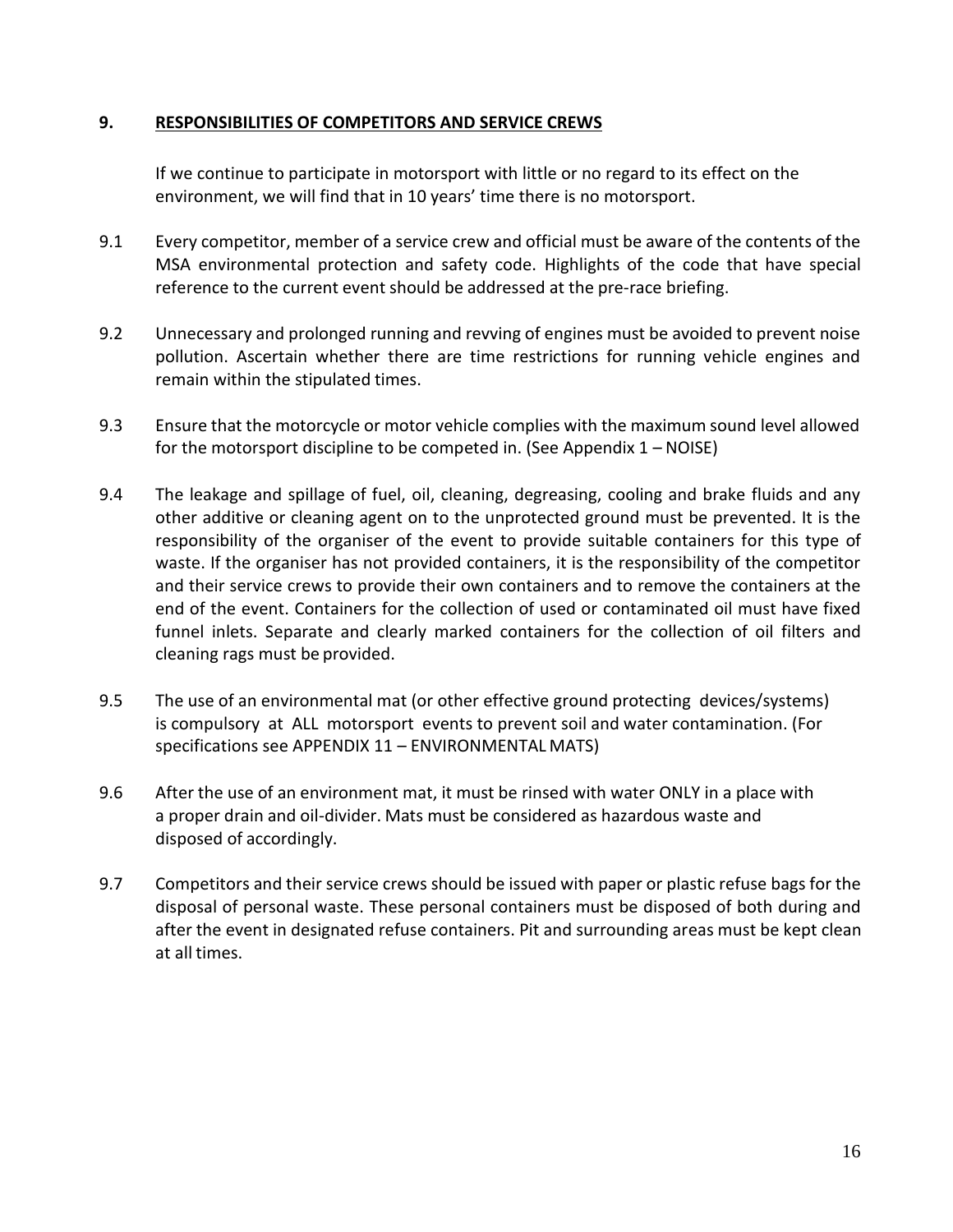- 9.8 In off-road events where competitors are required to cross-riverbeds, whether dry or at low water, the competitors must avoid damaging natural embankments, which, if significantly damaged, could eventually alter the flow of the river after heavy rains. This applies equally to recreational riders and drivers; especially four-wheel drive vehicles, and quads.
- 9.9 All farm and residential gates that are encountered along the route of an event must be firmly re-closed and secured after the vehicle has passed through the gate. Gates that have been left open or unsecured may result in the escape or loss of livestock, the destruction of planted crops and wild flora by both domestic and wild animals. Respecting the private property of landowners can help in ensuring permission of the landowner to use routes through his property for future events.
- 9.10 Only designated washing areas may be used for the washing of vehicles. Only water may be used.
- 9.11 Negligent or intentional pollution of the paddock or other restricted areas will not be tolerated.
- 9.12 Avoid intentionally driving through pools of water, small streams and muddy areas with the aim of splashing water or mud over officials, spectators and fellow-competitors. Furthermore, it is a proven fact that mud on vehicles, tyres and shoes introduced into wilderness areas has decimated colonies of wild animals, due to the introduction of human diseases.
- 9.13 Avoid parking on grass verges, plants and shrubs. Avoid driving over small plants and shrubs in parking areas.
- 9.14 Punctured or damaged tyres may not, under any circumstance whatsoever, be left along the route of an off-road event. The discarded tyre must be removed either immediately by the competitor or the competitor's service crew or by advising a marshal to arrange for later collection.
- 9.15 The starting of any type of fire along the route or at service parks during off-road events is prohibited under adverse weather conditions, particularly wind. Such fires may become runaway fires which could destroy residential property, forested areas and livestock, as well as destroying small animals and insects vital to the ecological balance of a region. An explosion hazard would exist around fuel stores at service parks.
- 9.16 Plastic bags and barrier tape negligently left along the route of an event are a cause of pollution but pose serious threats to the lives of children, domestic, farm and wild animals. These products must be disposed of at appropriate sites identified for refuse collection.
- 9.17 Competitors in off-road events must endeavour to follow the route designated by route markers and not to create new routes or short cuts in attempts to improve their times.
- 9.18 Travel to and from events must be done using legally available and designated routes, thus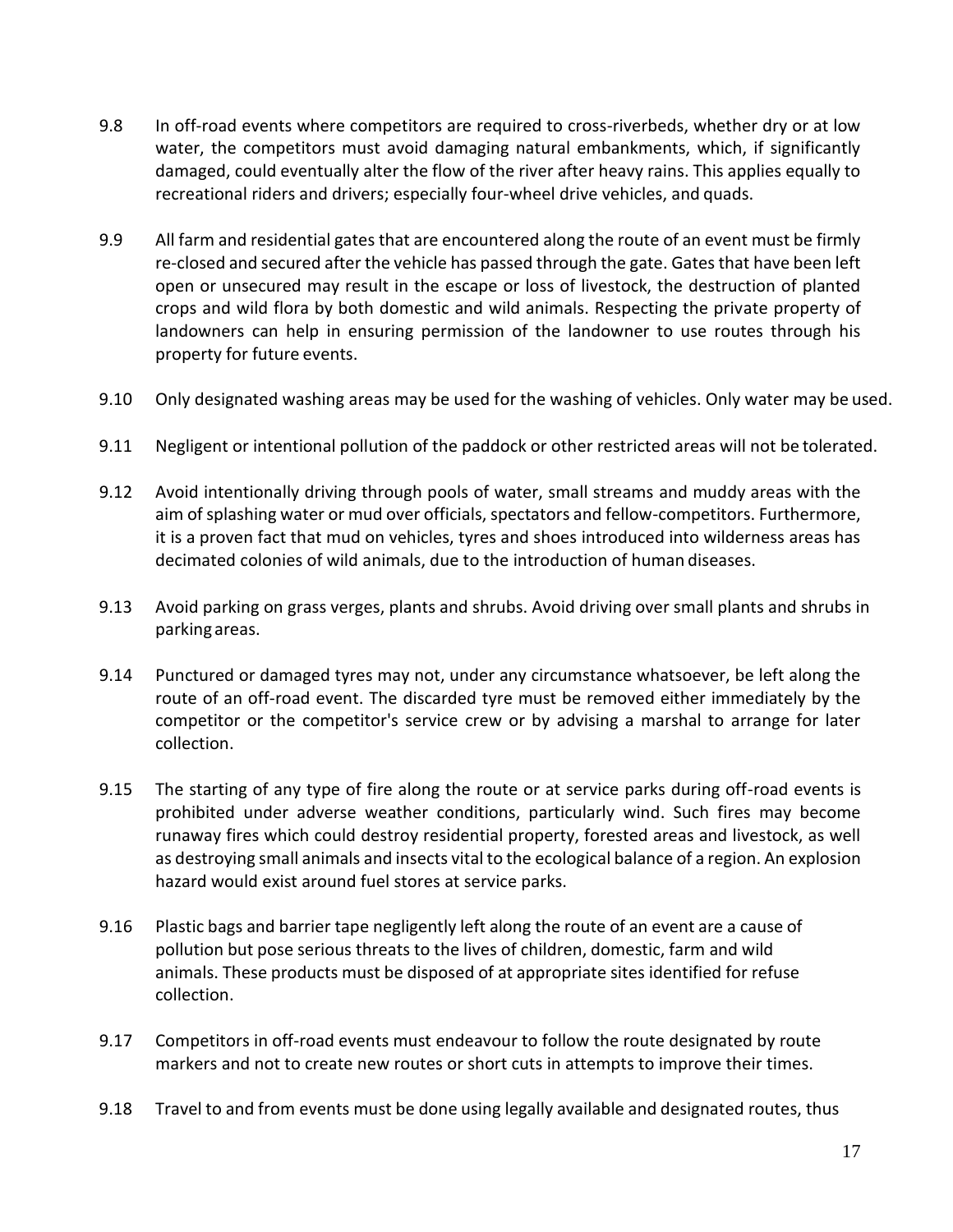preventing irreversible damage to other routes.

- 9.19 Respect and preserve the environment through which you travel, especially in off-road events. Do not maliciously or intentionally damage trees, the branches of trees, shrubs or plants. Do not kill or maim any species of fauna. No long-term evidence of the running of a motorsport event, especially off-road events, must be left to scar the environment.
- 9.20 Any infringement by the participant or a service crew member of any of the above mentioned requirements, can result in actions being taken against the competitor and/or team in accordance with the provisions of GCR 157 (i) and/or GCR 177.

# **10. RECOMMENDATION FOR THE RECREATIONAL & TRANSPORT MOTORIST AND MOTORCYCLIST**

Every motorist and motorcyclist is encouraged to enjoy, to the fullest extent, their travels through this country without leaving damaging footprint of their journey. Respect road use regulations through your motoring conduct, thus reducing road traffic injuries and deaths. Such rules of conduct should include:

- 10.1 The development of driving habits which will ensure the orderly integration of all types of motor transport and the respect of the individual for all other road users.
- 10.2 Never dispose of waste on to the roads from either stationary or moving vehicles, especially fliers distributed at intersections. All waste must be disposed of at an appropriate refuse container at service stations or at the destination.
- 10.3 Rest areas on national roads, picnic, camping and caravan sites must be left with no evidence of waste being evident. Contamination of these areas by human excreta must be prevented by the use of sanitary facilities at service stations.
- 10.4 Flamboyant, aggressive and competitive driving and riding must be avoided, as the performance of any action unrelated to driving, could result in the causation of accidents.
- 10.5 Excessively loud sound systems are an irritation to other road users and will detract the attention of the driver from the act of driving.
- 10.6 Road traffic accidents can result in the destruction of property and the contamination of the immediate vicinity with blood, fuel and other automotive components and hazardous chemicals being transported. Washing away of these substances may result in pollution of the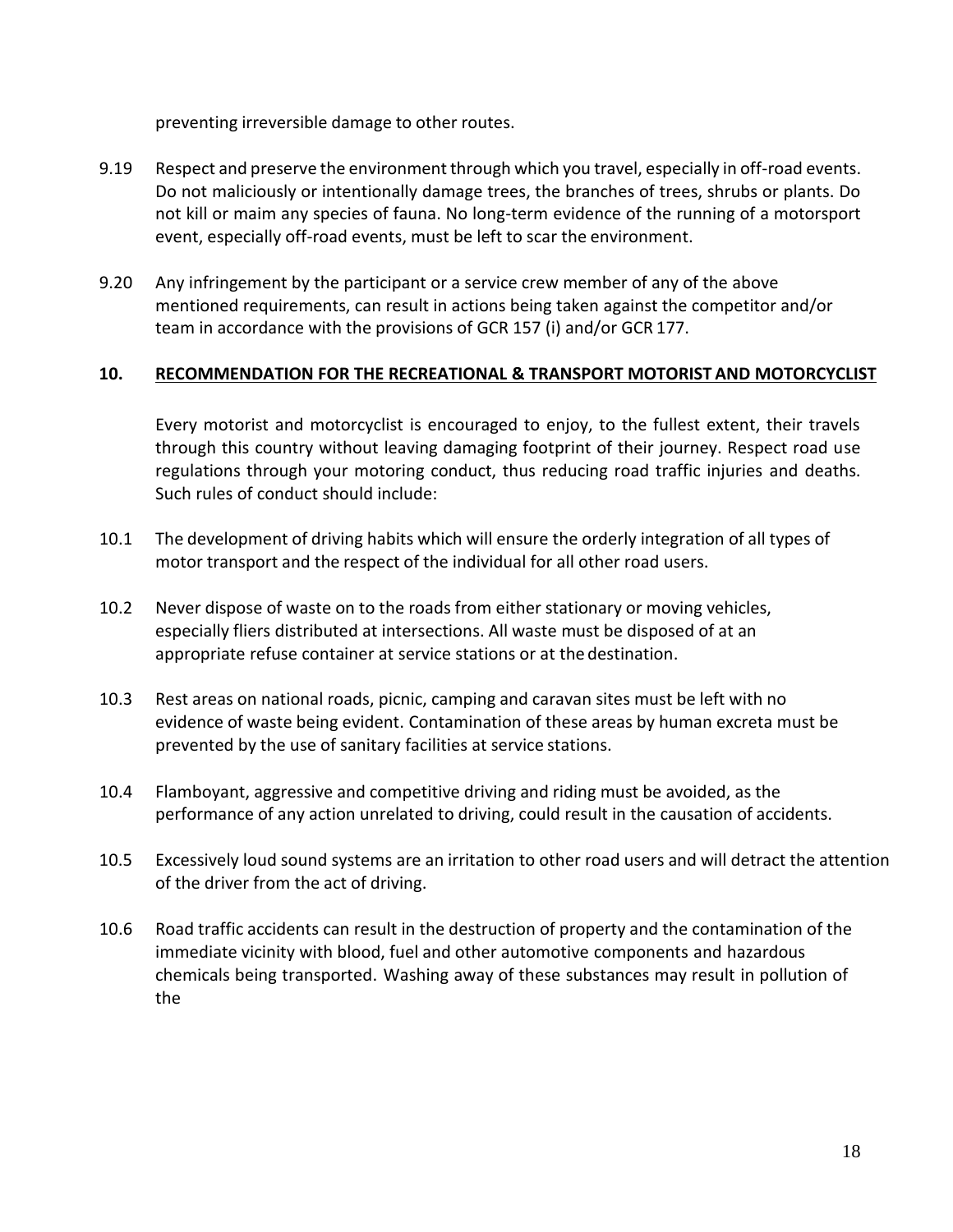ground and possibly water sources. Broken glass, from windscreens and windows are a hazard to other vehicles, pedestrians and animals. The potential for the ignition of fires and explosions exists.

- 10.7 Never drive or ride under the influence of alcohol, prohibited substances or recreational drugs.
- 10.8 To avoid noise pollution by eliminating unnecessary running of engines, by fitting excessively loud exhaust systems, or by the excessive use of hooters or horns.
- 10.9 Use only routes that are legally available.
- 10.10 When travelling in-groups, to proceed at a quiet, unobtrusive and legal speed and in a professional manner which does not obstruct other road users. This is of particular importance in "Breakfast Runs" and tourist rallies.
- 10.11 Respect the environment by avoiding routes, particularly off-road and wilderness routes that have been damaged beyond a point of natural recovery.
- 10.12 At all times, to protect wildlife and the natural habit and breeding grounds of all animals, birds, reptiles and insects. Similarly, to protect the flora and not to remove endangered or protected species.
- 10.13 To ensure, at all times, the correct disposal of all used or damaged oil, tyres, batteries, containers, etc whether recyclable or not.
- 10.14 To encourage fuel economy and the economy of space by riding motorcycles instead of driving cars. This is a long-term objective.

#### **11. THE ENVIRONMENT LOGBOOK AND CHECKLIST**

11.1 Owners of motorsport circuits and permanent motor sports venues are required to open and maintain an environmental logbook. The logbook must be kept at the venue/circuit and completed for each event by the Environmental Officer. Copies of ALL log sheet entries must accompany the annual environmental audit that has to be submitted to MSA.

#### **The log sheet entry must detail the following information:**

- 11.1.1 All activities occurring at the event.
- 11.1.2 All measures taken at the event to ensure environmental protection and preventpollution.
- 11.1.3 Details of all meetings held, with an attendance register of participants at the meeting.
- 11.1.4 Written confirmation of permission sought and granted for the use of the facility.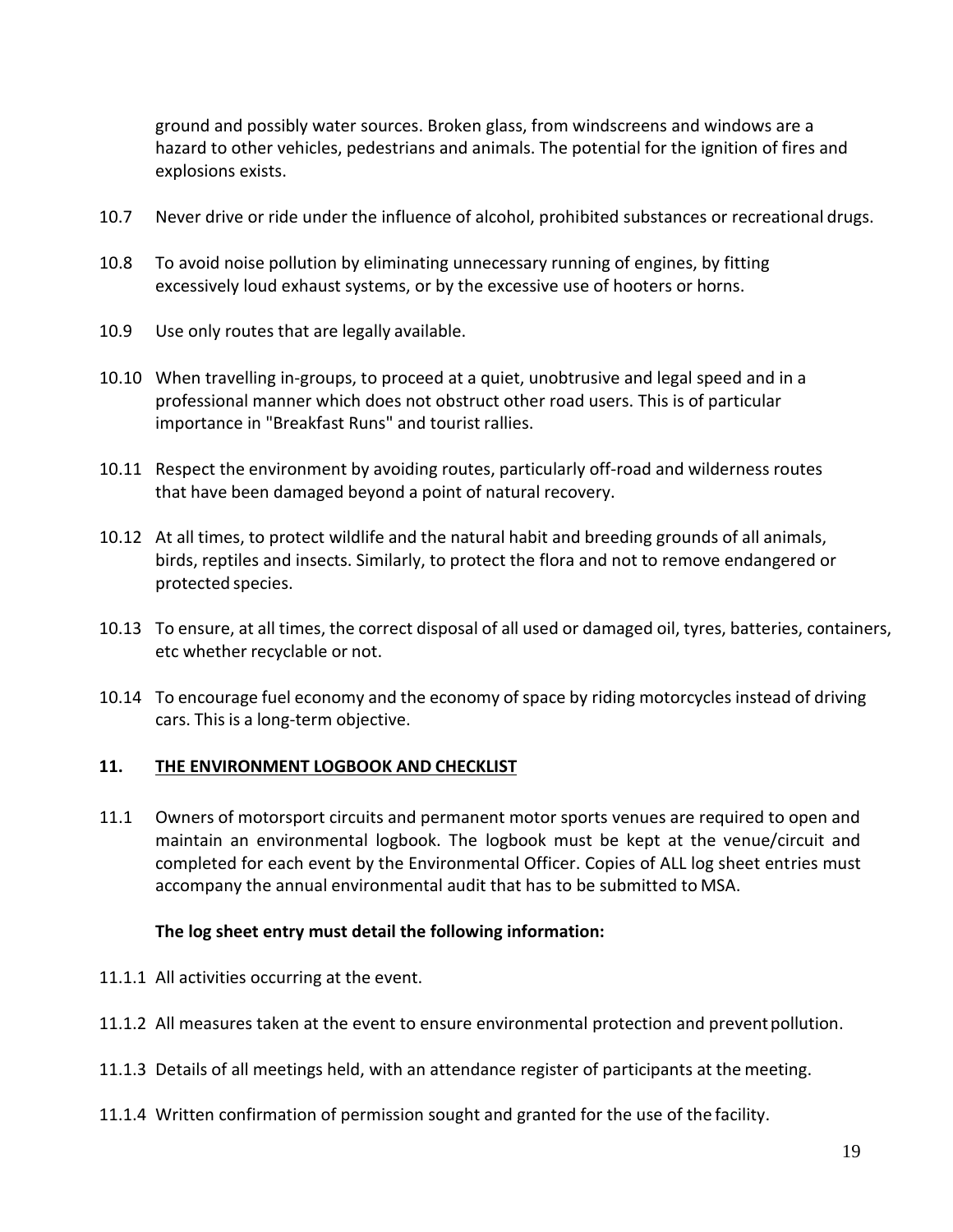- 11.1.5 All time constraints must be identified and documented.
- 11.1.6 All infringements of the environmental protection and safety code must be documented.
- 11.1.7 All penalties imposed for code infringements must be documented.

#### **12. MSA ENVIRONMENTAL AWARD**

- 12.1 MSA will initiate an annual environmental award for which organisers, officials and competitors will be requested to submit nominations.
- 12.2 Such award will be presented to the circuit, organiser, club or individual, who is assessed to have taken the most care of the environment during the course of the calendar year - either at motorsport events, or general environmental protection.
- 12.3 The winner will be selected based on written, photographic and other proof submitted with the nomination.
- 12.4 Candidatures for the MSA Environmental Award must be submitted to MSA by 31 October at the latest.
- 12.5 The MSA Environment Panel may also propose a candidate.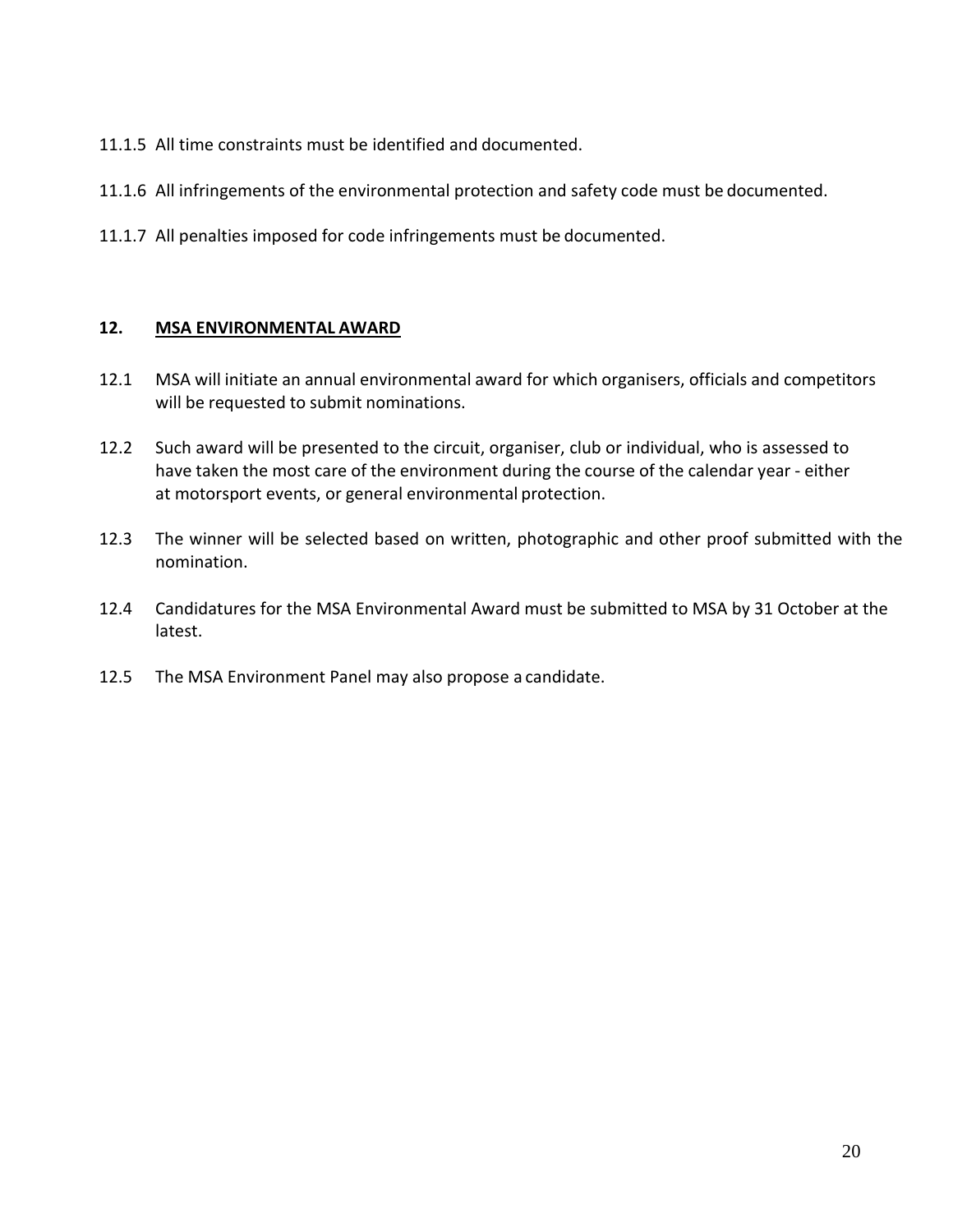# **13. MSA ENVIRONMENTAL LOGO**

MSA has created an environmental Logo that will head all Environmental actions taken within motorsport. The logo can be used by affiliated clubs, promoters, organizers, sponsors, teams, competitors and other partners following approval by MSA. The logo cannot be modified.

# *APPENDICES*

**Potential Environmental risks associated with motorsport activities are being addressed in the following Appendices in order to assist with identification, evaluation and control measures:**

- **1. Noise**
- **2. Protection of the Soil and Water Sources**
- **3. Fuel Storage & Safety**
- **4. Food Safety**
- **5. Drinking Water**
- **6. Sanitary Facilities**
- **7. Camping**
- **8. Waste Management**
- **9. Facilities for People with Special Needs**
- **10. Child Safety**
- **11. Environmental Mats**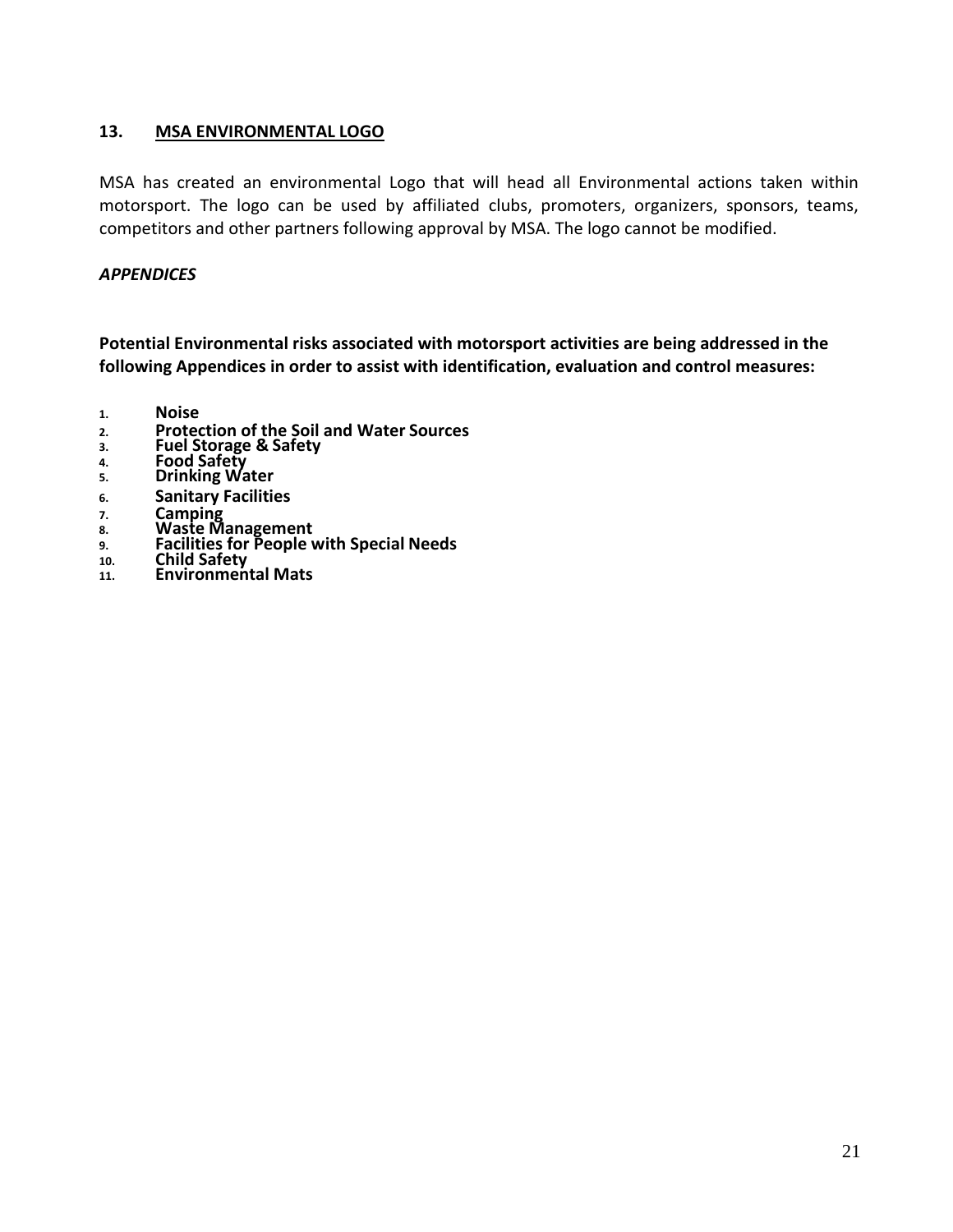#### **APPENDIX 1 - NOISE**

#### **1. SOUND vs NOISE**

- 1.1 Sound is a physical phenomenon, capable of measurement, originating from a vibrating source.
- 1.2 In contrast, noise is the individual's interpretation of a sound and the impact that the particular sound makes on that individual's lifestyle. Noise is also defined as any unwanted sound.
- 1.3 Sound is generated at various sources at motorsport events, in addition to the obvious noise generated by running motorcycle and motor vehicle engines that is expected at any motorsport event. The Environmental Officer and organiser of the event must be aware of the magnitude and diversity of sound emanating from public address system, public music, possibly originating from different sources, public entertainment, crowd noise, traffic congestion and other sources of sound associated with the event. Reducing excessive noise associated with all motorsport activities, which should be expanded to include recreational and transport motoring, and taking the public's reaction to noise into consideration, is the responsibility of every competitor, club, official, and organiser.
- 1.4 A sound enjoyed by a single individual may be extremely irritating to a second individual. The individual appreciation of sound is dependent on the psychological interpretation of the sound by that individual. When sound is perceived as irritating, persistent or affecting normal life patterns such as conversation or sleep, etc, sound is then interpreted as noise. Motorcycles produce high sound levels and are almost always considered as noisy, a fact that Environmental Officers must always bear inmind.

#### **2. SOUND PRODUCTION AND MEASUREMENT**

- 2.1 Sound is produced when an object is caused to vibrate; this vibration initiates vibration in the surrounding environment. The vibrating object comes into contact with minute particles in the surrounding air which are set in motion and collide with other particles thus initiating the process of sound radiation away from the vibrating object.
- 2.2 The initiated vibrations radiate easily and rapidly in metals and water, but less easily in air. This propagation of sound is defined as the propagation speed or the speed of sound, which is measured at 765 miles/hour (1122 feet per second) or 1224 km/hour (340m/second) at sea level. This is the sound barrier.
- 2.3 The unit of measurement of sound pressure is the decibel (dB) which is measured on various scales. Motor vehicle and motorcycle sound is measured on the A-weighted scale dB(A). This is a physical phenomenon characterised by successive fluctuations of pressure in relation to atmospheric pressure. These differences vary in intensity and frequency. The time between 2 fluctuations determines the frequency of sound or the pitch and is measured in hertz.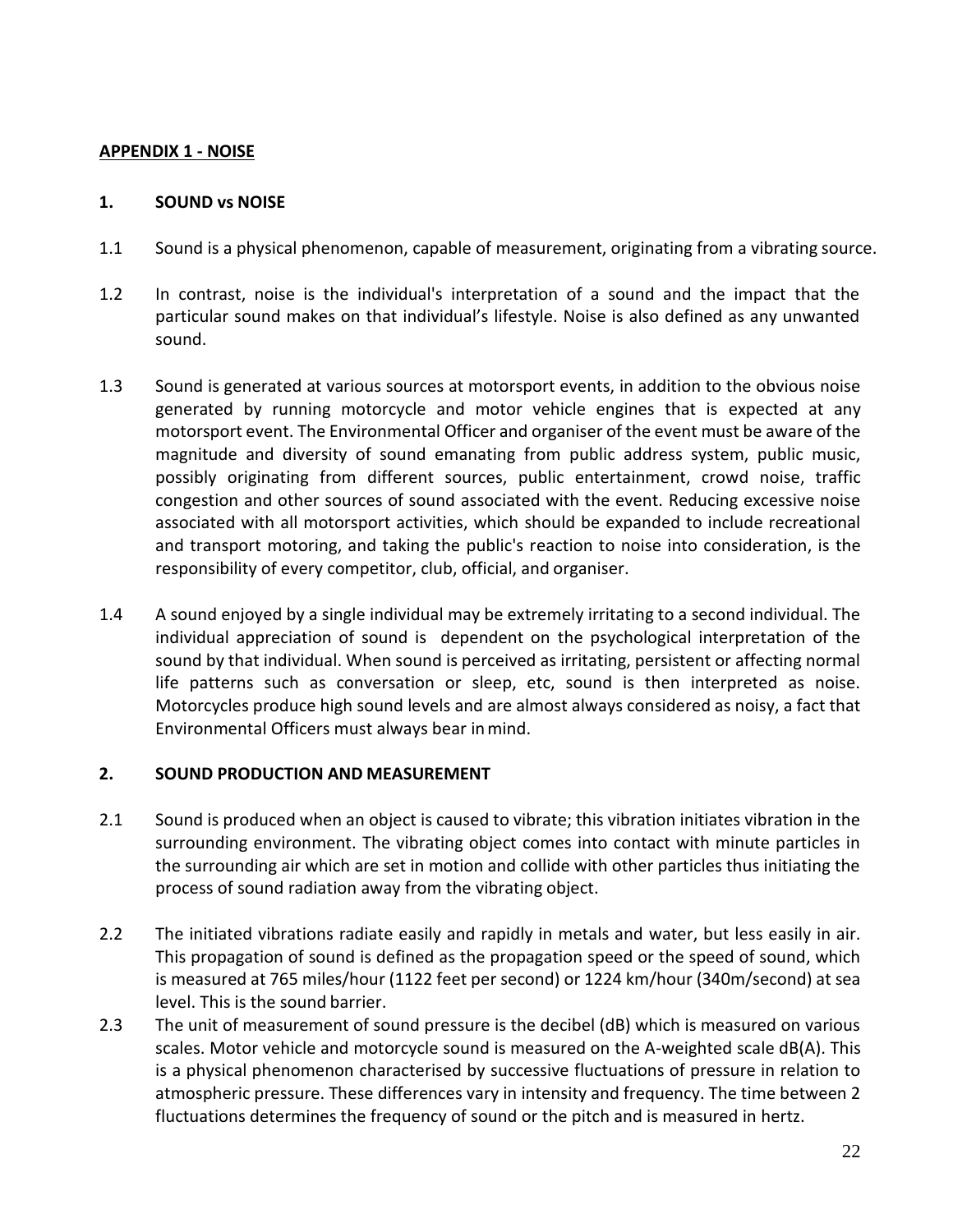- 2.4 Sound originating from a specific source is usually composed of a multitude of sounds vibrating at different frequencies. This constitutes the spectrum of sound.
- 2.5 Sound pressure levels increase very rapidly. The human ear is not capable of interpreting the increase as rapidly, as a protective mechanism. As a consequence of this lag period of interpretation, each time the number of identical sound sources is doubled (trumpets,violins, motorcycles at a start line) The sound pressure level measurement is augmented by 3 dB(A) only and not by a doubling of the sound.

#### **3. THE DAMAGE POTENTIAL OF SOUND**

- 3.1 The human ear registers differences in frequency. These differing frequencies are processed by different anatomical structures of the auditory organs. An overload of a certain frequency will, ultimately, either partially or totally, damage that part of the auditory apparatus responsible for the processing of that frequency. This will result in initial hearing impairment and eventual hearing loss, should the exposure to the sound continue. This situation will be aggravated by exposure to noise in other pursuits and in everyday life or employment.
- 3.2 It is vital to remember that this hearing impairment and loss is irreversible. Each motorsport event, whether practice or competition, will result in exposure to a regularly recurring noise caused by multiple sound sources of different sound pressures and frequencies. The susceptibility of the ear to overload damage is not only related to the severity of the sound pressure but also to the frequency of the sound and the length of time that the ear is exposed to the noise.
- 3.3 Occupational safety acts recommend that an average exposure to noise of 80 dB(A) experienced for 8 hours a day and 5 days a week for 42 weeks of one year is the maximum sound exposure at which no hearing loss will occur. If the exposure to noise rises to 83 dB(A), the exposure time should not exceed 4 hours a day and noise exposure of 110 dB(A) lasting 30 seconds is as damaging as exposure to 80 dB (A) continuously.
- **3.4 It must be clearly and repeatedly documented to all motorsport competitors, their service crews and families and officials that participation in or at motorsport events regularly, may result in hearing loss if protective devices are not utilised.**
- 3.5 The vibrations that are present with the production of noise must not be disregarded as they may cause significant structural damage to both temporary and permanent structures.
- 3.6 Research has shown that, apart from hearing damage, prolonged exposure to a high noise level may also result in physical tiredness, irritability and loss of concentration.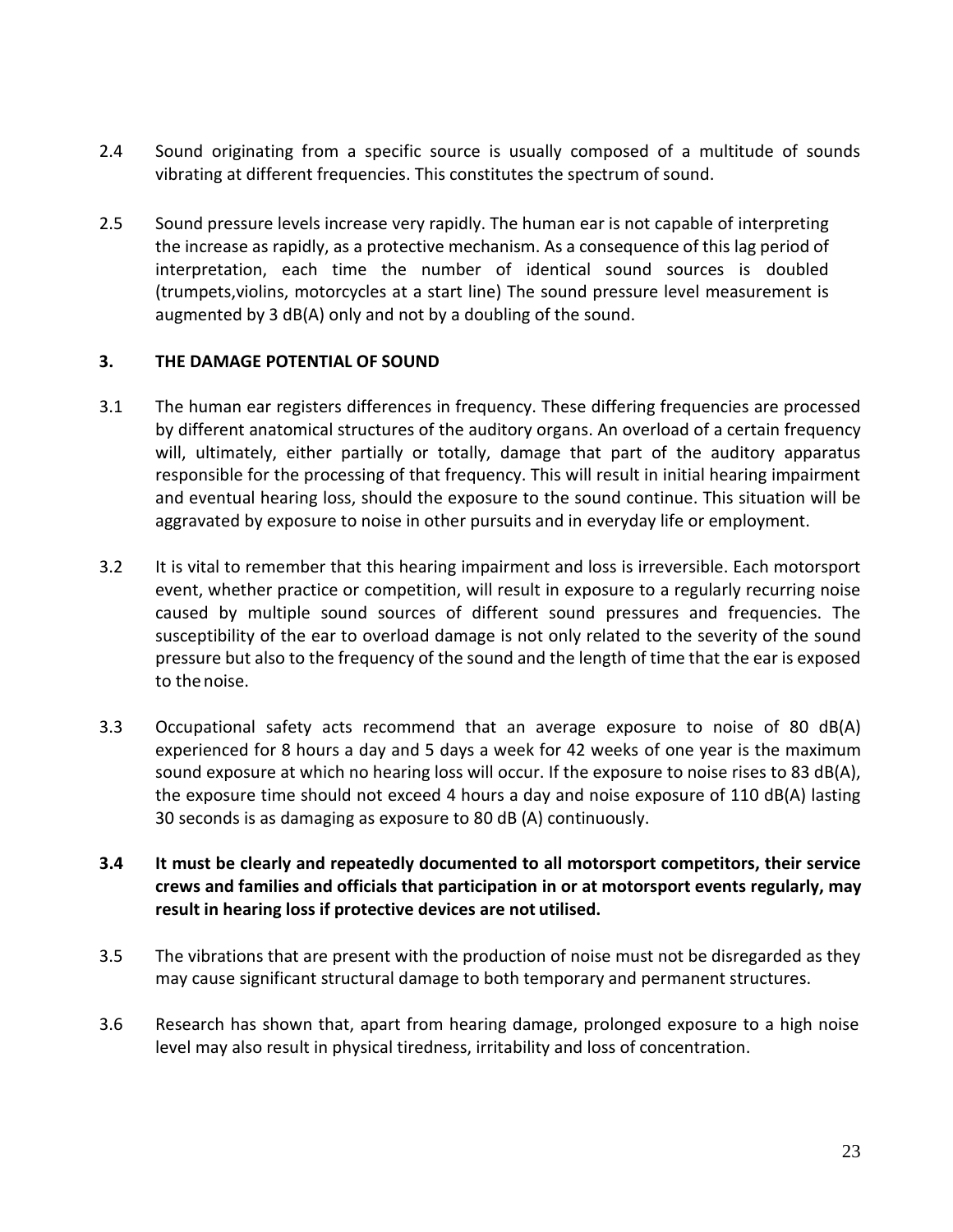# **4. THE MEASUREMENT OF SOUND LEVELS AT MOTORSPORT EVENTS**

It is compulsory for event organisers (regardless of the category of motorsport) to conduct sound level tests of competing vehicles and motorcycles. The driver/rider of any vehicle that fails a sound level test shall render himself/herself liable for the imposition of a penalty as provided for in GCRs 157 (i) and 177.

# **4.1 Each sporting commission is duty bound to set upper limits of sound production for that category of motorsport. Where no limits are specified, use TABLE 1 (below) as guideline for maximum soundlevels.**

4.2 The calculation of total sound produced at the start line of a motorsport event is done as follows:

A single motorcycle or motor vehicle will produce a dB(A) reading. Each time the number of motorcycles or vehicles is doubled, the sound pressure measurement only increases by 3 dB(A).

**EXAMPLE:** 64 Motorcycles are drawn up at the start line of an event. The sound measurement of one motorcycle is 80 dB(A). What is the total sound measurement for all 64 motorcycles?

The first motorcycle produces 80 dB (A) The first 2 motorcycles produce 83 dB (A). The first 4 motorcycles produce 86 dB (A). The first 8 motorcycles produce 89 dB (A). The first 16 motorcycles produce 92 dB (A). The first 32 motorcycles produce 95 dB (A). The first 64 motorcycles produce 98 dB (A)

4.3 The calculation for determining the reduction in sound pressure as one moves away from the sound source is defined as follows: Doubling of the distance from the source of the sound to the ear of the observer will result in a reduction of the sound pressure of 6 dB(A)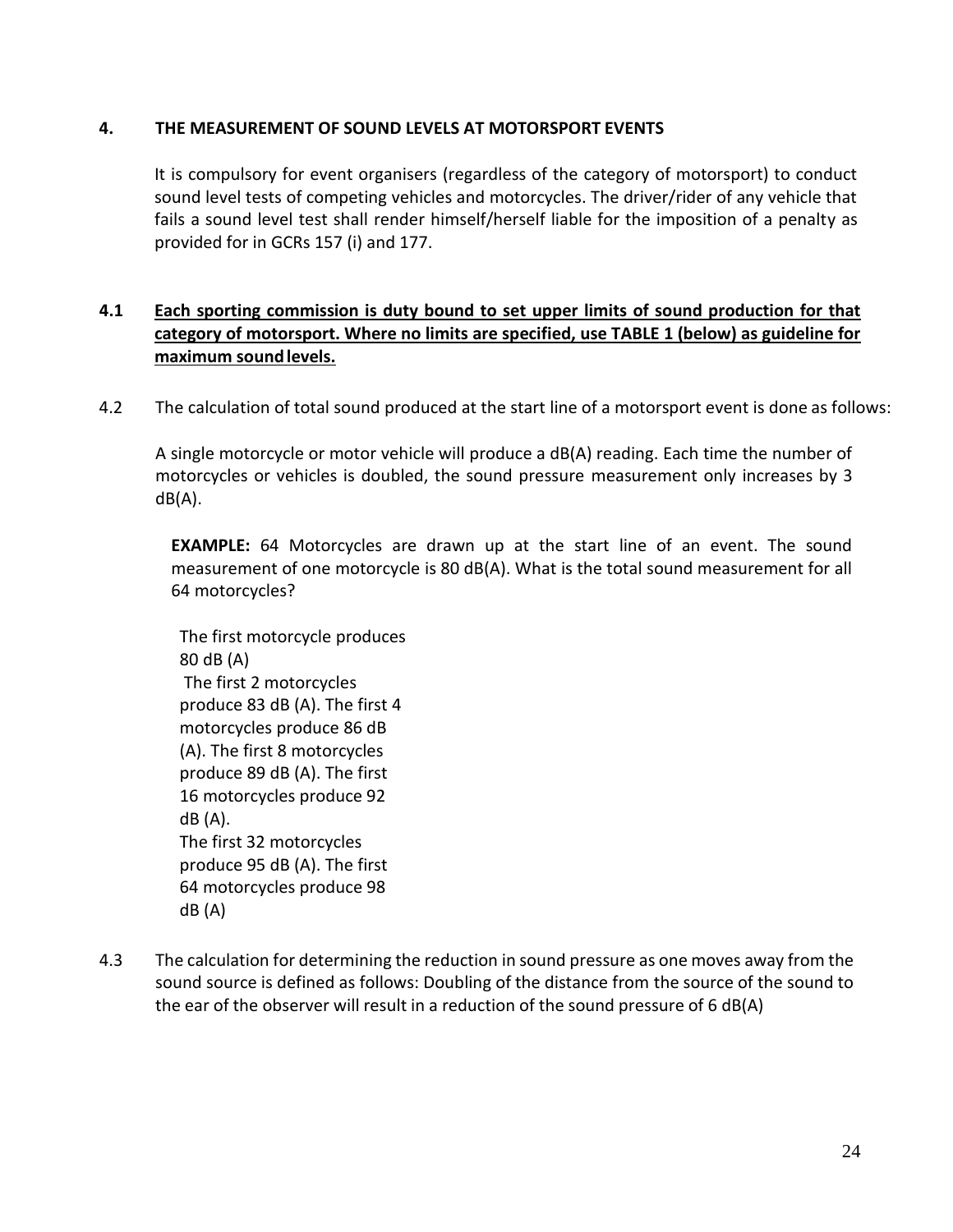# **EXAMPLE:**

Sound measured at 8m registers 95 dB(A). Sound measured at 16m registers 89 dB(A). Sound measured at 32m registers 83 dB(A). Sound measured at 64m registers 77 dB(A). Sound measured at 128m register 71 dB(A).

#### **5. SOUND ENERGY LOSS**

- 5.1 There are various factors which will increase the rate at which sound energy is lost, thus reducing noise. They include:
- 5.1.1 Raised environmental temperature.
- 5.1.2 Altitude
- 5.1.3 Increased atmospheric humidity.
- 5.1.4 Trees and foliage surrounding the venue.
- 5.1.5 Uneven ground such as terraces, embankments or hills, which will deflect sound.
- 5.1.6 Large obstacle such as walls, buildings or full parking areas of motor vehicles, which again will deflect sound.
- 5.1.7 Sound loss is reduced in cold weather. Add 1 dB(A) for temperature under 10 °C and 2 dB(A) for temperatures under 0 °C.

#### **6. VENUE SOUND**

- 6.1 Sound systems utilised at venues may cause more irritation and inconvenience in the area surrounding a venue than the actual noise produced by the motorsport event. The following services must be monitored repeatedly by the Environmental Officer:
- 6.2 The public address system for the competitor's paddock should be separate to that of the public areas. The sound produced should never exceed the hearing damage threshold level of 85 dB(A) when the sound is measured in a public area. The sound of the public address system should not exceed 3 dB(A), above the background sound levels, when measured at the closet residential property.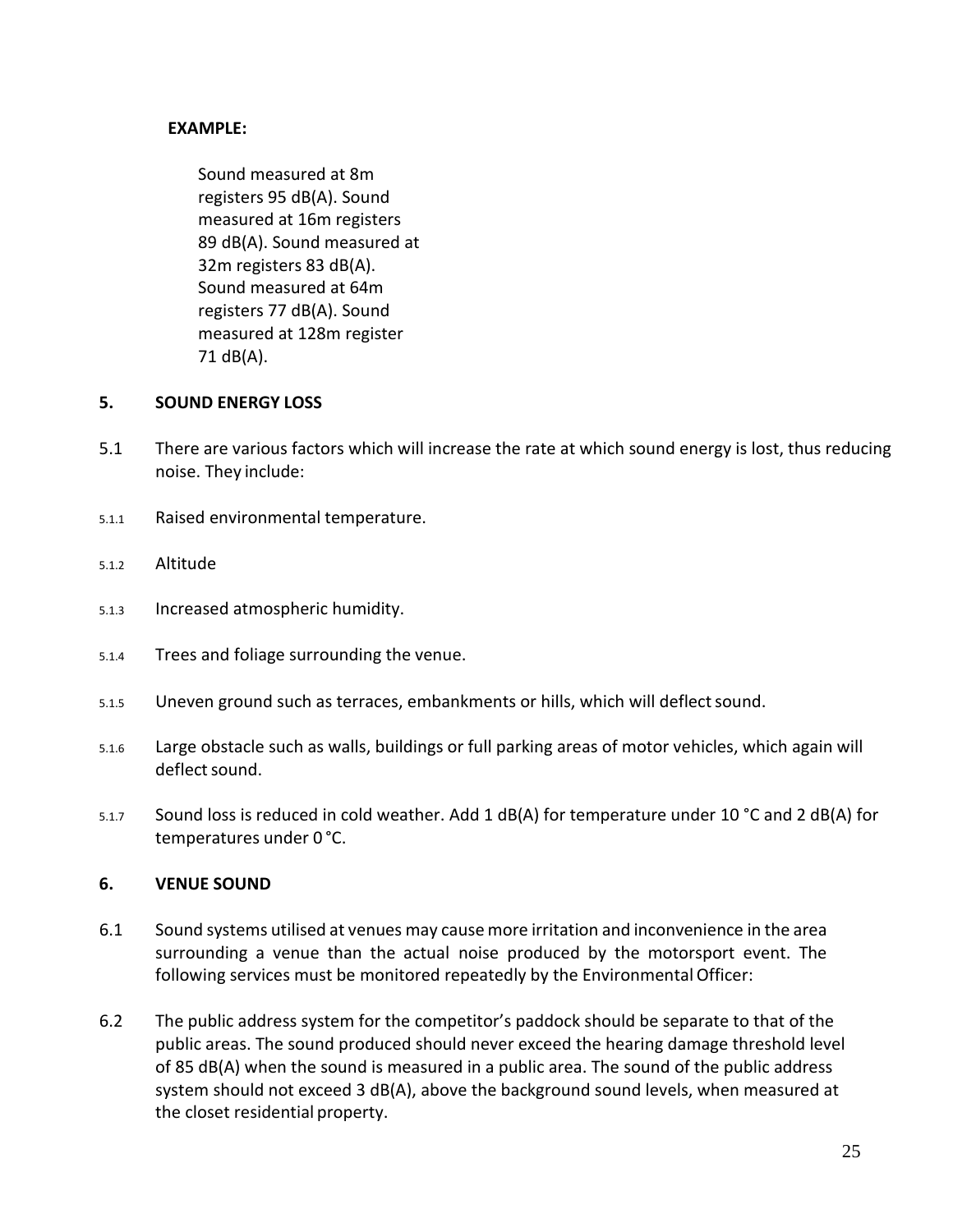- 6.3 Ensure that the sound volume is reduced between practice sessions and races;
- 6.4 All loudspeakers and sound systems must be positioned in such a way that they are directed towards the ground and towards the centre of the venue or inside of the circuit.
- 6.5 Ensure that the sound level of the public address system is kept as low as possible;
- 6.6 Ensure that sound and public address systems are not utilised before or after times stipulated for the event;
- 6.7 The sound system must be tested and ready 30 minutes before the start of the first practice;
- 6.8 Should other entertainment be provided at the venue, ensure that the organisers adhere to this protocol.

# **7. CONCLUSION**

- 7.1 The production of sound is inherent in competitive motorsport as well as in the recreational and transport use of motorcycles and motor vehicles.
- 7.2 The control of noise production is essential to not only prevent irritation in residential areas surrounding circuits and venues but also to prevent hearing loss in competitors and their service crews and families, officials and spectators.

# **8. SOUND MEASUREMENT PROCEDURES**

- 8.1 The measurement of sound levels will be made by placing the microphone at a distance of 50cm from the end of the exhaust pipe at a 45º angle and at the level of the exhaust outlet.
- 8.2 Where more than one exhaust outlet is present on the machine, the test must be repeated for each exhaust outlet and the highest reading will be the representative reading.
- 8.3 In circumstances where the exhaust outlet is not immediately available or accessible, the test may be conducted at a distance of 2 meters from the centerline of the vehicle with the microphone 1.2 meters above theground.
- 8.4 Measurements should be made outdoors with no large reflecting objects e.g. walls or buildings within 3 meters for the 50cm test or within 10 meters in the 2 meter test.
- 8.5 Background noise should be at least 10 dB(A) below the measured level with distances from 2-8 meters. It is necessary that there is a minimum of 20 meters radius open flat space around the vehicle. Where possible, measurements must be taken as close as possible to the vehicle, at the defined distance to avoid background noise.
- 8.6 It is generally impractical to take measurements over 8 meters as the background noise creates problems with accurate and consistent readings.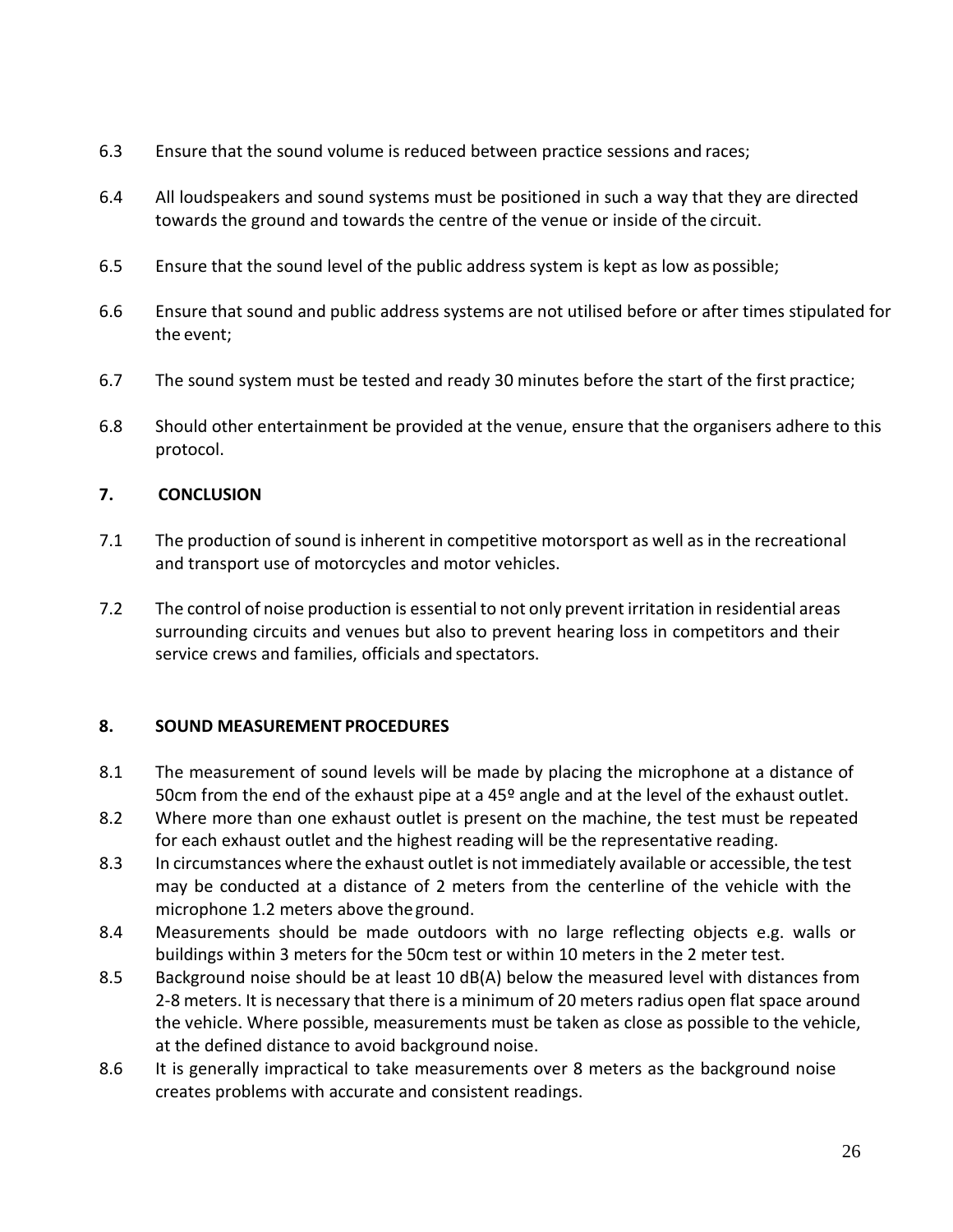# **9. TABLE 1**

# **SOUND LEVELS:**

| <b>CATEGORY</b>                                                              | 50cms   | $\overline{2}$<br><b>Meters</b> | 8<br><b>Meter</b> |
|------------------------------------------------------------------------------|---------|---------------------------------|-------------------|
|                                                                              |         |                                 | s                 |
| Car Races: Saloon and sports75%                                              | 105dB(  | 93                              | 81                |
| maximum R.P.M.                                                               | A)      | dB(A)                           | dB(A)             |
| Car Races: Single-Seater and sports<br>racing cars 75% maximum R.P.M         | 108dB(  | 96                              | 84                |
|                                                                              | A)      | dB(A)                           | dB(A)             |
| Stage Rally, Auto-test, Trials, CCV                                          | 100dB(  | 88                              | 76                |
| maximum at 4 500 R.P.M.                                                      | A)      | dB(A)                           | dB(A)             |
| Road Rally: Maximum at 4 500 R.P.M                                           | 98dB(A) | 86<br>dB(A)                     | 74<br>dB(A)       |
| O.R.V 66% Maximum R.P.M.                                                     | 100dB(  | 88                              | 76                |
|                                                                              | A)      | dB(A)                           | dB(A)             |
| Autocross and Rally Cross 75% maximum<br>R.P.M. Hill-climb 75% maximum R.P.M | 108dB(  | 96                              | 84                |
|                                                                              | A)      | dB(A)                           | dB(A)             |
| Racing and Sport Libre Cars                                                  | 110dB(  | 98                              | 86                |
|                                                                              | A)      | dB(A)                           | dB(A)             |
| All Other Categories                                                         | 108dB(  | 96                              | 84                |
|                                                                              | A)      | dB(A)                           | dB(A)             |

Note that Motocross and Supermoto are currently specified at 94dB(A).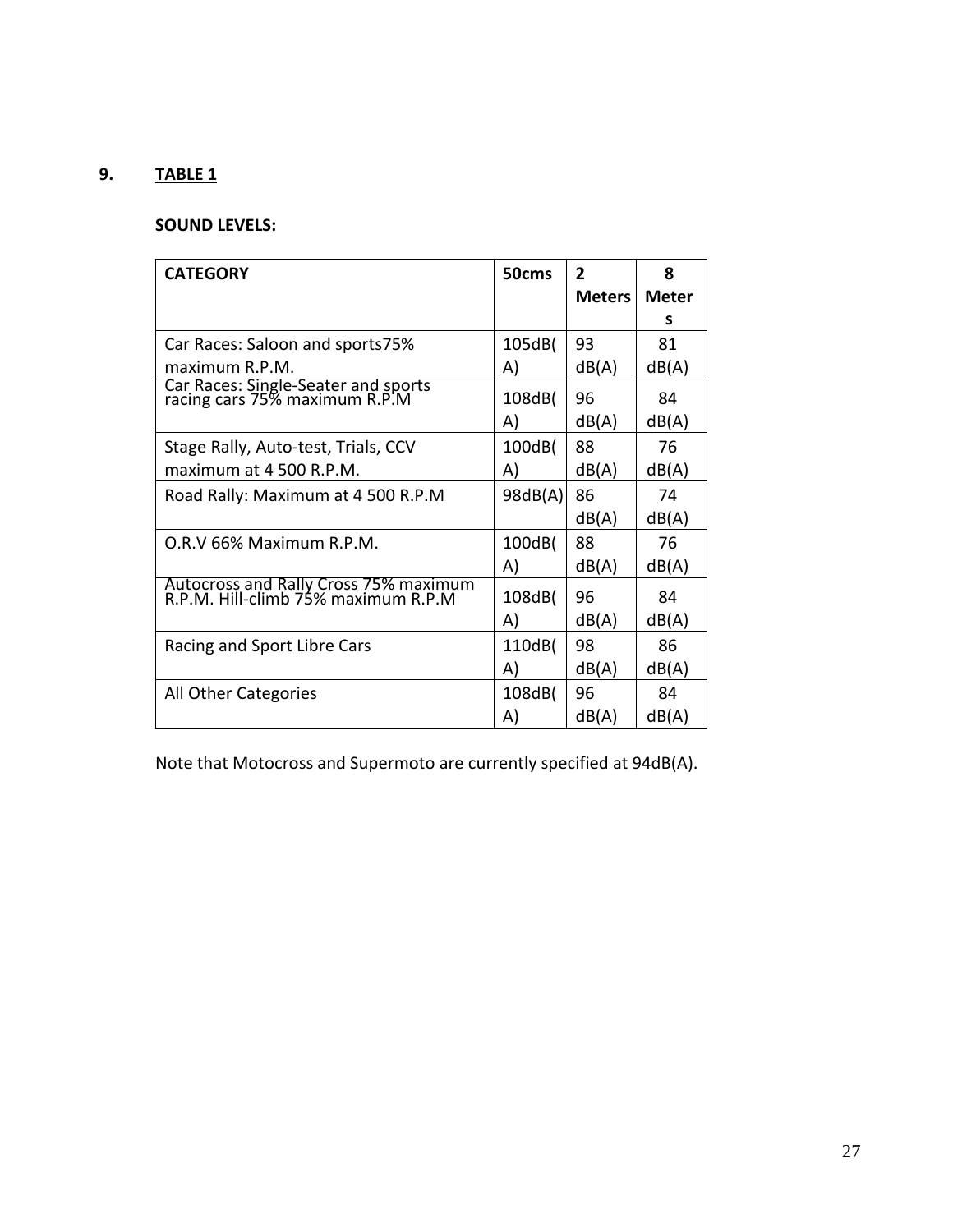# **APPENDIX 2 - PROTECTION OF THE SOIL AND WATER SOURCES**

- **1. At any location where motorcycles or motor vehicles participating in motorsport events have running engines, whether this is at a permanent circuit or temporary off - road venue, there is a risk of polluting substances being spilled and contaminating the atmosphere, the earth, ground water and possibly, ground water sources. This includes areas for servicing and cleaning the machines.**
- **2. The substances which are hazardous to the environment fall into 2 major groups:**
- 2.1 Natural or indigenous substances.
- 2.2 Artificial or manmadesubstances.
- **3. The hazardous manmade substances fall into 3 major groups:**
- 3.1 The Heavy Metals lead, cadmium, mercury, and their compounds.
- 3.2 The Chlorinated Hydrocarbons, including
	- Crop protection chemicals D.D.T, Dieldrin and Aldrin.
	- Solvents Tri and Perchloro Ethane.
	- Polychlorinated Biphenyls.

#### 3.3 The Aromatic

Hydrocarbons, including:

Solvents - Benzene,

Toluene, Xylene.

Polycyclic Aromatics - Naphthalene, Benzopyrene, Phenanthrene.

#### **4 The toxic potential of a substance depends on:**

- 4.1 The natural toxicity inherent in the substance.
- 4.2 The build up or accumulation of the substance in the environment.
- 4.3 The persistence or permanence of the substance in the environment.
- 4.4 The quantity or the concentration of the substance to which flora and fauna and man is exposed.
- 4.5 The length of time and recurrence of exposure during which absorption may occur.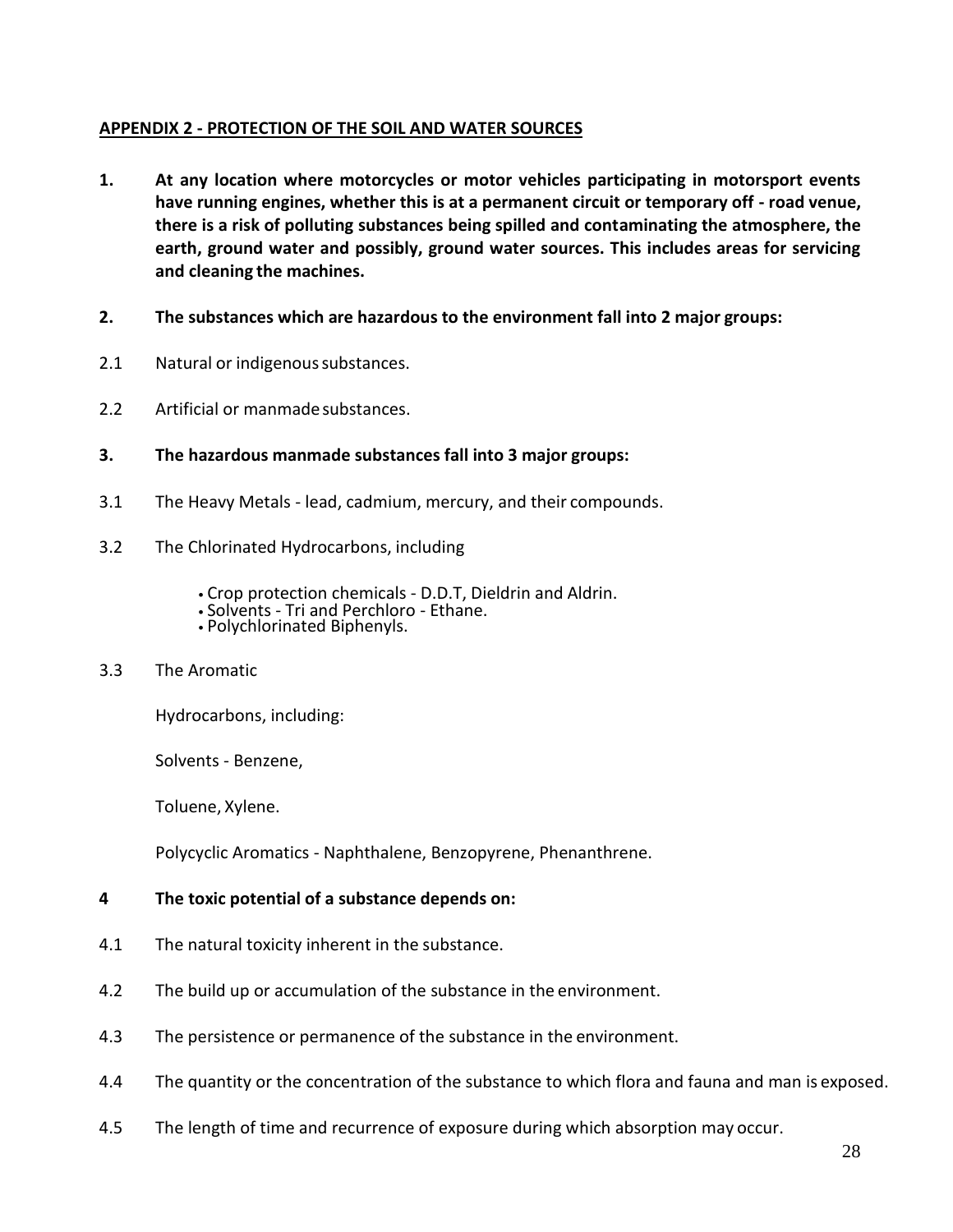- **5 Every attempt must be made to prevent the leakage of oil, fuel, cooling fluids, lubricants, etc from escaping as spillage on to and in to the earth at ALL motorsport events.**
- **6. The following facilities must be available and must be used by all competitors, service crews and officials:**
- 6.1 Clearly identified and different containers or facilities must be available and used for the recovery of general rubbish, oil, detergents, water, cleaning rags, automotive liquid product containers.
- 6.2 Ensure that such containers are placed on a level concrete surface and avoid spillage

and contamination of the surrounding areas. 6..3The organiser must make arrangements for

- the detection, removal and disposal of contaminated soil, water or other materials to an approved and acceptable site.
- 6.4 Waste water collected from vehicles in the paddock, wash bays or any other site on the circuit or venue as well as sites utilised for camping, ablution and sanitary facilities and catering must never be emptied on to the ground, on to roads, tracks or pathways in and around the venue or into temporary or permanent watercourses such as rivers, dams or streams in or around the venue. Wastewater may only be disposed of at the venue if the organiser has provided either a permanent or temporary facility for this purpose.
- 6.5 The cleaning of motor vehicles and motorcycles, if permitted by the regulations for that category and event, may only be conducted at locations with designated cleaning facilities. Water, without the addition of any chemicals or detergents, only may be used for the cleaning of motor vehicles and motorcycles, when permitted.
- 6.6 The ash or partially or unburned coals or wood of cooking fires must not be left on the ground but either removed or buried.

#### **APPENDIX 3 - FUEL STORAGE & SAFETY**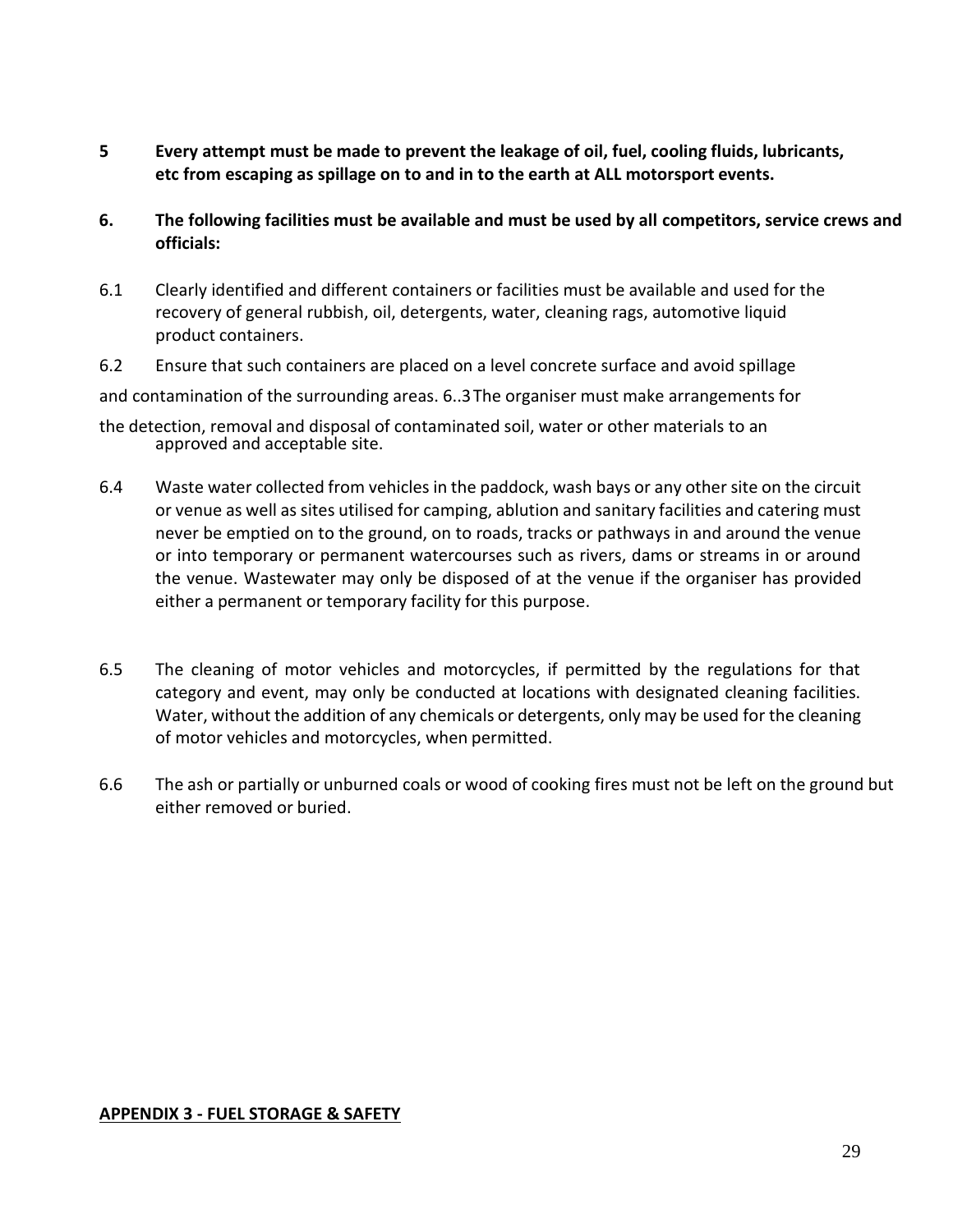# **1. FUEL STORAGE**

- 1.1 Regulations regarding fuel storage, as defined in the regulations of all categories of motorsport, must be enforced to ensure environmental protection.
- 1.2 Containers used for the storage and transport of fuel, whether manufactured of plastic or metal, may not be left at the circuit or venue and may not be sold or given away to the local population. They must be retained and removed by competitors and their service crews. Apart from the fire hazard, ingested petrol can produce a severe chemical pneumonia, which may be fatal in children.
- 1.3 The use of an environmental mat or ground cover protecting is compulsory at all refueling points.

# **2. FUEL SAFETY**

- 2.1 Fuel in containers at refueling points at off road events must be kept in the shade and not left standing in direct sunlight.
- 2.2 The refueling of motorcycles requires the engine to have been switched off and the rider to have dismounted.
- 2.3 Open fires for cooking must not be lit in the proximity of fuel containers. No smoking in refueling zone or within 10m of refueling cars.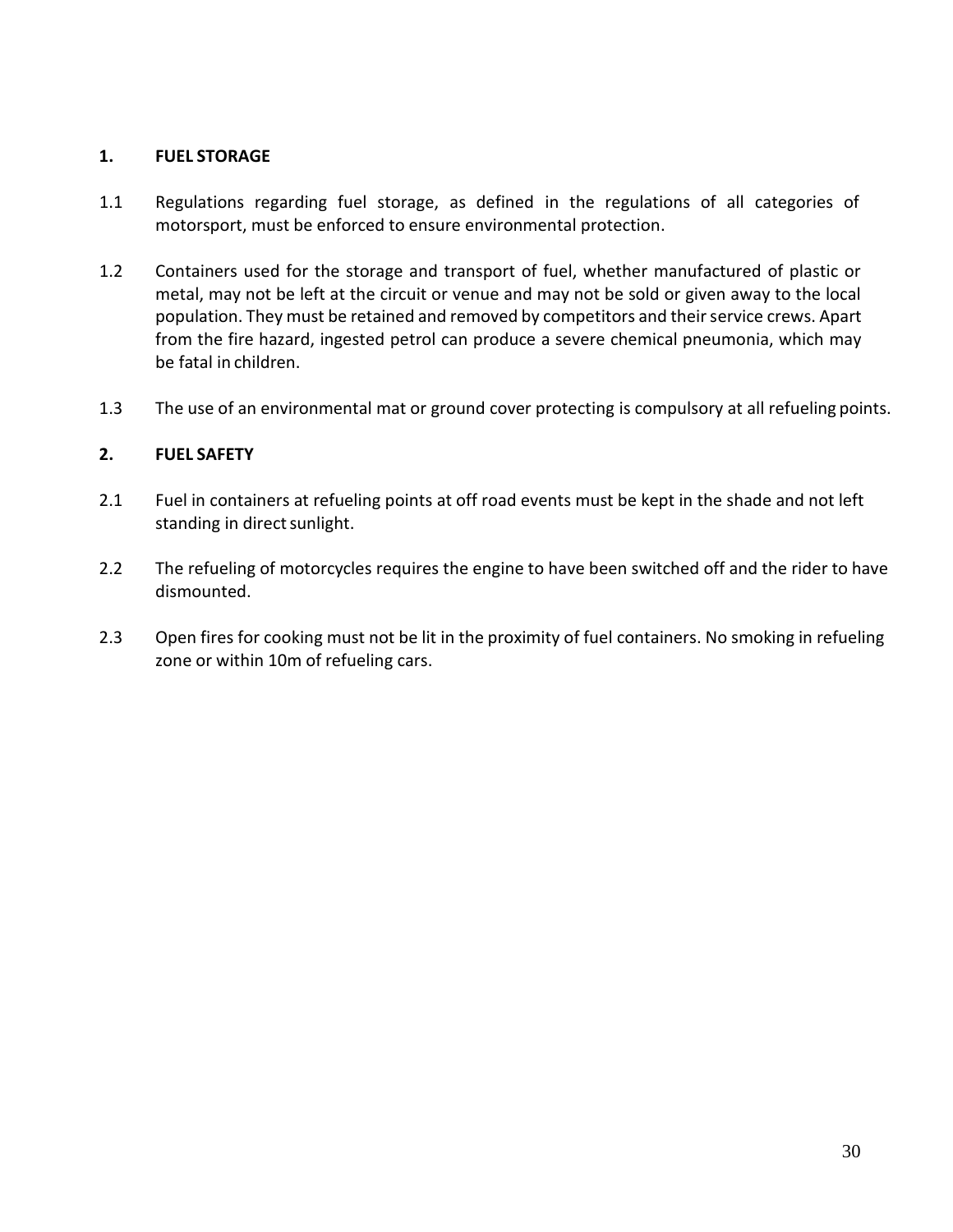# **APPENDIX 4 - FOOD SAFETY**

# **1. CATERING REQUIREMENTS**

- 1.1 Ensure that ALL food handling premises, caterers and food vendors will comply with National Food Hygiene Regulations and Standards with regards to the delivery, storage, hygienic handling and sale of food. This includes mobile catering units, catering stalls and marquees, staff catering, hospitality catering, bars and mobile vendors. National legislation addresses both permanent and temporary food handling facilities.
- 1.2 A person shall only be allowed to sell and handle food, if they are in procession of a valid Certificate of Acceptability, issued by the local public health authority. Venue owners/Organisers have to ensure that all food handling premises, caterers and food vendors are in procession of these certificates before they are allowed to do business on site.
- **2.** Catering outlets MUST carry out their businesses in a safe and hygienic way at ALL times.
- **3.** Catering outlets must, as far as possible, be positioned in such a way that:
- 3.1 They do not cause any obstruction that may adversely affect the health and safety of people attending or working at the event.
- 3.2 Access to the rear of catering outlets is denied.
- 3.3 Free access for all emergency vehicles is allowed, this includes fire appliances.
- 3.4 There is adequate and suitable spacing between individual catering outlets.
- 3.5 There is easy access to lockable facilities for the storage and disposal of liquid and solid waste.
- 3.6 It allows for the easy and efficient removal of all forms of waste.
- 3.7 Catering outlet is in close proximity to a supply of fresh drinking water, but separated from any form of drainage or possible contamination by fuel, waste or refuse storage.
- 3.8 There is easy access and designated parking for catering support vehicles.
- 3.9 Overnight mobile or temporary sleeping accommodation is away from all catering outlets
- **4.** Liquefied Petroleum Gas(LPG) is the main fuel for outside catering outlets. It presents a substantial fire and explosion hazard. It is important to ensure appropriate safety measures at all times.
- **5.** Fire Extinguishers must be provided at all time (5kg min.)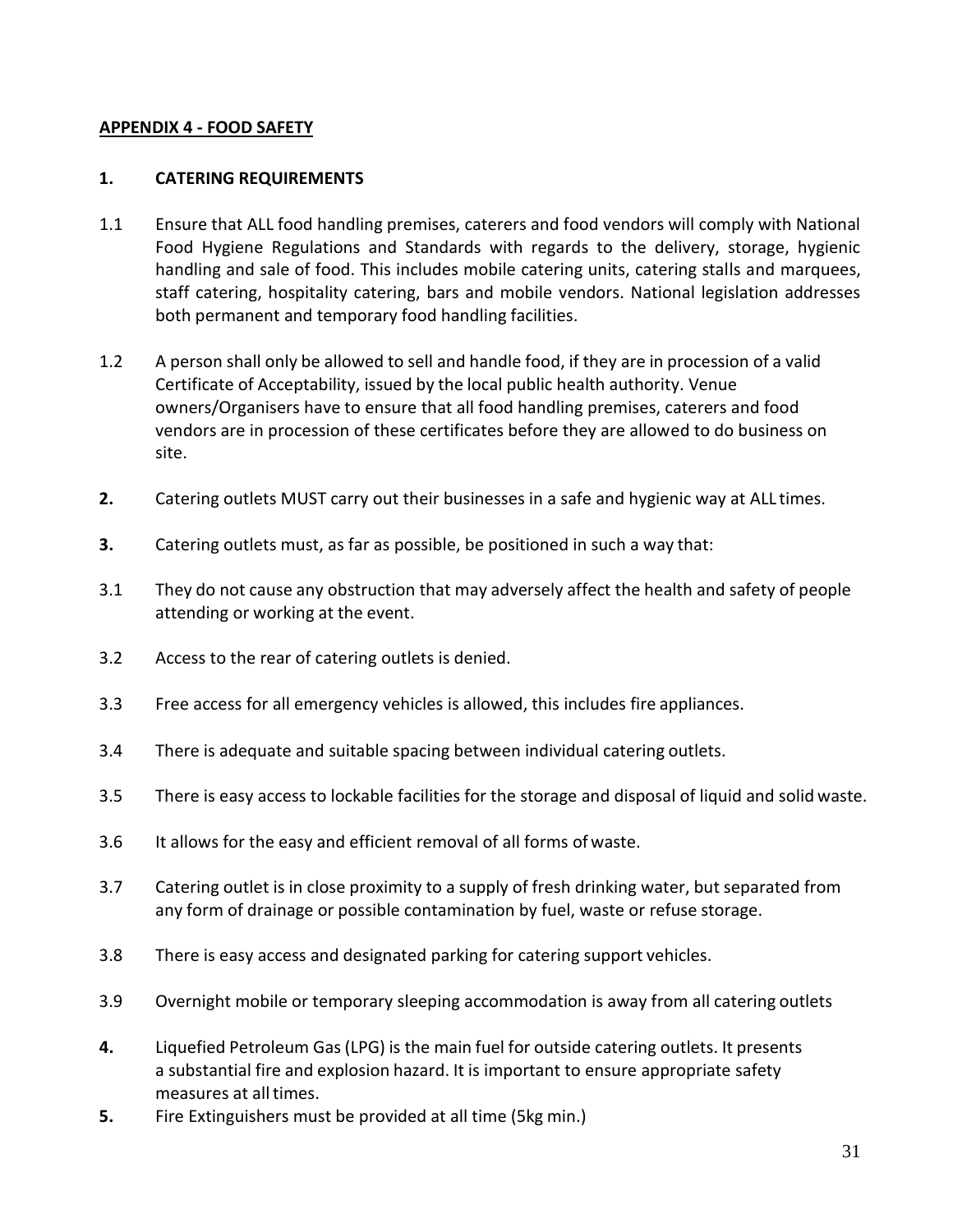# **APPENDIX 5 - DRINKING WATER**

- 1. The provision of potable drinking water is essential. The volume required depends on the volume of people, the duration of the event and prevailing weather conditions.
- 2. Ideally, water for drinking purposes should be provided from a tested municipal source. If this is not possible, clean drinking water has to be provided in suitable containers.
- 3. All water dispensing equipment must be clean and well maintained. It is considered good practice to sample and test temporary water supplies for bacteriological and chemical safely, especially those provided at outdoor events.
- 4. At outdoor one-day events, a general guideline is one water outlet per 3000 spectators and one water outlet per 10 caterers in the same area.
- 5. All water points must:
	- (1) Have unobstructed access
	- (2) Be clearly identified.
	- $\overline{a}$  Be clearly lit at night.
	- (4) Have self closing taps
	- (5) The ground surrounding all water points should be well drained or provision made to bridge all flooded areas.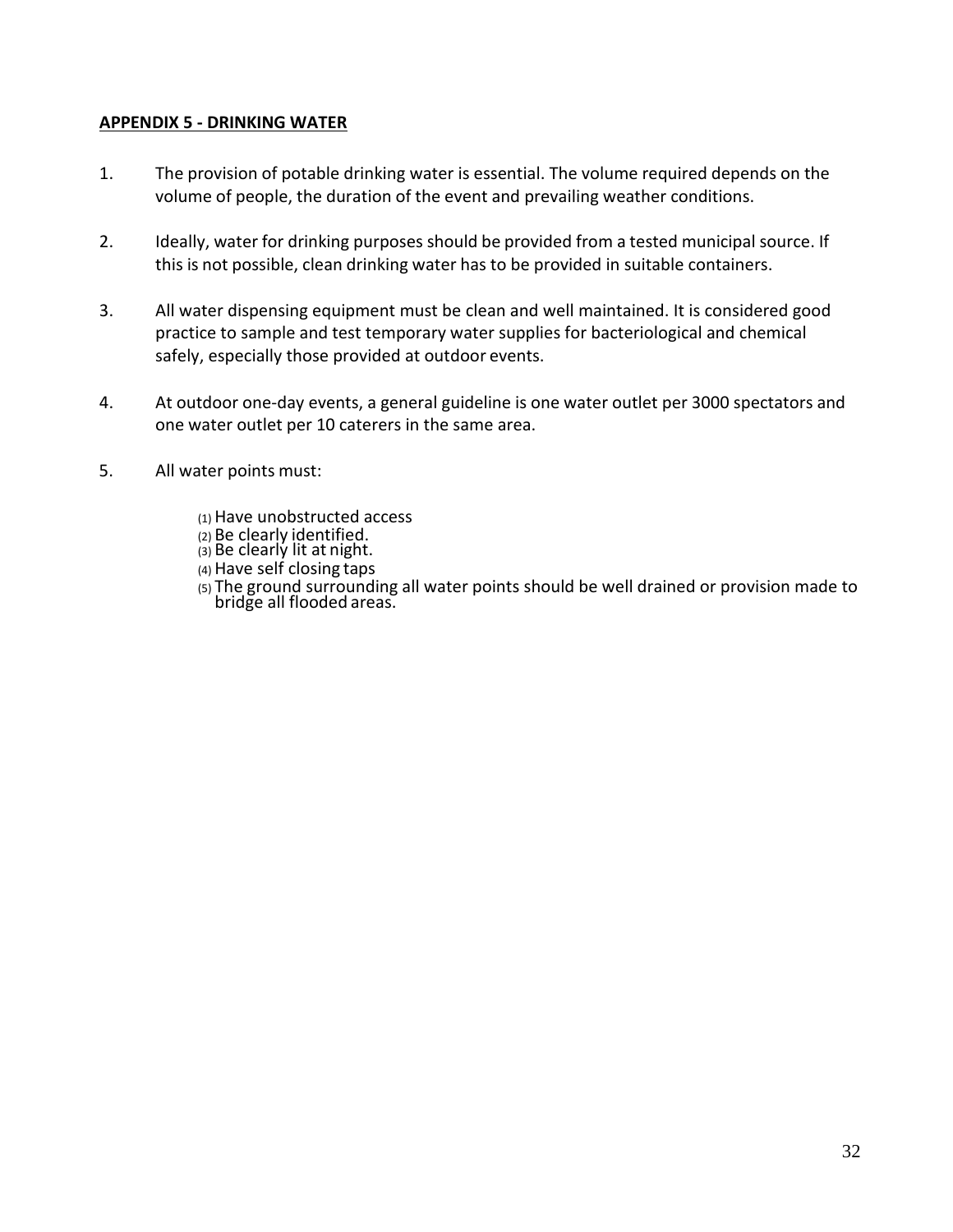# **APPENDIX 6 - SANITARY FACILITIES**

1. To ensure that adequate sanitary provisions are made for the estimated number of spectators attending the event. Consideration must be given to the location, access, construction, temporary facilities, lighting and signage.

# **2. TOILETS**

- 2.1 Toilets should be constructed and located in such a way that spectators are protected from bad weather and trip hazards. The floors, ramps and steps of all units must be stable and constructed with a non-slip surface: connecting pipes must be protected.
- 2.2 Toilets must be readily visible, lit and clearly identified at all parts of the venue.
- 2.3 Toilets must be regularly maintained, serviced and repaired, by competent workers throughout the event to ensure that the toilets are safe, clean and hygienic.
- 2.4 Toilets must be supplied regularly with toilet paper, which must be kept in a dispenser, or holder at all times.
- 2.5 All blocked toilets must be cleared urgently.

# **3. TOILET LOCATION**

- 3.1 Toilets must be located at different points around the venue and not concentrated in specific areas, this will reduce crowding and queuing.
- 3.2 Consideration should be given to placing toilets outside the perimeter fenced venue area e.g. car parks, ticket office queuing areas, event campsites etc.
- 3.3 Provision must be made for access to toilets for servicing and sewage removal.

# **4. TOILET TYPE**

- 4.1 If temporary toilets are to be utilised, the different toilet types must be assessed as to their suitability for the type and duration of the event.
- 4.2 Peak toilet usage time should be assessed, rapid and constant use of any toilet may result in blockages and the toilet bowls may become unsanitary.
- 4.3. Temporary mains units can be used if a sewer, drain, septic tank, is available provided there is an adequate water supply and water pressure.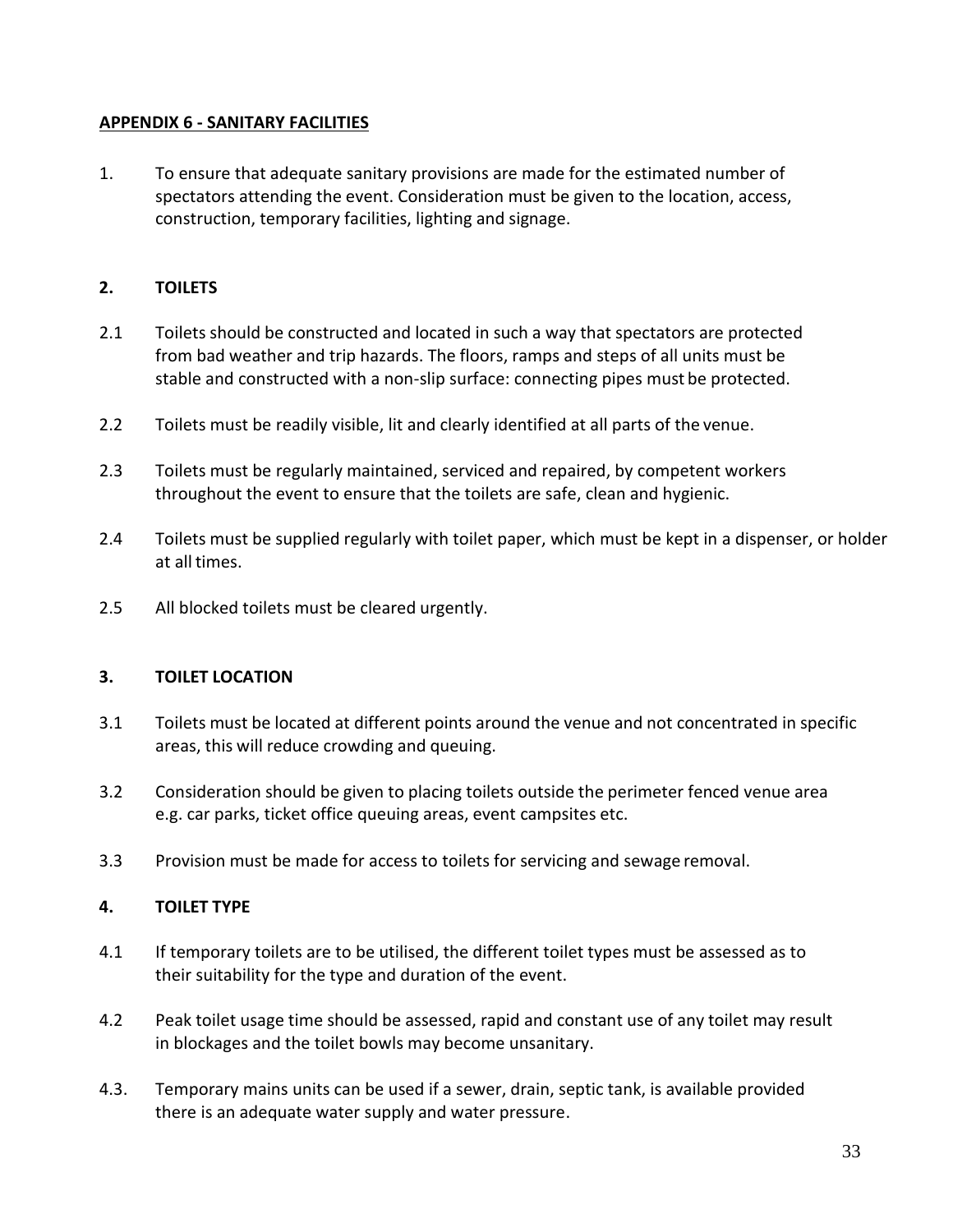- 4.4. Single self-contained units are acceptable and easily relocated. They have a maximum number of uses before requiring servicing or emptying.
- 4.5. When non-mains units are used, provision for safe and hygienic removal of waste must be arranged, if necessary with a holding tank.

# **5. TOILET NUMBERS**

- 5.1 The number of toilets required for an event will depend on the nature and duration of the event, the audience profile and the venue of the event.
- 5.2. The calculation of toilet numbers requires an estimation of participant and spectator numbers and the anticipated male: female ratio. When this ratio cannot be estimated, it is acceptable to work on a ratio (male to female) of 50:50.
- 5.3 The following factors must be considered in attempting to estimate the minimum number of toilets required:
	- (1) The duration of the event.
	- (2) Perceived spectator food and fluid consumption.
	- (3) Estimated toilet usage during breaks in the programme of events.
	- $\alpha$ ) Usage of temporary campsites.
	- (5) The provision of suitable facilities for children, the elderly and the infirm or disabled attending the event who may take longer to use the facility.
	- (6) Toilet inside a fenced venue with a no re-admission policy
	- (7)Weather conditions and temperature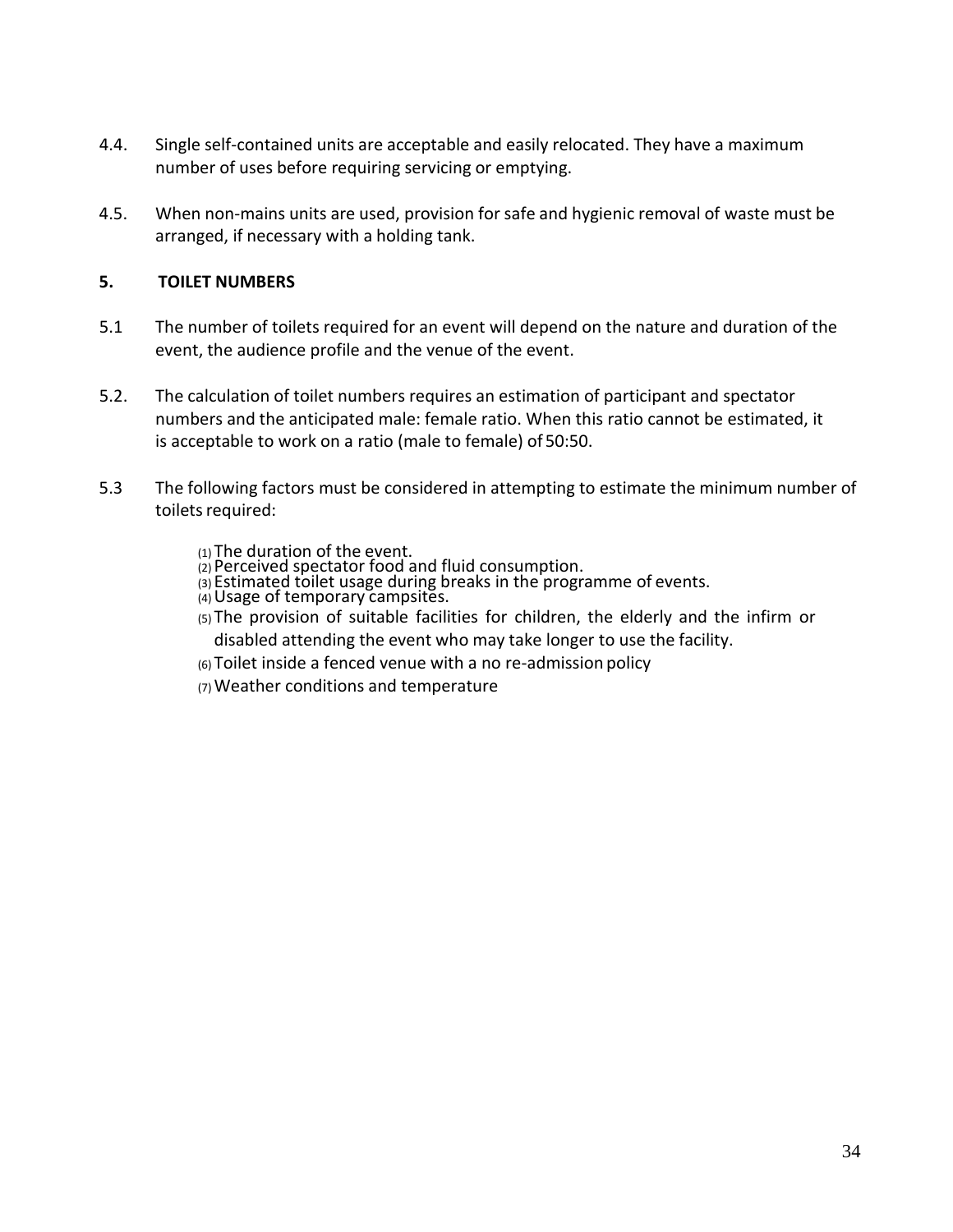| <b>EVENTS LONGER THAN 6 HOURS</b>               |                        | <b>EVENTS SHORTER THAN 6 HOURS</b>                |                       |  |
|-------------------------------------------------|------------------------|---------------------------------------------------|-----------------------|--|
| <b>FEMALE</b>                                   | <b>MALE</b>            | <b>FEMALE</b>                                     | <b>MALE</b>           |  |
| 1 Toilet per 100 females 1 Toilet per 500 males |                        | 1 toilet per 120 females   1 Toilet per 100 males |                       |  |
|                                                 | 1 Urinal per 150 males |                                                   | 1 Urinal per 75 males |  |

# **6. WASHING FACILITIES**

- 6.1 Hand washing facilities should be provided in the ratio of one basin to 5 toilets and certainly not less than one basin per 10 toilets.
- 6.2 Hand drying facilities must be provided. If paper towels are to be used regular disposal and restocking must occur.
- 6.3 Where warm water hand washing facilities are available, adequate supplies of suitable soap must be supplied. Where warm water is not available, either antiseptic hand wipes or bactericidal soap should be provided.
- 6.4 If hand washing facilities are in the open, ensure that the surrounding ground does not become water logged and finally, flooded.
- 6.5 In events lasting longer than one day, consideration must be given to the provision of showers.

#### **7. SANITARY PROVISION FOR PEOPLE WITH SPECIAL NEEDS**

- 7.1 Appropriate sanitary accommodation must be provided for wheelchair users and other people with special needs.
- 7.2 Access to toilets must be considered. Supply fixed and stable ramps where appropriate.
- 7.3 Toilet facilities must be provided adjacent to areas set aside for spectators with special needs.
- 7.4 As a general rule, one toilet with hand washing facilities should be provided for every 75 people with special needs.

#### **8. DISPOSAL OF SANITARY TOWELS AND NAPPIES**

- 8.1 Sanitary towels or nappies may block sanitary facilities, therefore; clearly designated containers must be supplied for these articles. Arrangement must be made for the regular emptying of these containers.
- 8.2 If infants are expected, consideration must be given to providing baby changing facilities including receptacles for the hygienic disposal of nappies.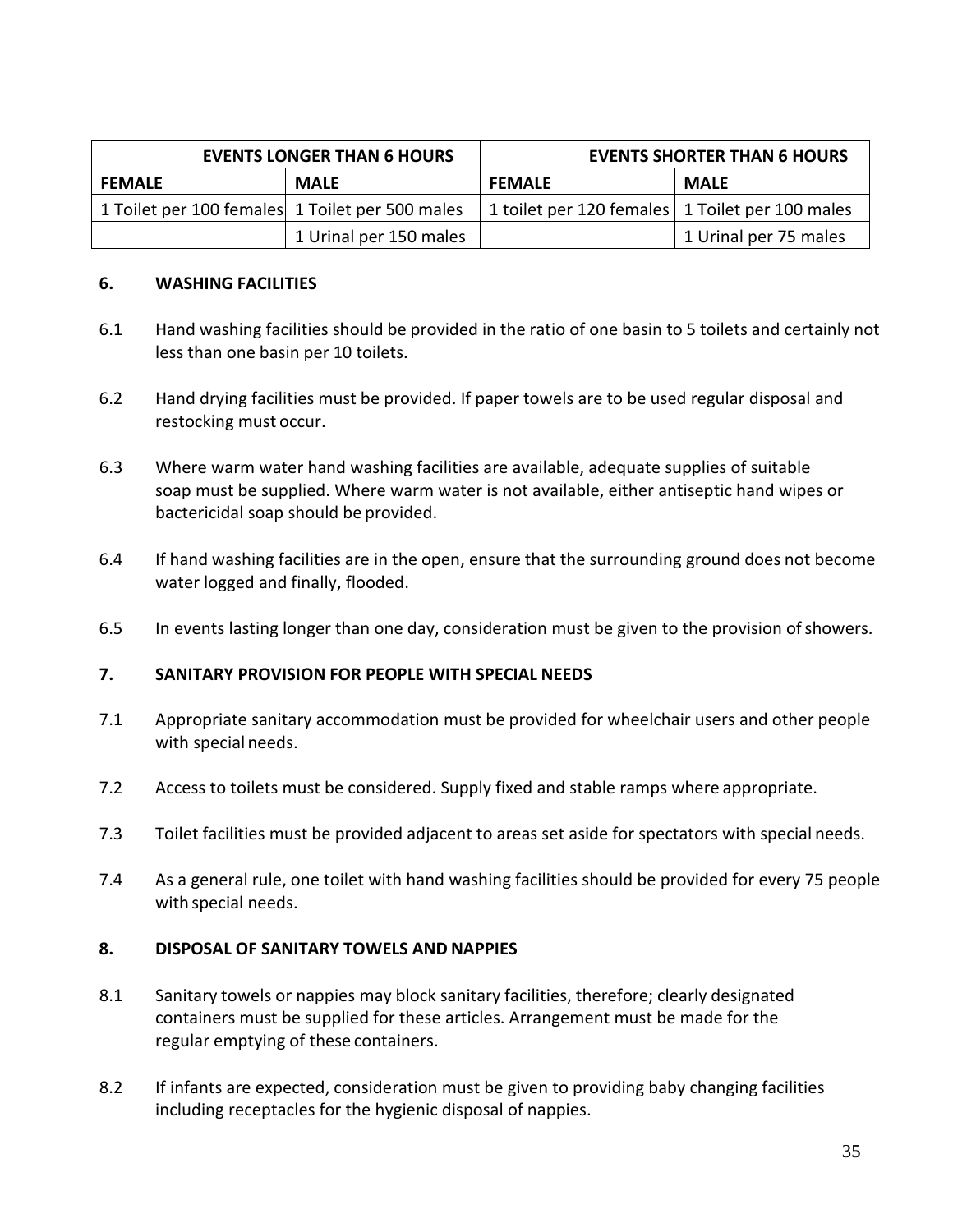#### **APPENDIX 7 - CAMPING**

#### **1. GENERAL**

- 1.1 Camping may be an integral part of an event.
- 1.2 The camping area should be located within the area defined for the event.
- 1.3 The camping area must be incorporated in all event planning.
- 1.4 The camping site must be fully functional with all facilities at all times.
- 1.5 Camping sites must accommodate spectators, competitors and their crews, officials and service crews.
- 1.6 The opening and the closing time of the campsite must be stipulated.

# **2. CAMPSITE DESIGN**

- 2.1 The camping area must be reasonably well drained and level.
- 2.2 Grass must be cut short to minimise any possibility of fire spread.
- 2.3 The campsite should be broken up into smaller discrete areas thus:
- 2.4 Providing an identifiable site for camper's location.
- 2.5 Allowing for easy management of each area.
- 2.6 Allowing control of camping density in each area.
- 2.7 Providing ease of communication and dissemination of information in each area.
- 2.8 Consider providing a dedicated area for family camping.
- 2.9 The designation of separate camping areas can be achieved by the use of poles and barriertape.
- 2.10 If possible, the layout of the camping site should provide for a catering and an entertainment area in the middle of the campsite with camping on the periphery of this area. Parking of motor vehicles should be beyond the camping area.
- 2.11 Safety at campsites must include the creation of barriers around ponds, ditches, rivers and electricitypylons.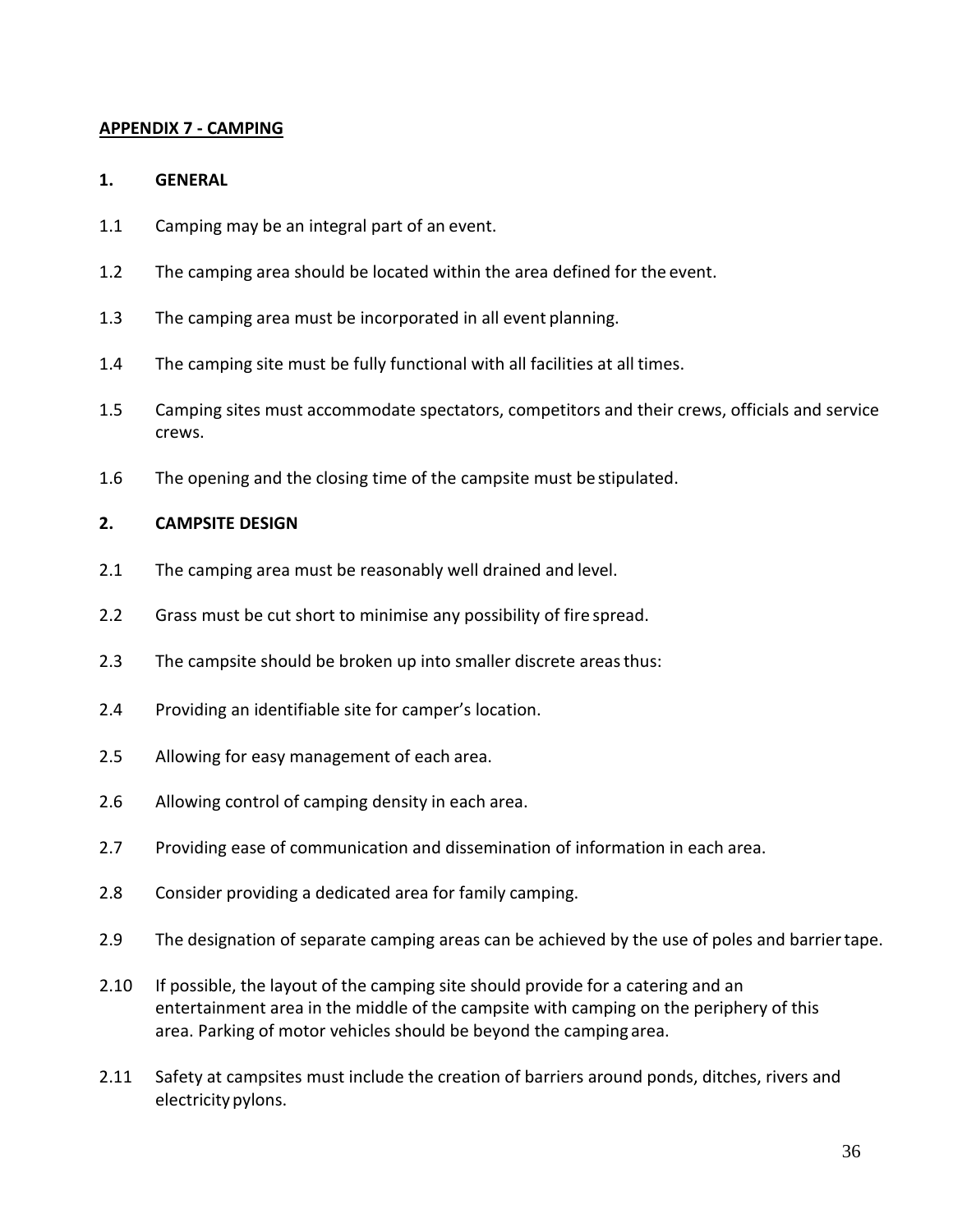2.12 Accidental contact between kites flown by spectators and tethered commercial balloons, with electricity pylons and high-tension wires must be prevented.

# **3. SITE DENSITIES**

- 3.1 Experience at rock/pop events has revealed tent densities of up to 430 tents per hectare as a realistic standard.
- 3.2 At more family orientated events, utilising larger tents with more occupants, this density of 430 tents must be reduced by as much as 50%.
- 3.3 Separation distances must be provided between individual tents to prevent trip hazards and fire spread.

# **4. SEGREGATION OF TRANSPORT AND LIVE-INVEHICLES**

- 4.1 Camping areas must be separated from vehicle transport areas. This is to be done to reduce the risk of injury and property damage from:
	- 1. Cruising and joyriding.
	- 2. Vehicle fires
	- 3. Runaway vehicles.
- 4.2 The distance between vehicle parking areas and the campsite should be as short as possible. In the event that this is not possible, consideration must be given to providing internal transport services.
- 4.3 If vehicle parking is allowed within the confines of the campsite, tent density must be reduced to allow for access roads within the campsite.
- 4.4 Specific areas should be set aside for people with special needs who may utilise the campsite.
- 4.5 Specific areas should be set aside for live-in vehicles-caravans, camper vans, etc. These vehicles must not be allowed to be utilised for camping in vehicle parking areas.

# **5. INFORMATION AND LOGISTICS**

- 5.1 Clear information on site regulations must be provided e.g. no unauthorised persons, no campfires, no music after midnight, etc, Displayed on tickets, on signboards, in brochures, etc.
- 5.2 Maps must be displayed around the campsite indicating the current location of the individual and the location of key facilities such as toilets, water points, ablution facilities, medical services, fire points, evacuation route, etc.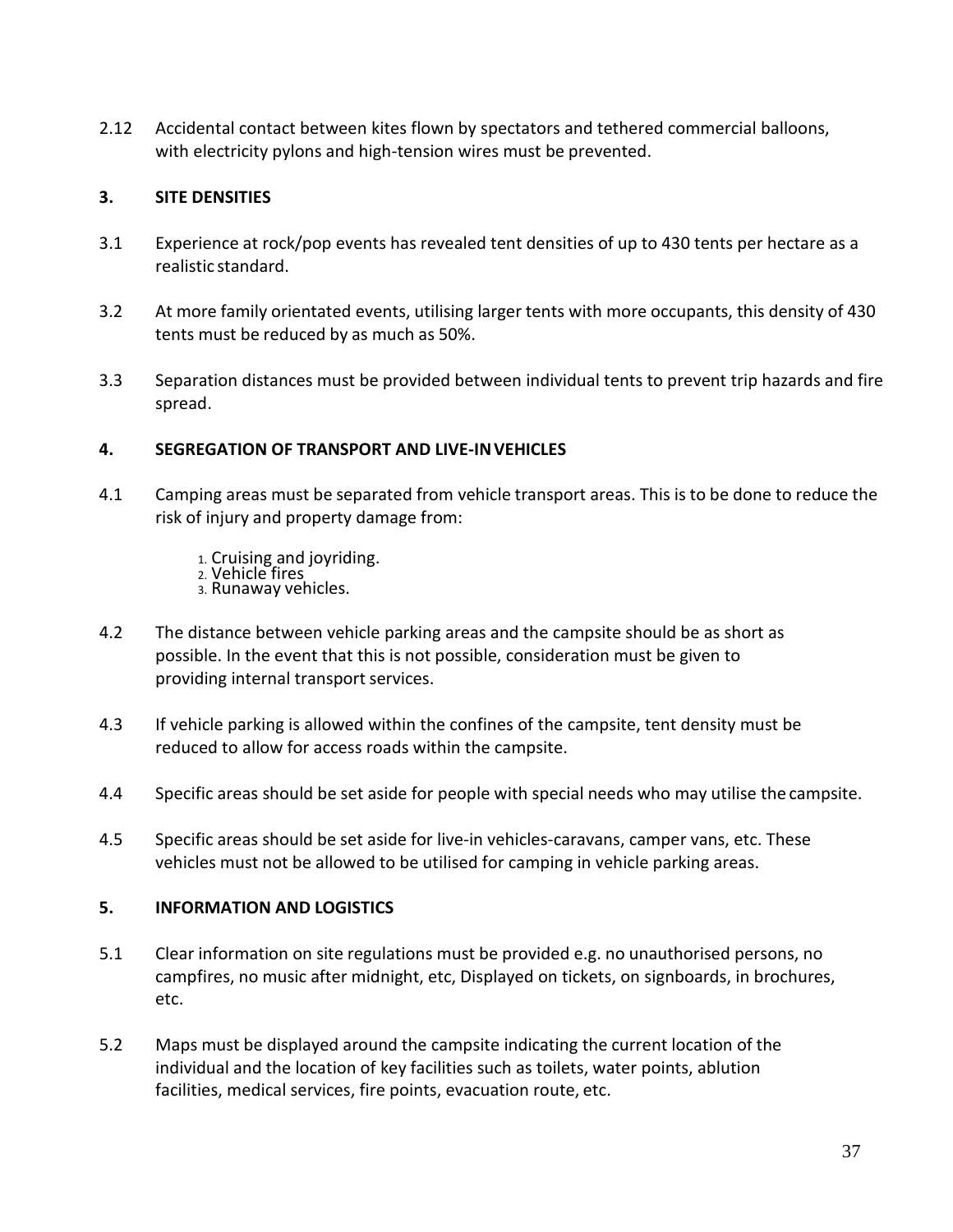- 5.3 By breaking the full campsite into smaller, discrete areas, individual campers may be given notification of their camping area, improving access and movements around the campsite.
- 5.4 Supervisors must be available in the campsite from its opening. They are required to monitor the build up in the campsite and key facilities, such as toilets, fire prevention, water supply, alcohol and drug abuse.

# **6. CONTINGENCY PLANNING**

- 6.1 Contingency planning should be in place to deal with:
	- 1. Adverse weather conditions.
	- 2. Failure of water supply
	- 3. Fire.
	- 4. Epidemic illness such as food poisoning.
	- 5. Any other condition that may require the site to be evacuated.
- 6.2 Campers with no or inadequate camping equipment may be refused entry to the campsite.

#### **7. PUBLIC HEALTH**

- 7.1 It is essential to ensure that food outlets and personal hygiene is satisfactory within a campsite to prevent outbreaks of food poisoning and other potentially dangerous diseases like cholera and meningitis.
- 7.2 Adequate catering and vending services should be provided for the sale of basic provisions such as bread, fresh milk and vegetables etc.
- 7.3 Sites that have been used for animal grazing should be avoided as campsites. The bacteria E. coli is present in all animal droppings and can survive for long periods in the environment.
- 7.4 Dogs must be prohibited from the campsite. Dogs might produce unnecessary health risks from fouling of the site and dog-bites. Furthermore, many dogs are scared of noise, which can result in aggressive behavior.

#### **8. CRIME**

- 8.1 Campsites are ideal sites for theft.
- 8.2 Campsites should be adequately lit.
- 8.3 Campsites should be patrolled regularly to prevent both isolated petty and organised crime. Such patrols would also detect early outbreaks of fire and other hazardous occurrences.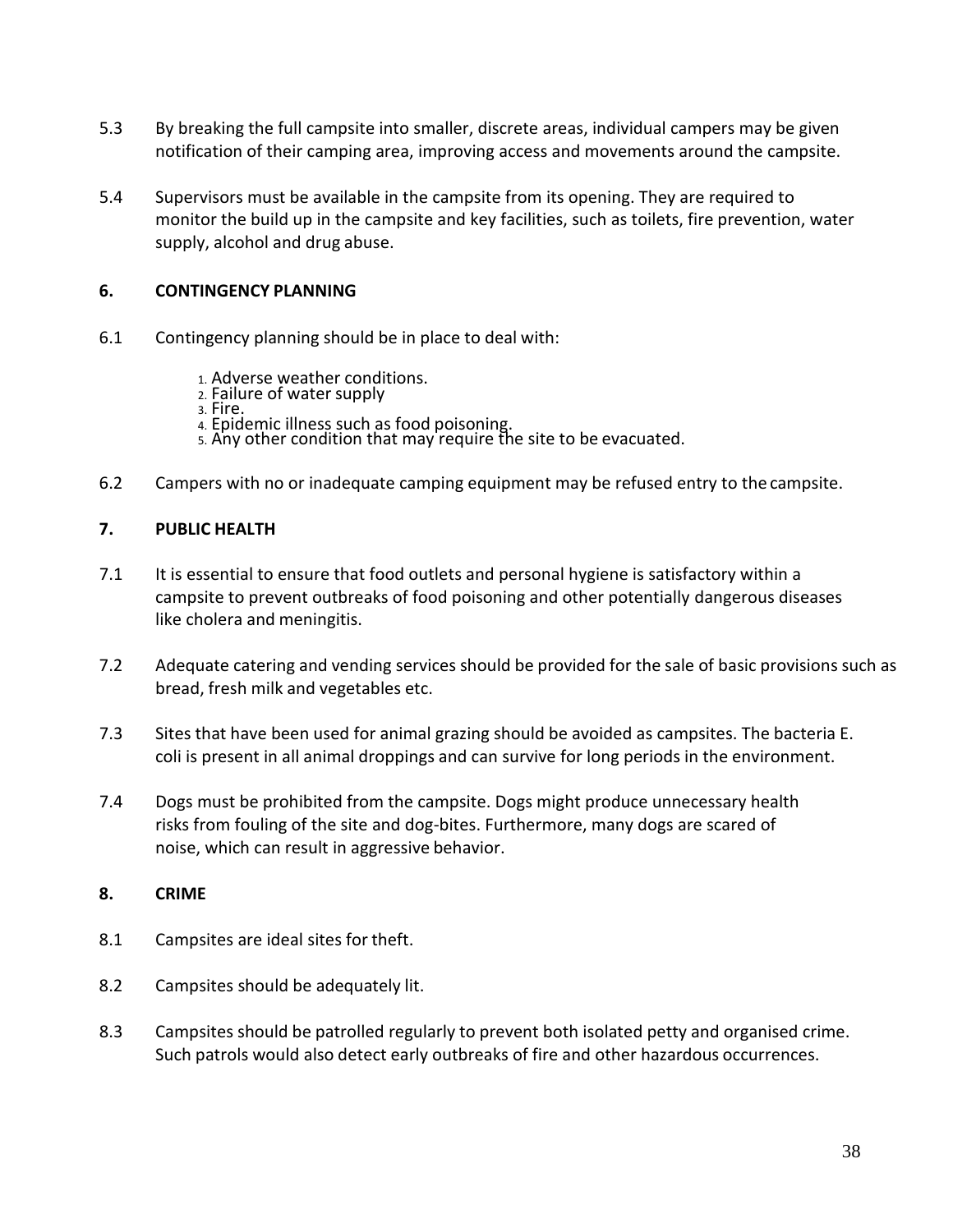# **9. FIRE SAFETY**

- 9.1 Campfires are sources of human burns, tent fires and smoke pollution.
- 9.2 Communal fires may be a safer option.
- 9.3 If campfires are allowed, provide, on site, the sale of chopped wood and charcoal. This could prevent the destruction of surrounding natural vegetation.
- 9.4 The burning of substances that produce noxious fumes e.g. plastic must be prevented.
- 9.5 Fire services at campsites must include:
	- 1. The presence of trained fire marshals.
	- 2. Fire points where a fire alarm may be initiated. The availability of buckets and water at this point must be considered.
	- 3. An adequate provision of fire extinguishers.
	- 4. For large events, the provision of fire trucks.

#### **10. SANITARY FACILITIES**

- 10.1 Assess peak utilisation of sanitary facilities. This will usually be evening and earlymorning.
- 10.2 It is suggested that sanitary facilities, drinking water supplies, washing facilities and showers should be clustered together thus creating an easily identifiable location for all facilities.
- 10.3 Frequent monitoring, cleaning and re supplying of sanitary facilities must be carried out.

#### **11. REFUSE**

- 11.1 Refuse receptacles must be provided along walkways and access roads for vehicles, as well as at sanitary facilities, catering and cooking areas, etc.
- 11.2 Receptacles must be emptied frequently to prevent ground contamination and fire hazards.
- 11.3 Recycling points should be provided.

#### **12. CAMPSITE LIGHTING**

- 12.1 Adequate lighting must be provided to enable orientation at night.
- 12.2 Higher levels of lighting should be in place at toilet and catering areas, fire points etc.
- 12.3 The size and nature of the terrain must determine the type of lighting required.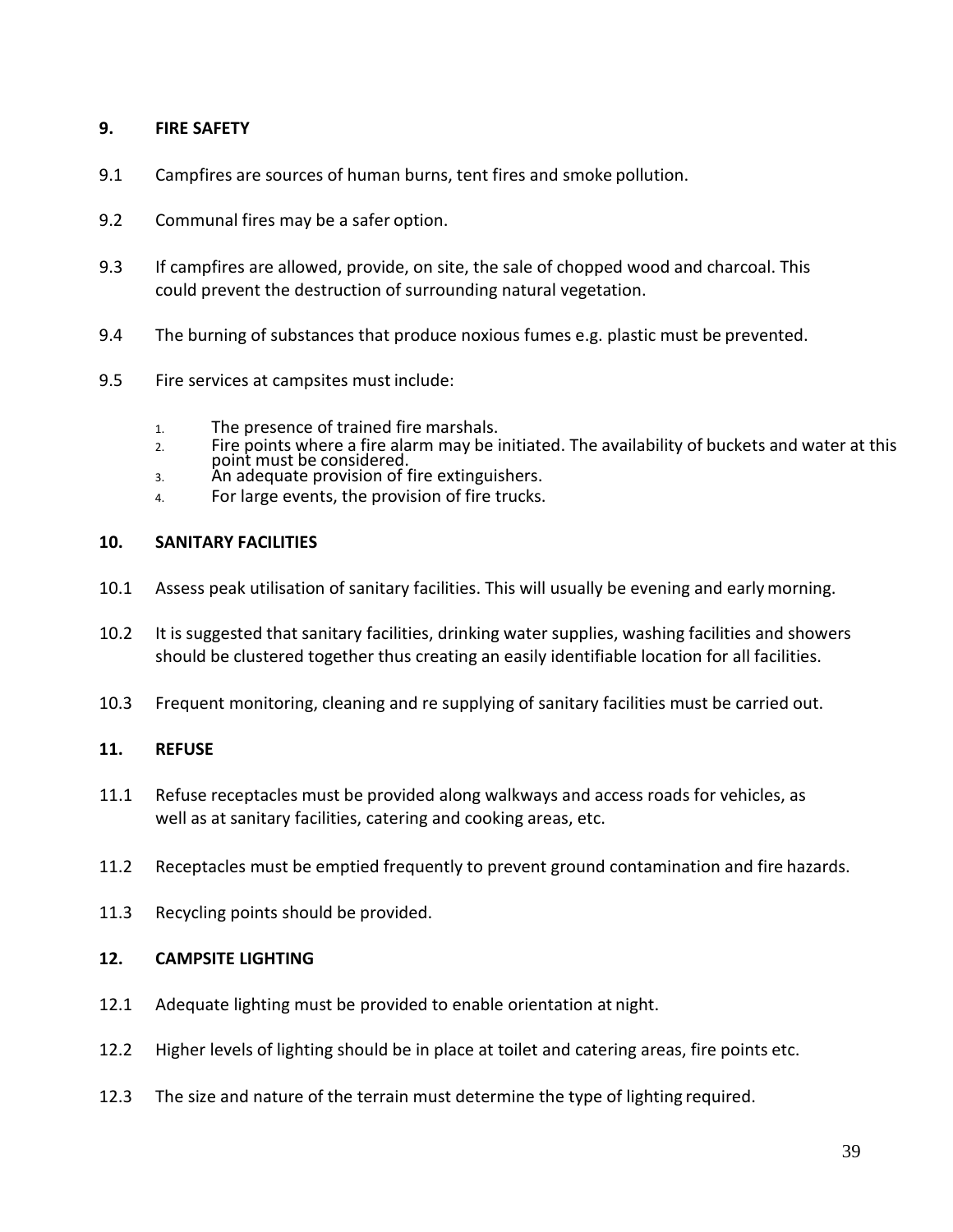# **13. ACCESS**

- 13.1 Both vehicular and pedestrian roadways and walkways must be provided to and through campsites to ensure immediate access to emergency vehicles.
- 13.2 Pedestrian walkways must provide safe routes free of trip hazards, etc.

# **14. NOISE**

Ensure that noise production is limited and does not disturb surrounding residents.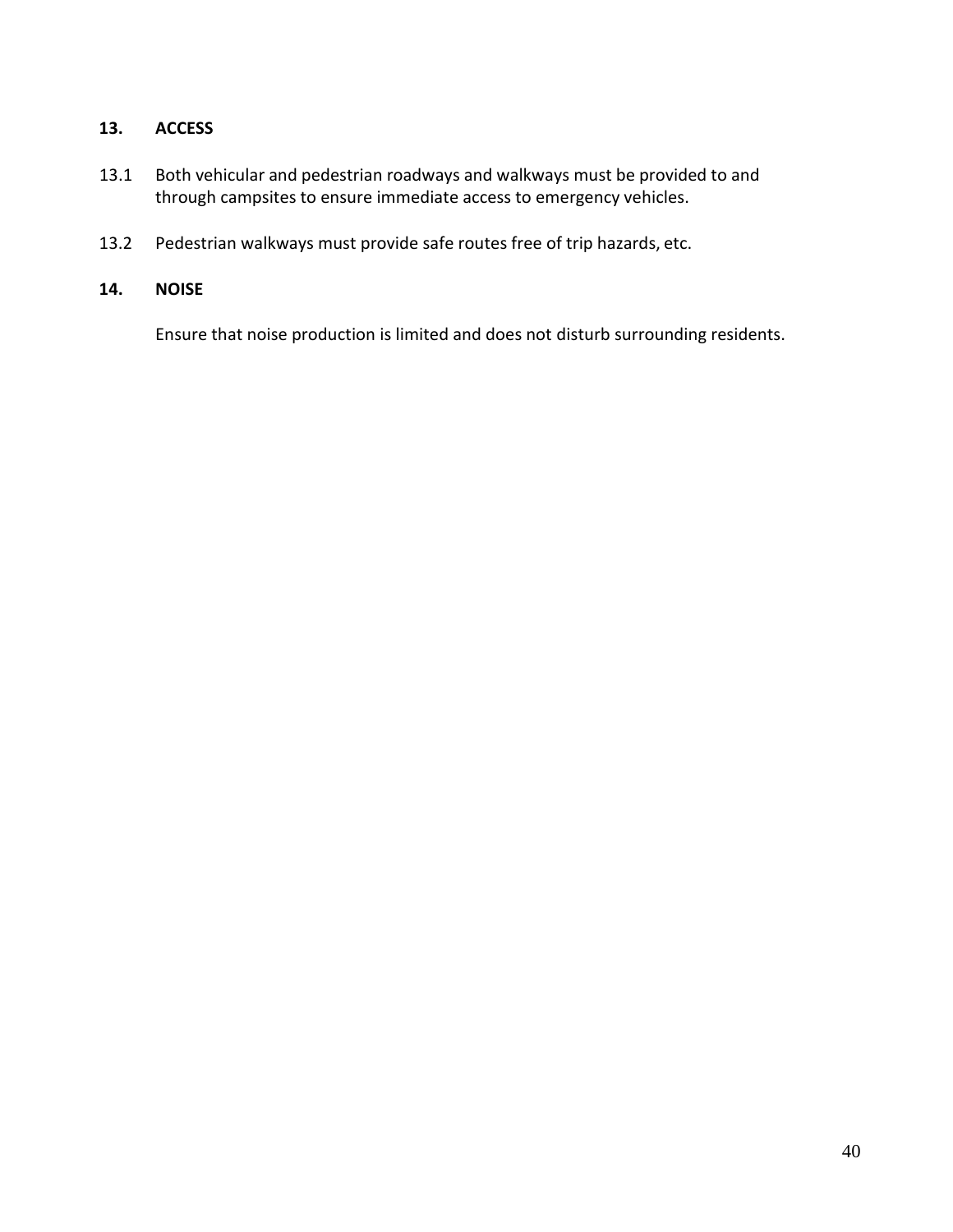#### **APPENDIX 8 - WASTE MANAGEMENT**

**1. Large quantities of waste will be generated at any event. Waste must be managed carefully to decrease the risk associated with its accumulation, collection and final disposal.**

#### **The following waste will be generated:**

- 1.1 Food and drink containers and wrapping. Paper and Cardboard
- 1.2 Leftover Food Debris, Waste Food from Catering Outlets.
- 1.3 Glass
- 1.4 Plastics
- 1.5 Metal Cans and other Metal Waste
- 1.6 Human Waste products
- 1.7 Medical Waste
- 1.8 Remains of cooking and campfires.
- 1.9 Waste water from toilets, showers, hand basins and food catering outlets.
- 1.10 Automotive Products like used tyres, used oil, empty fuel containers, cleaning rags.

#### **2. WASTE HAZARDS**

- 2.1 Injuries sustained by workers during collection and removal of waste.
- 2.2 Accumulations of waste, which may block emergency access routes or access routes around the venue.
- 2.3 Accidentally or purposely ignited waste creating a fire hazard to the entire venue.
- 2.4 The abuse of solid waste by spectators e.g. throwing of cans and bottles.
- 2.5 Vehicle movements on access roads within the venue collecting waste.
- 2.6 Waste attracting and breeding of insects and vermin.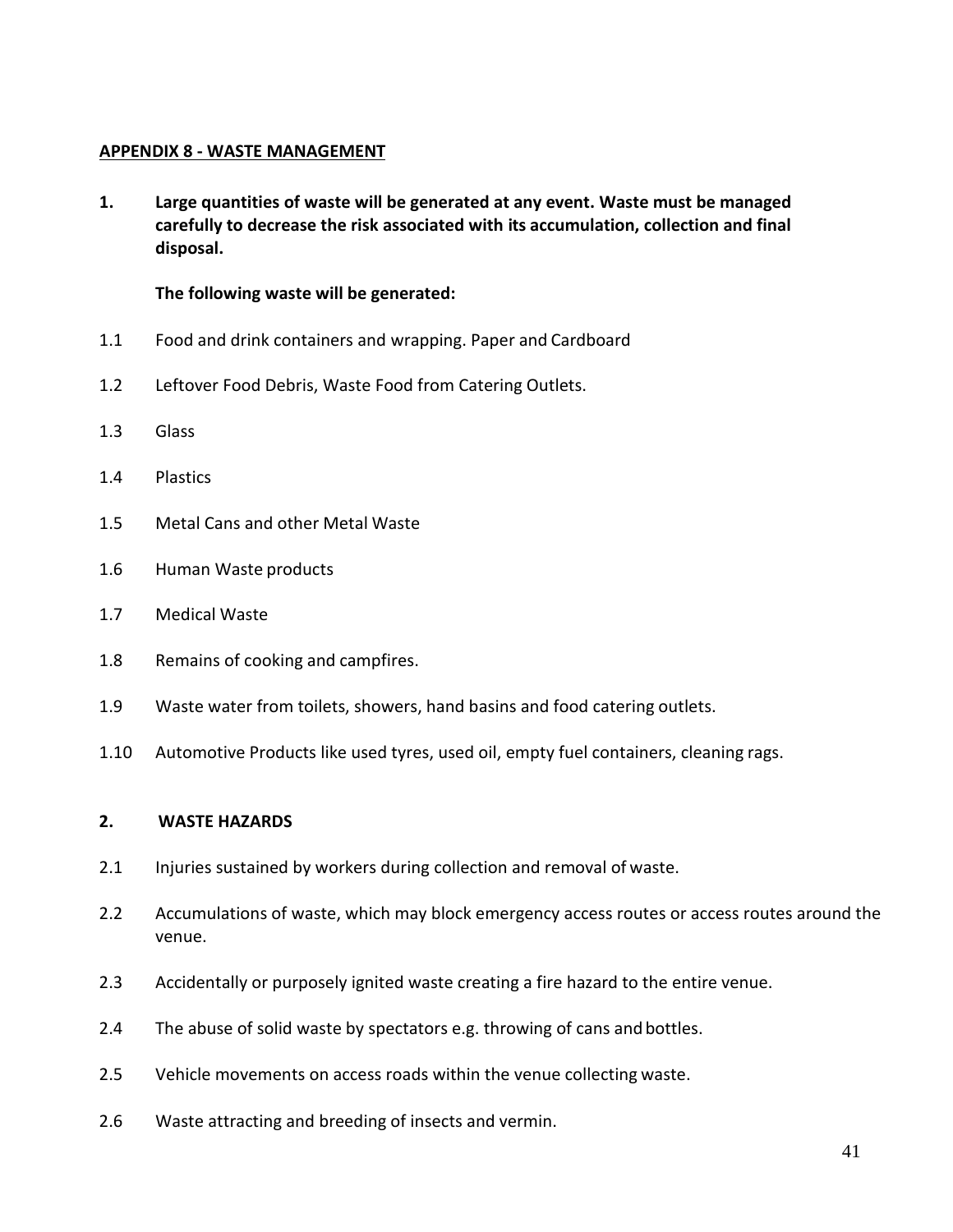# **3. WASTE GENERATION: AREAS AND TYPE**

Waste generated and the type of waste generated will vary at different sites at the venue location. The build-up of waste will similarly vary. This is of significance to the waste removal contractor as to scheduling times of waste removal

- 3.1 Special attention must be paid to the following areas:
- 3.1.1 Surrounding land and streets
- 3.1.2 Entrance and exists
- 3.1.3 Sanitary areas
- 3.1.4 Temporary or permanent medical centers
- 3.1.5 Catering areas
- 3.1.6 Campsite areas
- 3.1.7 Parking areas
- 3.1.8 Entertainment areas
- 3.1.9 Pits
- 3.1.10 Paddock

#### **4. METHODS OF COLLECTION**

- 4.1. Waste collection from the venue may require a combination of the following processes:
- 4.1.1. The picking up of the litter and the emptying of receptacles.
- 4.1.2. The use of sweeper vehicles.
- 4.1.3. The use of vacuum suction vehicles.
- 4.1.4. The use of vacuum tankers for the collection of waste water.
- 4.1.5. Other lorries, towing vehicles and trailers.
- 4.2. Special requirements such as access routes, vehicle height restrictions, vehicle parking and storage space must be discussed with venue management and the waste removal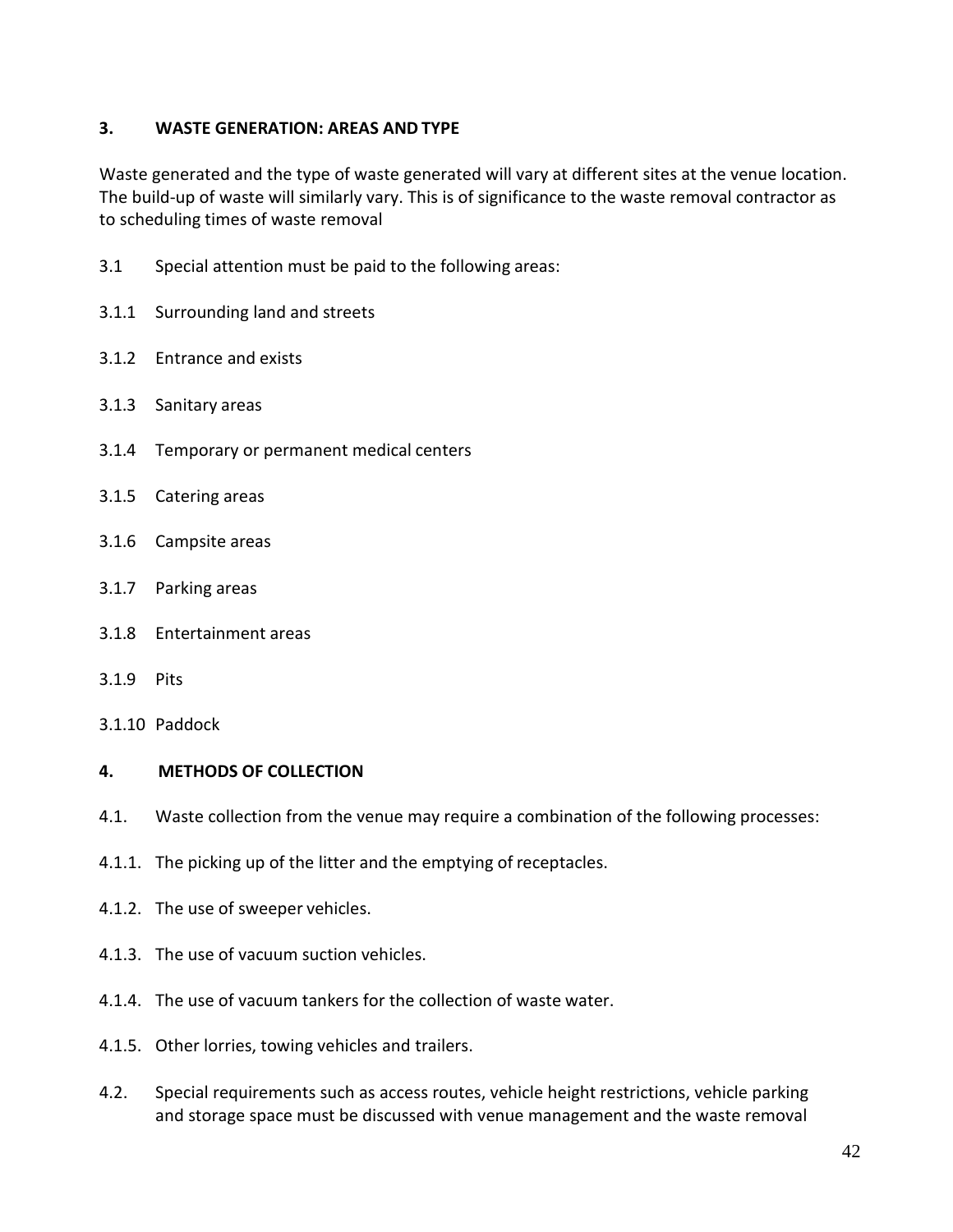contractors.

# **5. WASTE RECEPTACLES**

- 5.1 Waste receptacles may be placed around the periphery of the venue or site, within the venue or in other appropriate areas.
- 5.2 Care must be exercised in the choice, size and location of receptacles.
- 5.3 Wheeled or similar containers are currently the most versatile. They are equipped with lids. They are easily positioned and maneuvered.
- 5.4 Steel drums, when full, are difficult to empty and manoeuvre. They serve as an attraction for bees andflies.
- 5.5 Skips may be utilised but correct site planning is important for delivery and collection access, particularly in bad weather. They should be located distant to spectators. They are a fire hazard and require frequent monitoring.
- 5.6 On site compactors may be utilised to reduce waste bulk.
- 5.7 Front-end loaders may be required.

#### **6. COLLECTION TIMES**

Collection times must be scheduled with the waste contractor for before, during and after the event.

# **7. RECYCLING**

Recycling of waste can be undertaken on site by the provision of different containers for specific waste e.g. glass, cans, plastic. The effectiveness of such schemes is dependent on the willingness of competitors and spectators to use the available containers for their waste.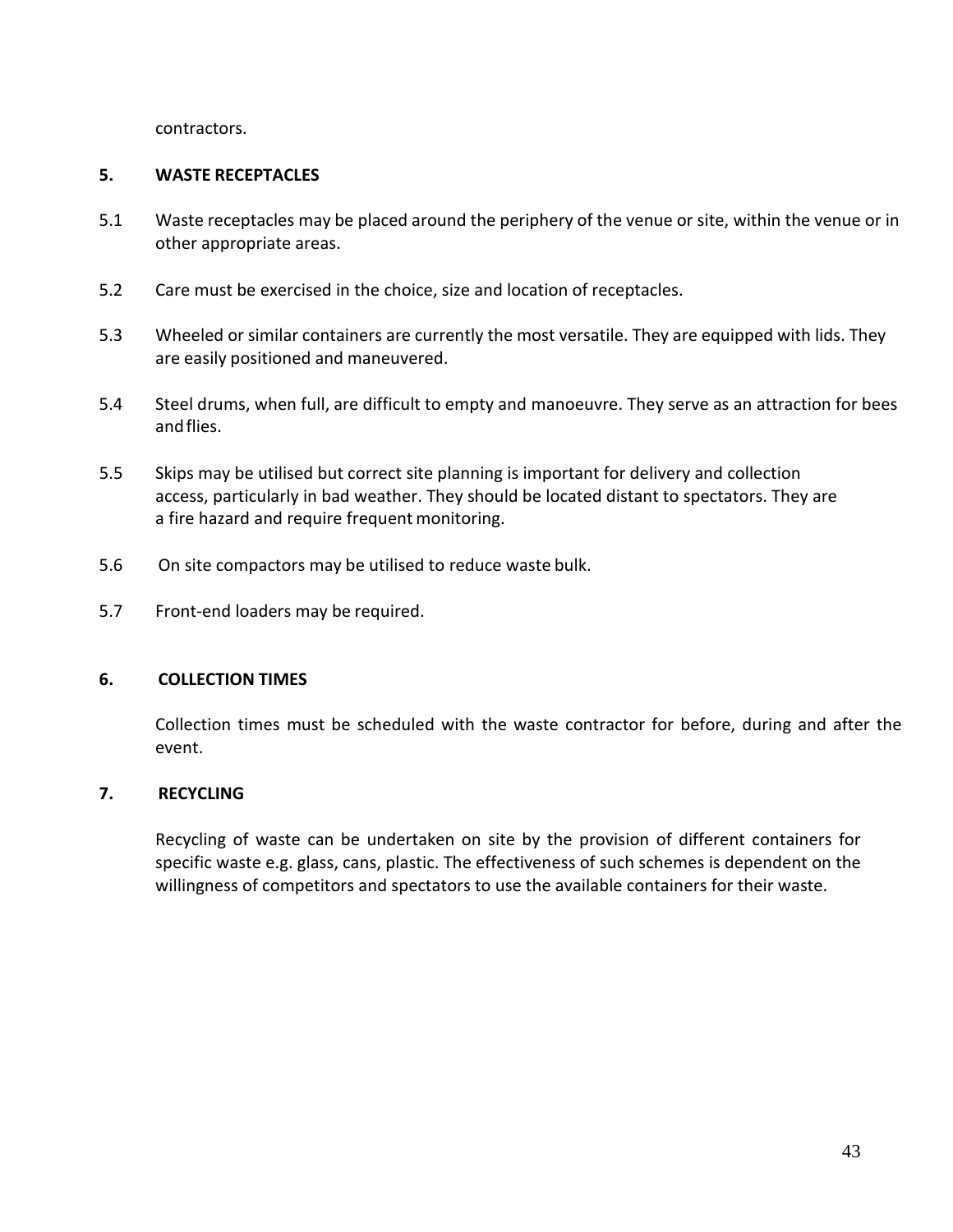# **APPENDIX 9 - FACILITIES FOR PEOPLE WITH SPECIAL NEEDS**

# **1. Consider service provision for people with:**

- 1.1 Mobility problems including wheelchair users, Difficulty in walking, Impaired vision or hearing. Event publicity should provide an event contact number where people with special needs can obtain information on site arrangements.
- 1.2 The design of a site or venue should provide for the accommodation of people with special needs. This must include easy access and easy means of escape in an emergency.
- 1.3 The number of wheelchairs that may be safely admitted depends on many factors including the structural and internal layout of the venue.
- 1.4 Wheelchair viewing areas in a seated area must allow for easy manoeuvring of a wheelchair. A manual wheelchair requires 0.9m width and 1.4m depth. An electric wheelchair requires more space.

# **2. ACCESS**

- 2.1 Parking areas for people with special needs should be at the most directly accessible point to the areas set aside for wheelchair users.
- 2.2 Flat surfaces and ramps must be used to provide access from parking or drop of areas to viewing areas.

# **3. RAMPS**

- 3.1 Ramps should have an easy gradient, not steeper than 1:12.
- 3.2 Ramps should have a level resting-place every 10m.
- 3.3 Ramps should have raised safety edges and handrails.

# **4. VIEWING AREAS**

- 4.1 All persons with any form of mobility problem should be located in an area where no standing spectators can obstruct their view or possibly, through crowd surges, overturn them.
- 4.2 A clear viewing area for disabled person should be established, using non-slip materials and with direct access to an exit.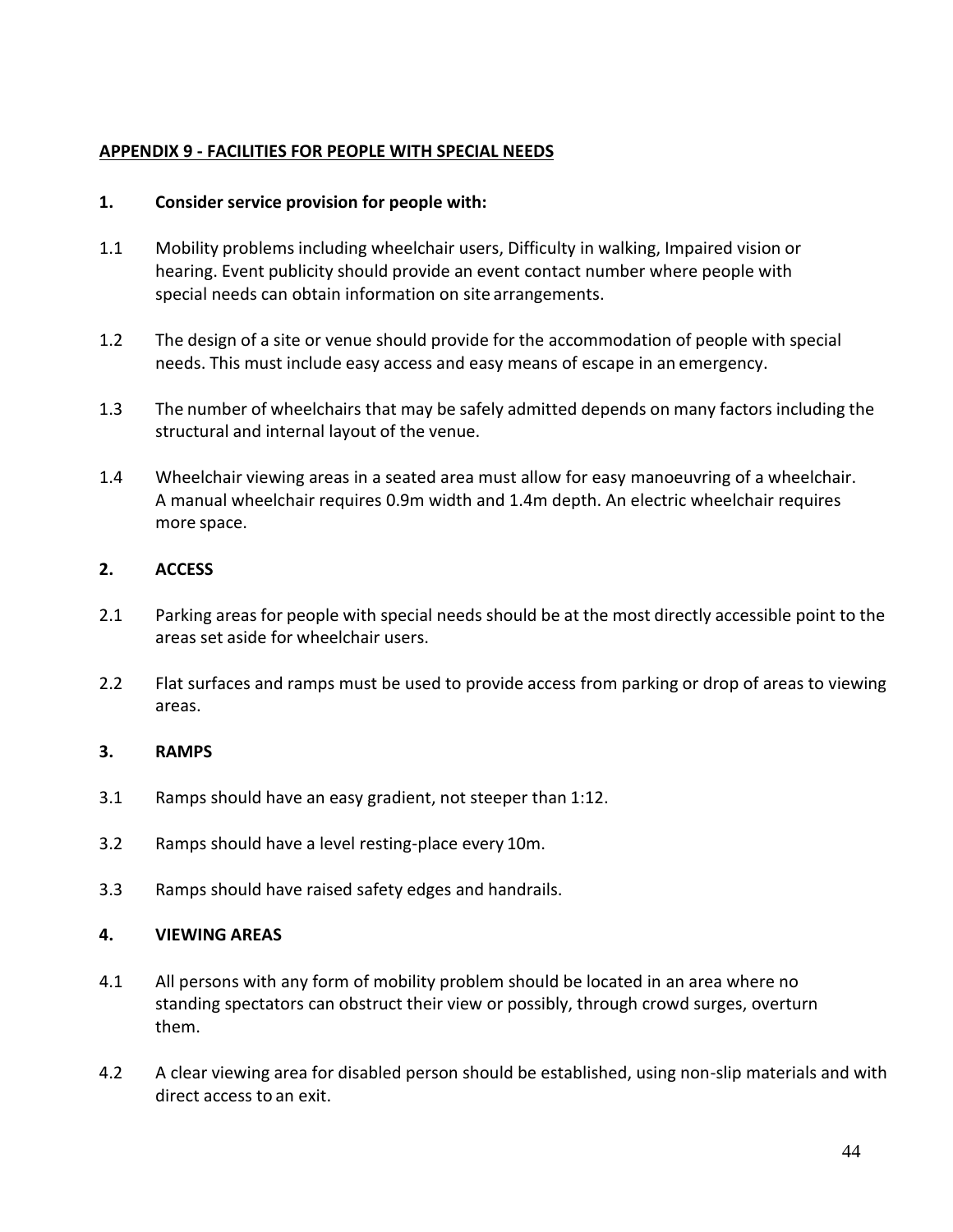- 4.3 Wheelchair users could be accommodated on an open area or raised terrace, with direct access to disabled toilets and catering and vending outlets.
- 4.4 The eye level of a wheelchair user is estimated as being between 1.1m and 1.25m.
- 4.5 Ensure that there is sufficient space for able-bodied persons accompanying wheelchair users.

#### **5. FACILITIES**

- 5.1 Catering and vending outlets must provide easy access to wheelchair users e.g. ramps, lower serving counters, etc.
- 5.2 It is suggested that one unisex toilet should be provided for every 75 wheelchairusers.

#### **6. PEOPLE WITH IMPAIRED VISION**

- 6.1 People with impaired vision or colour perception may experience difficulty in recognising information signs, including fire safety signs.
- 6.2 Signs must be constructed and positioned in such a way that they are distinguishable and easily seen.
- 6.3 The admission of guide dogs should be allowed.

#### **7. EVACUATION PROTOCOLS**

- 7.1 Members of any spectator grouping may suffer from a range of disabilities which could include immobility or restricted mobility, epilepsy, impaired vision or hearing, mental health problems, etc. All of these conditions must be considered in drawing up disaster plans.
- 7.2 Both public address and electronic displays must be considered for the provision of information, including evacuation procedures in the event of a disaster.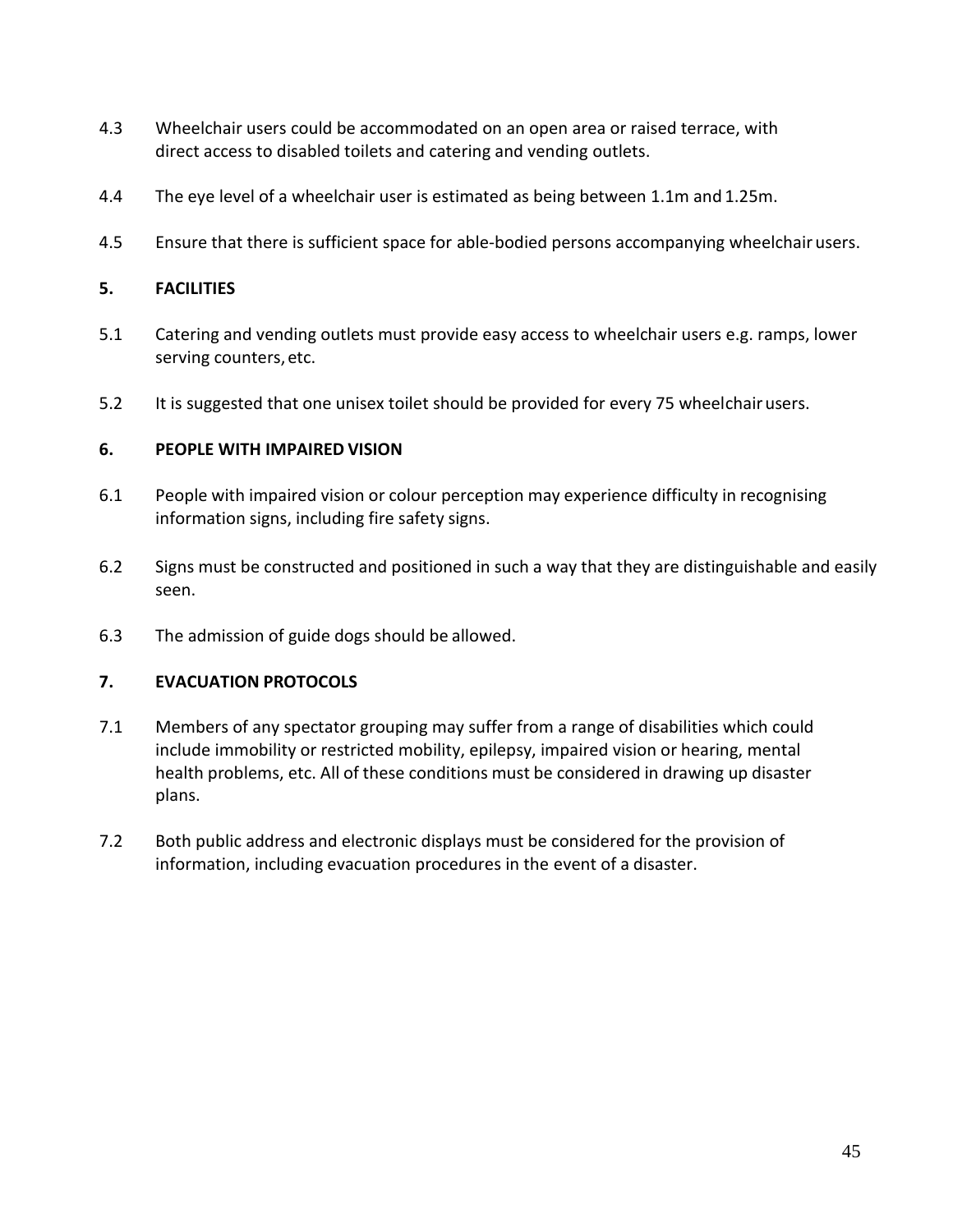#### **APPENDIX 10 - CHILD SAFETY**

#### **1. GENERAL**

The presence of children at the event must be included in all contingency and disaster planning.

#### **2. DEDICATED PLAY AREAS**

If provided, ensure that these areas are managed by experienced and qualified personnel.

#### **3. CHILD PROTECTION AT DEDICATED AREAS**

Children under the age of 8 years **must never be left unattended.**

#### **4. RIDES, AMUSEMENT AND OUTDOORS PLAY EQUIPMENT**

- 1. Site rides and amusements are situated in a child friendly area.
- 2. Rides must be appropriate to the age and size of the user.
- 3. Jumping castles must be supervised at all times.

#### **5. LOST CHILDREN**

Prepare a protocol for the receipt and safe keeping of lost children until re-united with parents or guardians.